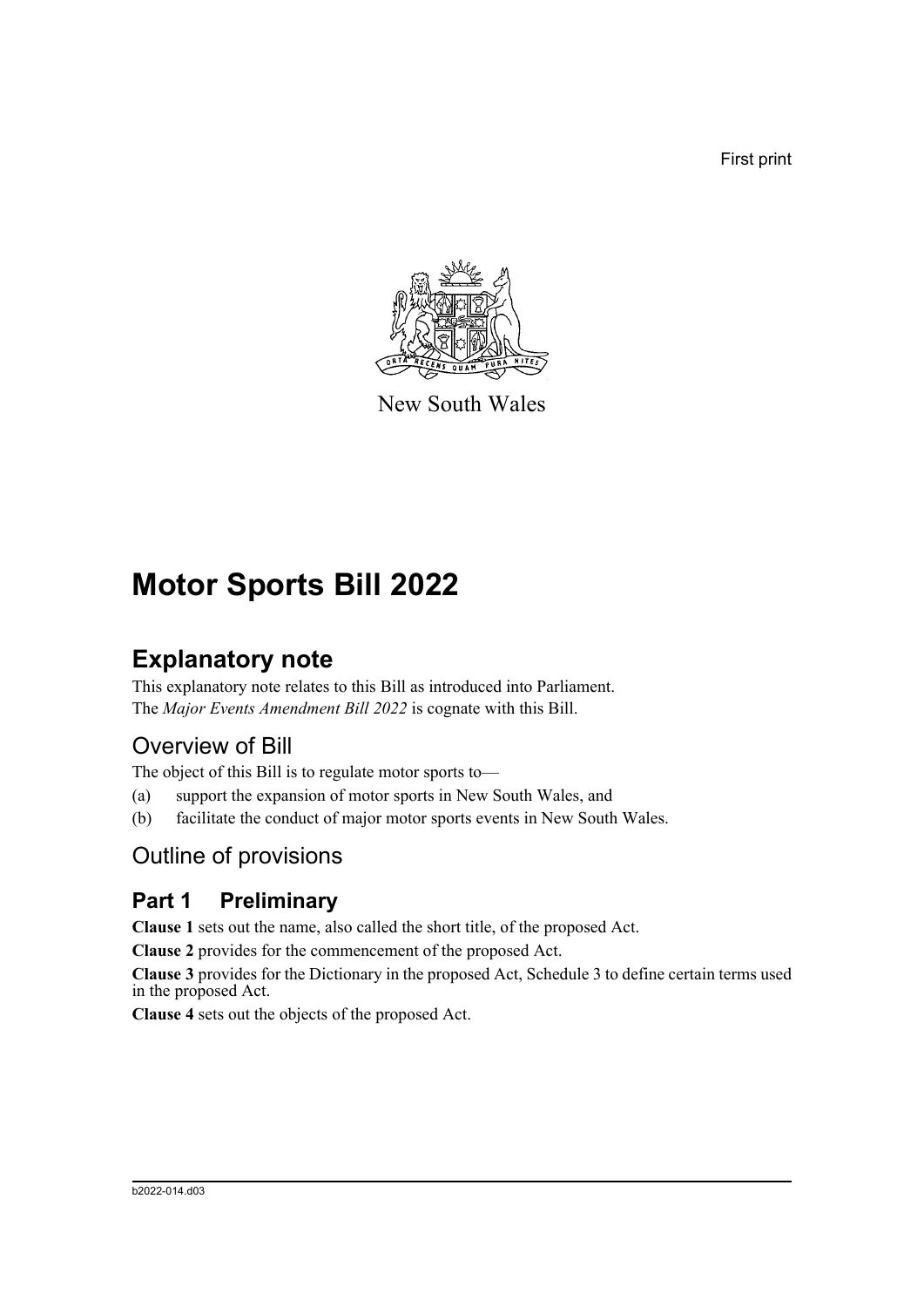## **Part 2 Motor racing other than on licensed racing grounds**

#### **Division 1 Authorisation to conduct motor race**

**Clause 5** provides that the Minister may specify certain matters in relation to a motor race by order published in the Gazette. The matters that may be specified by the Minister are as follows—

- (a) the land on which the motor race, including associated events and ancillary activities, may be conducted (the *event area*),
- (b) the period during which the motor race may be conducted in the event area (the *event period*),
- (c) the person (the *promoter*) who is entitled to apply for an authorisation to conduct the motor race (a *motor race authorisation*),
- (d) the way and time in which the application must be made,
- (e) the government sector agency that is to be the government coordinating agency for the motor race.

**Clause 6** enables the Minister to give a motor race authorisation for a motor race, for a period of up to 5 years, on the advice of the government coordinating agency for the motor race.

**Clause 7** provides that a motor race authorisation may be given subject to conditions that the Minister considers reasonable to impose, including conditions relating to certain matters specified in the proposed section. The Minister may change the conditions at any time by giving written notice to the promoter and must give the promoter written notice of the change before changing the conditions. The government coordinating agency must review the conditions within 4 months after the end of each motor race authorised by the motor race authorisation to decide whether the conditions remain appropriate.

**Clause 8** requires a promoter, as a condition of a motor race authorisation, to prepare certain plans that must be approved by an organisation nominated to approve the plans or by the government coordinating agency.

**Clause 9** requires a promoter, as a condition of a motor race authorisation, to comply with a reasonable direction in relation to certain matters given by the government coordinating agency for the motor race.

**Clause 10** requires a promoter to comply with the conditions of the motor race authorisation and sets out the consequences for failing to comply with a condition. The government coordinating agency for the motor race may cancel the motor race authorisation if satisfied of certain matters, including the promoter's failure to comply with a condition. The proposed section makes it an offence to fail to comply with a condition. It is a defence if the promoter establishes that the commission of the offence was due to causes over which the promoter had no control, and the promoter took reasonable precautions and exercised due diligence to prevent the commission of the offence.

**Clause 11** enables the Premier, by written notice to the promoter for a motor race, to cancel or vary an order of the Minister for the motor race or the motor race authorisation, including by imposing conditions or restrictions. The Premier may take the action only on the advice of certain persons and if the Premier is reasonably satisfied it is necessary because of a significant risk of harm to persons from a natural or other threat. The Premier is not required to consult with the promoter before taking the action.

**Clause 12** provides that the promoter for a motor race is responsible for the motor race, associated events and ancillary activities, and for works or other things occurring on or to the land within the event area for the motor race—

- (a) during the event period for the motor race, and
- (b) outside the event period if the land is fenced and cordoned off in accordance with a works approval given under proposed Part 2, Division 2.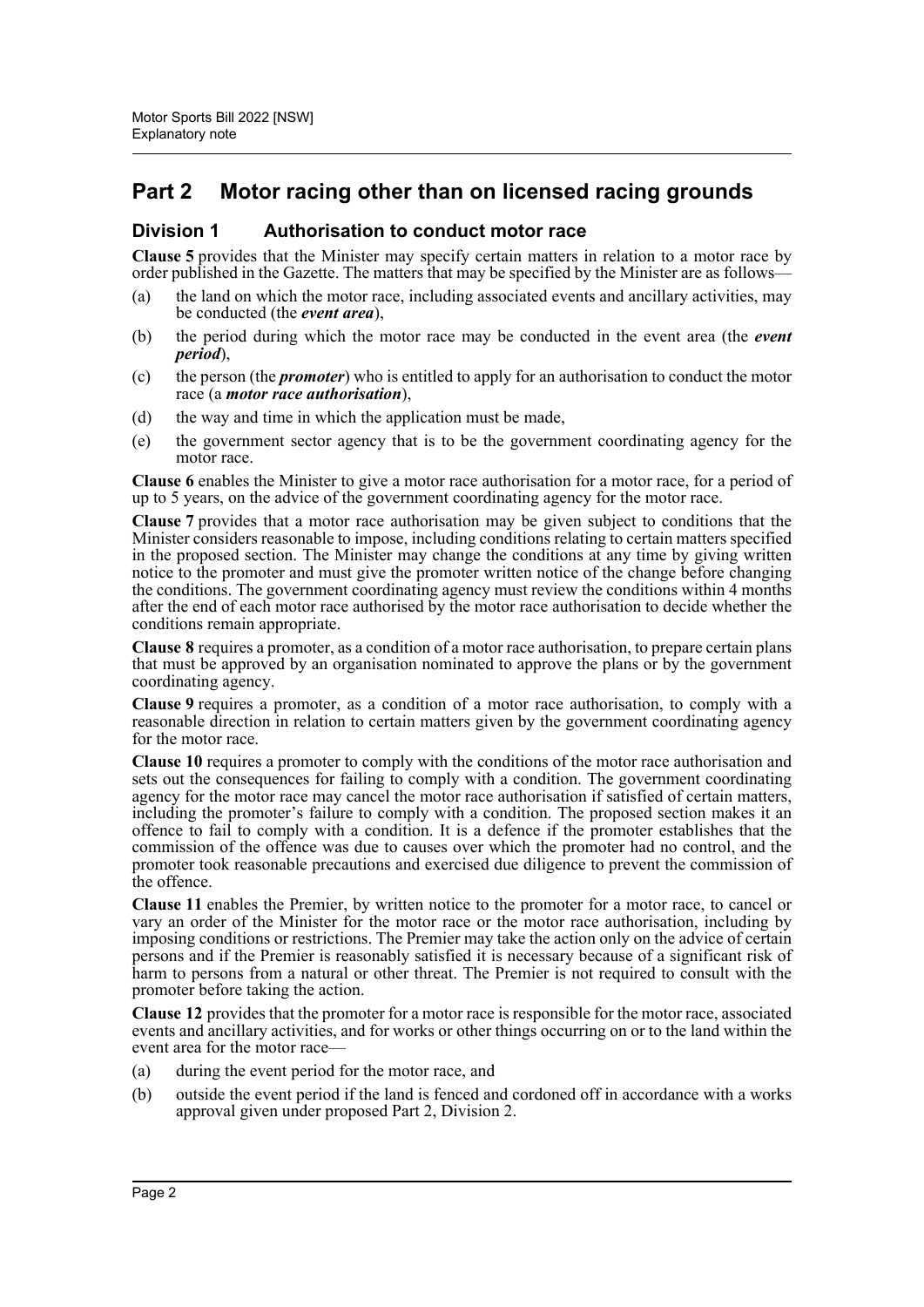#### **Division 2 Carrying out works**

**Clause 13** defines certain words used in the proposed Division.

**Clause 14** requires a promoter who proposes to carry out works associated with the motor race, associated events or ancillary activities to satisfy certain consultation requirements in relation to the proposed works.

**Clause 15** provides that a promoter may apply to the government coordinating agency for approval (a *works approval*) to carry out works associated with the motor race, associated events or ancillary activities. The proposed section sets out requirements relating to—

- (a) the way in which the application must be made, and
- (b) the content of the application, and
- (c) the requirements that must be met before the application is decided.

**Clause 16** requires the government coordinating agency to consult with certain bodies and persons and be satisfied of certain matters before giving a works approval for a motor race.

**Clause 17** provides that a works approval may authorise the carrying out of works to the extent the works are reasonably necessary for the purposes of the motor race, associated events and ancillary activities, including works specified in the proposed section. The proposed section also provides that a works approval must not authorise particular works.

**Clause 18** provides that a works approval authorises the promoter to carry out the works specified in the works approval and do anything reasonably necessary to carry out those works. The works approval must specify certain matters, may authorise works carried out outside the event area and event period for the motor race and may be given subject to conditions.

**Clause 19** provides that a promoter, during the period in which works are carried out under a works approval, is taken to be the exclusive owner of the land on which the works are carried out for the purposes of the appointment of a principal contractor for the works and other purposes prescribed by the regulations. The proposed section also provides that it is a condition of the motor race authorisation that the promoter carries out works only in accordance with the works approval.

**Clause 20** requires the promoter, unless otherwise authorised by the government coordinating agency, to do the following—

- (a) remove any rubbish from the event area,
- (b) repair all damage and, as far as is practicable, return the land to its previous condition if the land is damaged or otherwise affected by the promoter's activities.

The work must be completed within a reasonable time after the event period, and the government coordinating agency may cause the work to be carried out if the promoter fails to carry out the work within the time. The proposed section provides for the government coordinating agency to recover the cost of carrying out the work from the promoter.

**Clause 21** provides that the proposed Division does not apply to Mount Panorama at Bathurst.

#### **Division 3 Roads and traffic**

#### **Subdivision 1 Preliminary**

**Clause 22** provides for the interaction of the proposed Division with road transport legislation. **Clause 23** enables penalty notices to be issued in relation to offences created by the proposed Division.

#### **Subdivision 2 Traffic management plan**

**Clause 24** requires the promoter for a motor race to prepare a traffic management plan in consultation with certain bodies. The plan must identify—

(a) the roads affected by (the *traffic management area*)—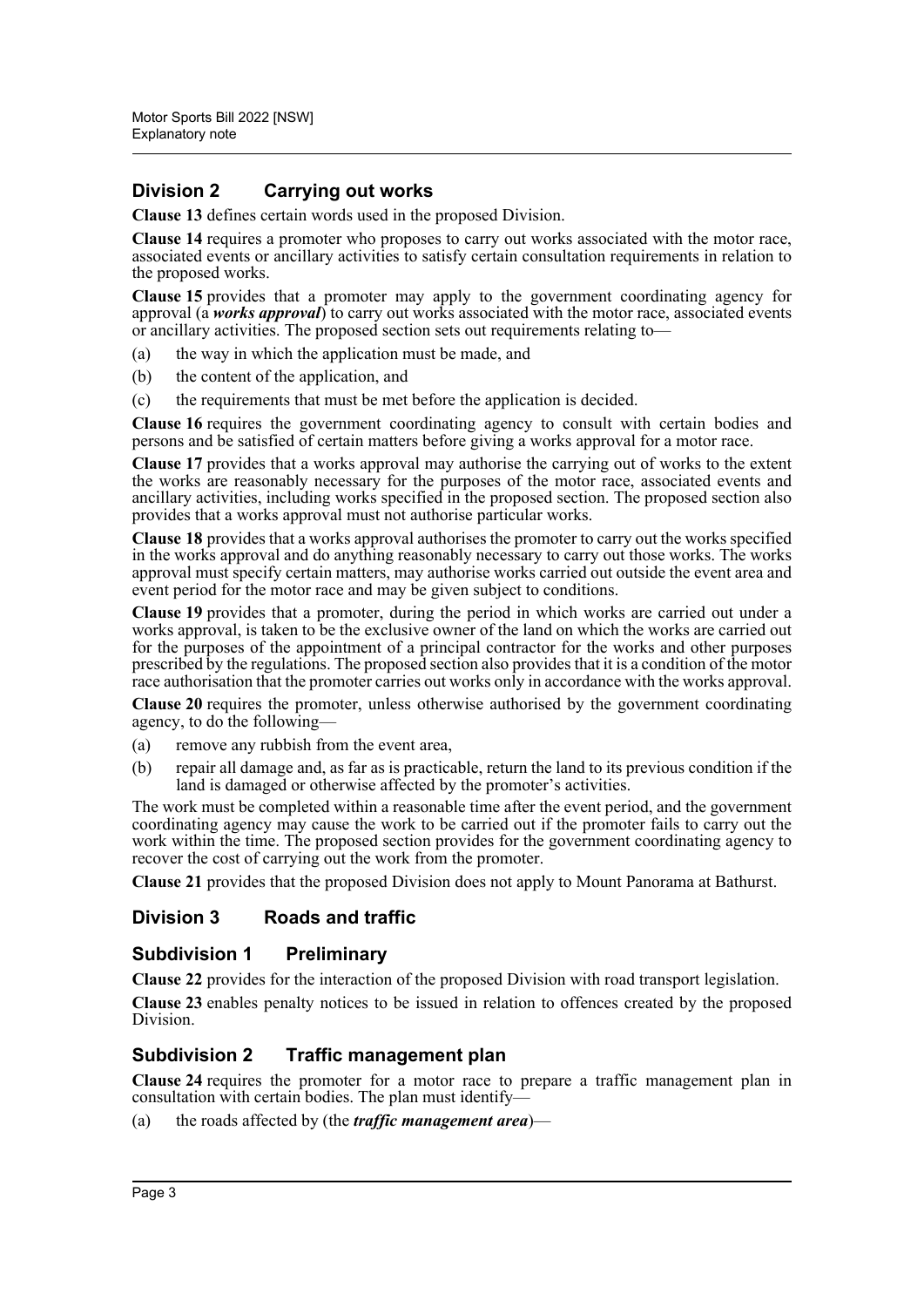- (i) the motor race, associated events and ancillary activities, and
- (ii) the works authorised by the works approval for the motor race, and
- (b) the period during which the powers under the proposed Division may be used (the *traffic management period*).

A traffic management plan does not apply to a private road unless the owner or occupier of the private road has given written consent. A traffic management plan, or an amendment to the plan, does not have effect unless Transport for NSW has given written approval to the plan or amendment.

#### **Subdivision 3 Motor race event lanes**

**Clause 25** defines certain words and expressions used in the proposed Subdivision.

**Clause 26** provides that a motor race event lane may be created during the traffic management period on land in the traffic management area if authorised by the traffic management plan. A person must not drive a vehicle in a motor race event lane unless authorised by the proposed section.

**Clause 27** enables a promoter to issue a permit (a *motor race event lane permit*) to a person to authorise a vehicle driven by, or carrying, the person to be in a motor race event lane. The motor race event lane permit must be prominently displayed at all times the vehicle is in a motor race event lane. The proposed section enables a police officer to direct the person in charge of a vehicle in a motor race event lane to produce for inspection the motor race event lane permit relied on by the person. The proposed section makes it an offence for the person in charge of the vehicle to fail to immediately comply with the direction.

#### **Subdivision 4 Road closures**

**Clause 28** enables a promoter to, in accordance with a traffic management plan, control and regulate traffic and temporarily close a road. A road must not be closed under the proposed section unless the roads authority for the road has given public notice of the proposed closure at least 7 days before the closure. Public notice is to be given in a way approved by the government coordinating agency.

**Clause 29** enables the roads authority for a road to close the road to provide integrated road and transport services for a motor race or associated events if certain conditions are met.

**Clause 30** provides that roads, including roads on land outside the traffic management area for a motor race, may if asked by the promoter, be closed by the roads authority for the road during the traffic management period. The road may not be closed for more than 3 consecutive days. Public notice of the closure is not required to be given by the roads authority.

**Clause 31** provides that a road must not be closed under the proposed Subdivision for a period longer than is necessary to serve the purpose for which the road is closed.

**Clause 32** makes it an offence for a person to do the following in relation to road closures under the proposed Subdivision—

- (a) bring a vehicle onto a road closed to vehicles if the person knows the road is closed,
- (b) fail to remove a vehicle from a road closed to vehicles as soon as practicable after being directed to remove the vehicle by an authorised officer,
- (c) enter a road closed to pedestrians if the person knows the road is closed,
- (d) fail to leave a road closed to pedestrians as soon as practicable after being directed to leave by an authorised officer,

(e) damage, remove or interfere with a sign or barrier erected for the purpose of closing a road.

The proposed section provides that a person is taken to know a road is closed if there is a sign or barrier indicating the road is closed. A person does not commit an offence under the proposed section for anything done with the approval of an authorised officer.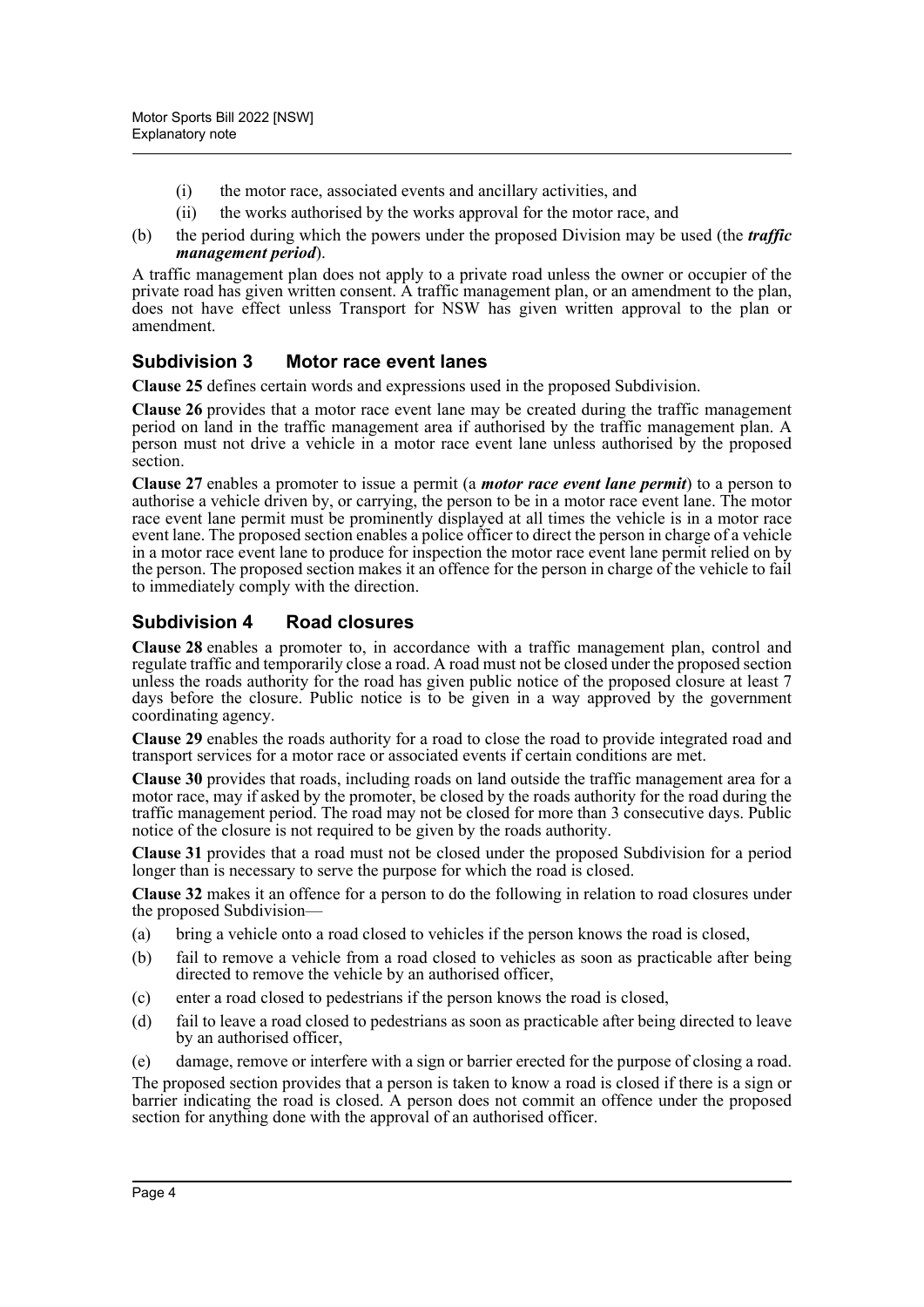#### **Subdivision 5 Removal of vehicles**

**Clause 33** provides for the removal of unattended motor vehicles or trailers in a traffic management area during the traffic management period. The proposed section only has effect in relation to a traffic management area during the traffic management period if the promoter has notified the public.

**Clause 34** enables the government coordinating agency to direct that an unattended motor vehicle or trailer be removed from land in a traffic management area during the traffic management period. The direction must not be given unless the government coordinating agency reasonably believes the removal of the vehicle or trailer is necessary to enable—

- (a) the conduct of the motor race or an associated event, or
- (b) works authorised to be carried out by the works approval.

It is not necessary that the vehicle or trailer is standing unlawfully for a direction to be given. A person must not be required to pay a tow-away charge for the removal of the vehicle or trailer if the vehicle or trailer is not standing unlawfully. The *Road Transport Act 2013*, section 143 applies to the vehicle or trailer as if the vehicle or trailer were unlawfully standing on a prescribed place.

#### **Division 4 Entry to areas**

**Clause 35** provides that, in the proposed Division, *ticket* includes a permit or authority, however expressed. The proposed section also provides that the proposed Division applies to part of the event area for a motor race in the same way as it applies to the event area.

**Clause 36** provides that the exercise of powers under the proposed Division in relation to the event area for a motor race is subject to limitations specified in the motor race authorisation.

**Clause 37** enables a promoter or an authorised officer to prohibit, regulate or otherwise control the entry of persons, vehicles or vessels to the event area by erecting a sign or giving a direction to a relevant person. The proposed section makes it an offence for the person to contravene a sign or direction.

**Clause 38** provides that an authorised officer may ask a person, as a condition of entry to an event area, to do the following-

- (a) undergo a search of the person conducted using an electronic device, including by the use of a hand-held scanning device or by passing through a detection device,
- (b) allow a search to be conducted of articles in the person's possession, including the content of the articles,
- (c) remove an item of outer clothing and allow it to be searched,
- (d) if the person wishes to enter in a vehicle or vessel—allow the vehicle or vessel to be searched.

A failure to comply with a request given under the proposed section is grounds for the person to be directed to leave the area.

**Clause 39** makes it an offence for a person in an event area to obstruct another person in the performance of the other person's work or duties.

**Clause 40** enables the promoter or an authorised officer to give a reasonable direction to a person for the purposes of securing good order, management and enjoyment of an event area. A failure to comply with the direction is grounds for the person to be directed to leave the area.

**Clause 41** enables an authorised officer to ask a person who is in the event area to do the following—

- (a) produce a ticket for inspection if a ticket is required to be held in the area,
- (b) permit any article in the person's possession to be inspected, including by opening it and inspecting its contents.

A failure to comply with a request given under the proposed section is grounds for the person to be directed to leave the area.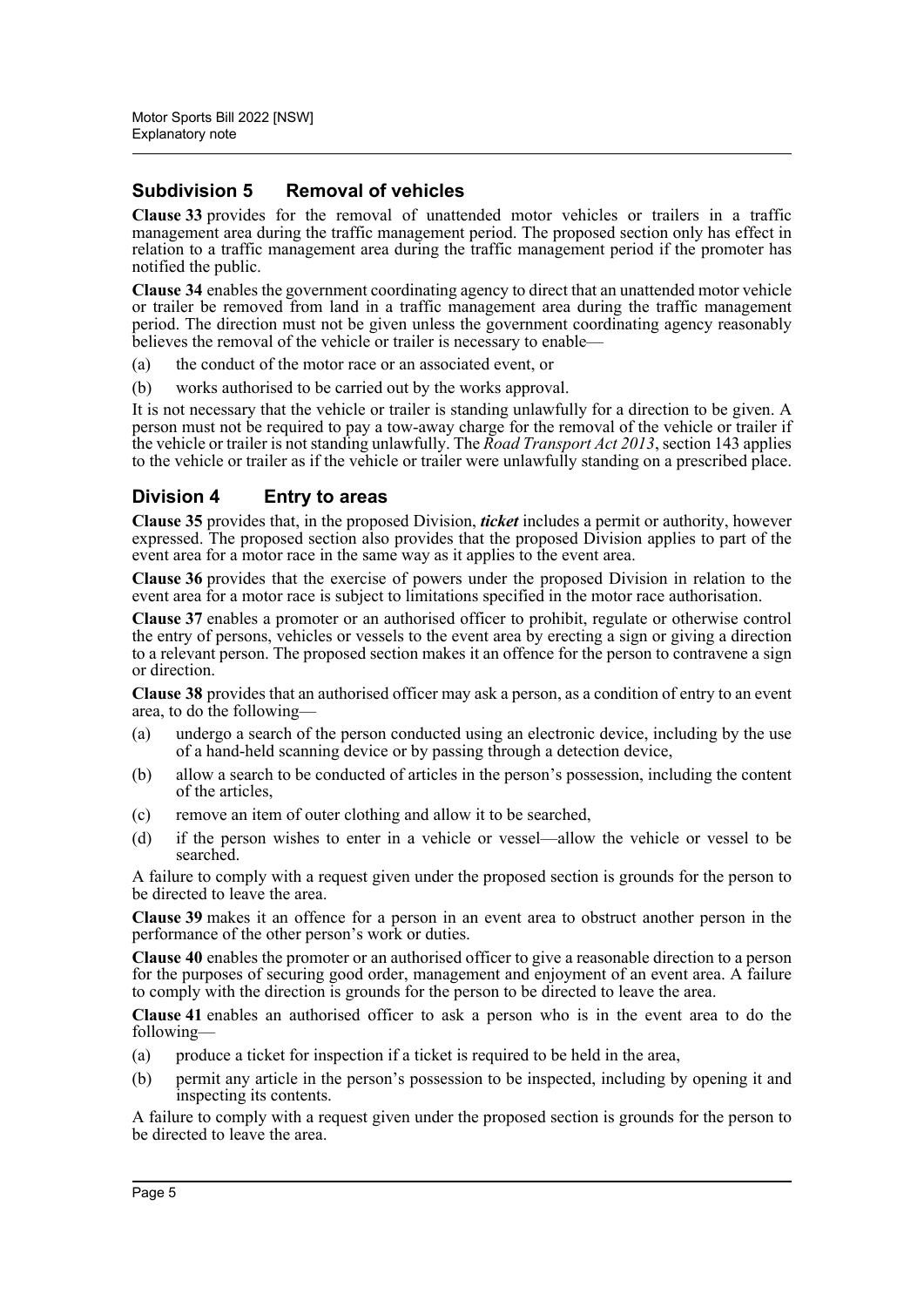**Clause 42** makes it an offence for a person to enter or remain on a motor racing track during a motor race unless the person is a participant in the motor race, is engaged in the control or management of the motor race or is authorised to be on the track.

**Clause 43** enables an authorised officer to direct a person to leave the event area. It is an offence for a person to fail to comply with the direction. The authorised officer may remove the person if the person fails to comply with the direction. The authorised officer may use reasonable force and may confiscate a ticket held by the person for entry into the event area.

**Clause 44** enables the promoter, the government coordinating agency for the motor race or an authorised officer to make a visual recording of a person who is removed from the event area. The visual recording may be used and disclosed in accordance with the motor race authorisation.

#### **Division 5 Application of other laws**

#### **Subdivision 1 Application of legislation**

**Clause 45** enables regulations made under the proposed Act to restrict the application of the proposed Subdivision.

**Clause 46** provides for the interaction of specified Acts with things authorised, permitted or required to be done by or under the proposed Part.

**Clause 47** provides that the *Road Transport Act 2013*, section 115 and the *Roads Act 1993*, including an instrument made in relation to section 115 or under the *Roads Act 1993*, do not apply during the event period for a motor race in relation to the conduct of the motor race or associated event. The proposed section also provides that a road temporarily closed for the conduct of a motor race or an associated event is taken not to be a road or road-related area for the purposes of the road transport legislation for the duration of the closure.

#### **Subdivision 2 Protection from liability**

**Clause 48** defines certain words used in the proposed Subdivision.

**Clause 49** protects persons from liability in nuisance in certain circumstances.

**Clause 50** provides that compensation is not payable by or on behalf of a protected person, as defined in the proposed section, for certain acts done in good faith. The proposed section does not apply to acts causing the death of a person or personal injury to a person. In addition, the proposed section does not affect compensation payable by a protected person under an indemnity or other agreement.

**Clause 51** provides that compensation is not payable by or on behalf of a promoter, or an employee or agent of a promoter, for economic loss arising from certain acts. The proposed section does not apply to acts causing the death of a person, personal injury to a person or damage to property. In addition, the proposed section does not affect compensation payable by a protected person under an indemnity or other agreement.

#### **Division 6 Protection of commercial interests of promoter**

**Clause 52** makes it an offence for a person to use an official title or insignia for a motor race for a commercial purpose without the approval of the promoter.

**Clause 53** requires certain persons to ensure, for a specified period, no advertising material is on a building or structure on land designated as an advertising controlled site for a motor race by the government coordinating agency. The proposed offence does not apply to certain advertising material, including advertising material exempted from the proposed section by the regulations and advertising material the government coordinating agency permits to be on a particular building or structure.

**Clause 54** enables the government coordinating agency to authorise a person as an advertising enforcement officer for the motor race for the purposes of the proposed section. The government coordinating agency must provide each advertising enforcement officer with an identification card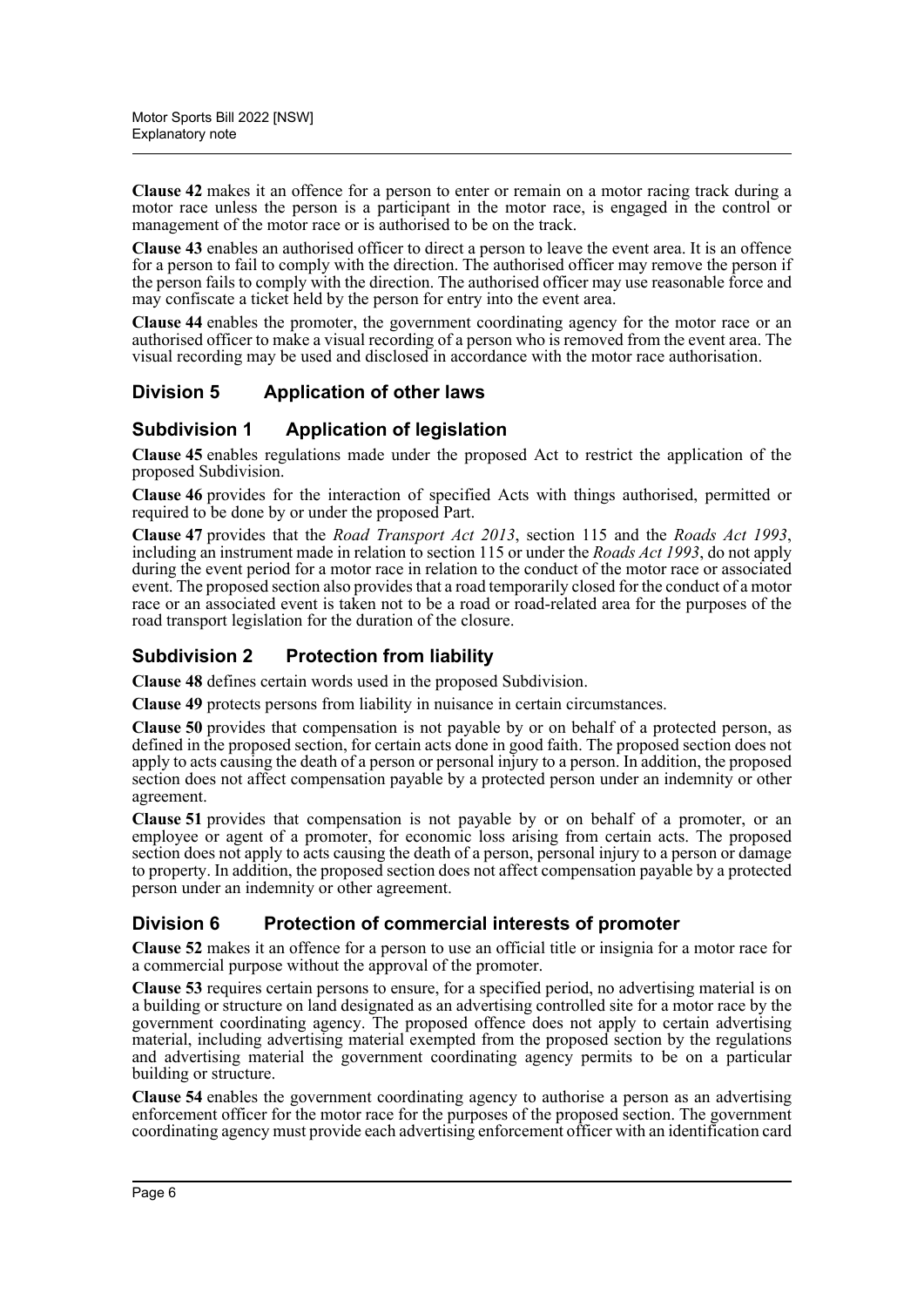which must be produced for inspection if asked. An advertising enforcement officer may obliterate or remove any advertising material that contravenes proposed section 53 and enter on land if necessary to carry out the obliteration or removal. An advertising enforcement officer is not entitled to enter a part of premises used only for residential purposes, except with the consent of the occupier of the part. An advertising enforcement officer must cause as little damage as possible when exercising functions under the proposed section.

#### **Division 7 Miscellaneous**

**Clause 55** specifies the obligations of the government sector agency in relation to a motor race. The proposed section also enables the Minister to give a written direction to a government sector agency requiring it to comply with a request by the government coordinating agency in certain circumstances.

**Clause 56** enables the regulations to require a promoter to pay a fee for the exercise of any function of the Minister or a government sector agency under the proposed Part in relation to the motor race.

# **Part 3 Enforcement**

**Clause 57** enables the Minister to appoint certain persons as an authorised officer for the purposes of the proposed Act. The Minister must provide each authorised officer, other than a police officer, with an identification card which the authorised officer must produce for inspection in certain circumstances.

**Clause 58** specifies the purposes for which an authorised officer may exercise functions conferred by the proposed Part (an *authorised purpose*).

**Clause 59** confers power on authorised officers to enter premises at a reasonable hour in the daytime or when business is in progress or is usually carried out on the premises and enables an authorised officer to be accompanied by assistants if necessary. Entry may be effected with or without the authority of a search warrant. The proposed section does not authorise entry to any part of premises used for residential purposes unless the occupier has given permission or the authorised officer is authorised to enter by a search warrant. An authorised officer may, at premises lawfully entered, do anything the authorised officer considers necessary to be done for an authorised purpose, including things specified in the proposed section.

**Clause 60** enables a search warrant to be granted for premises if there are reasonable grounds to believe there has been a contravention of the proposed Act on the premises or there is in or on the premises a matter or thing connected with an offence under the proposed Act or regulations under the proposed Act.

**Clause 61** enables authorised officers to, by written notice given to a person, require the person to give information the authorised officer reasonably requires for an authorised purpose.

**Clause 62** provides that a person is not excused from giving information on the grounds the information might incriminate the person or make the person liable to a penalty. Information given by a person in compliance with the requirement is not admissible in evidence against the person in criminal proceedings if certain circumstances are met. However, this restriction does not prevent information from being admitted in proceedings for an offence under the proposed Part or the *Crimes Act 1900*, Part 5A.

**Clause 63** makes it an offence for a person, without lawful excuse, to fail to comply with a requirement to give information under the proposed Part. A person is not guilty of the offence unless the person was warned on that occasion that failure to comply is an offence. The proposed section also makes it an offence for a person to—

- (a) give information knowing that the information is false or misleading in a material respect, or
- (b) obstruct, hinder or interfere with an authorised officer in the exercise of the authorised officer's functions.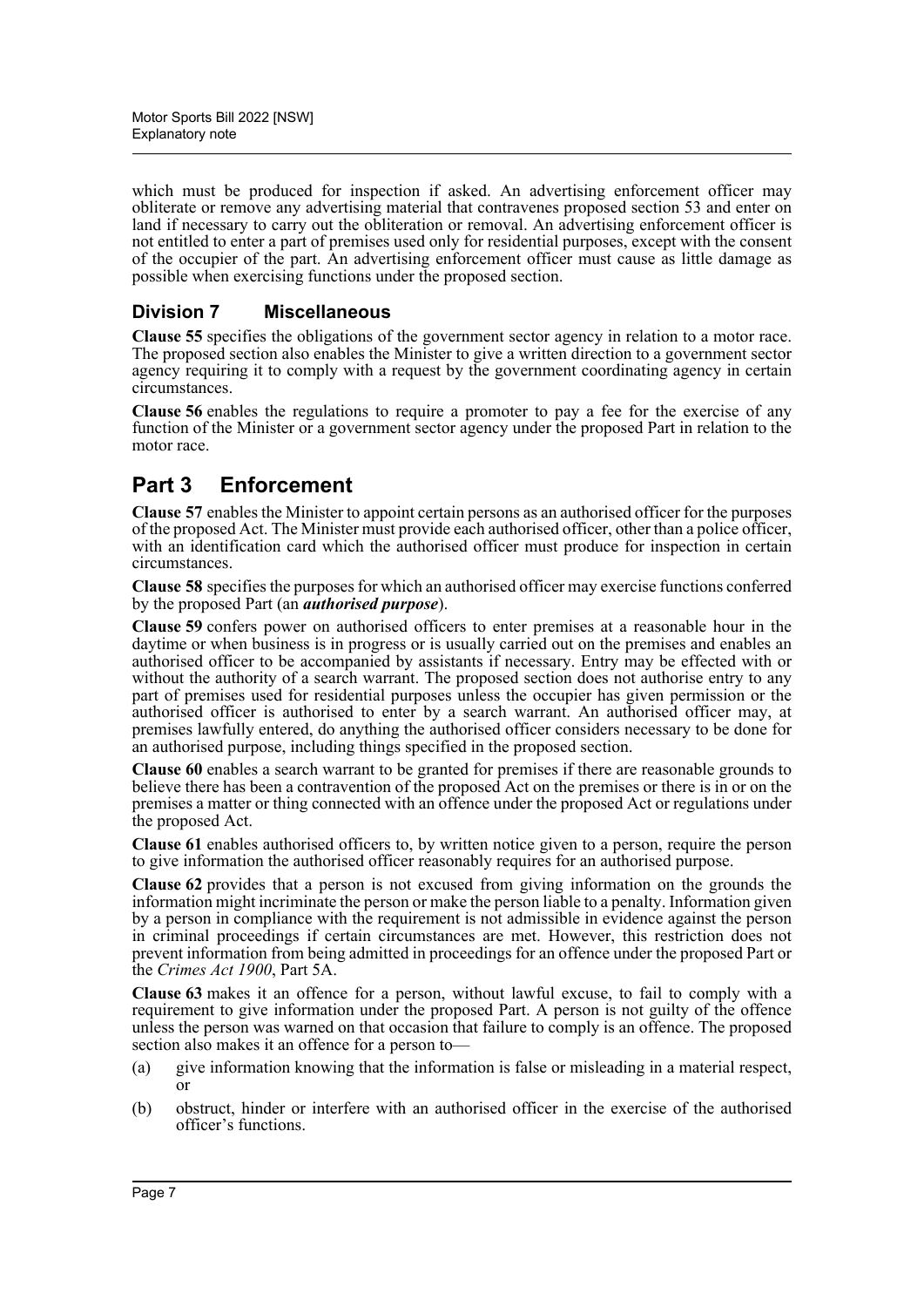# **Part 4 Miscellaneous**

**Part 4** contains various provisions relating to the general operation of the proposed Act, including provisions relating to the following—

- (a) the regulation of airspace over an area that is an event area for a motor race and at which a motor race is being held,
- (b) the amendment or repeal of instruments made under the proposed Act,
- (c) the liability of executives in relation to a contravention of a provision of the proposed Act by a corporation,
- (d) the nature of proceedings for offences under the proposed Act or regulations, including for offences to be dealt with summarily before the Local Court or the Supreme Court in its summary jurisdiction,
- (e) enabling offences prescribed by the regulations as penalty notice offences to be dealt with by the issue of a penalty notice rather than through court proceedings,
- (f) the power to make regulations.

The proposed Part also repeals the *Motor Racing (Sydney and Newcastle) Act 2008*, the *Motor Sports (World Rally Championship) Act 2009* and the *Mount Panorama Motor Racing Act 1989* and instruments made under the Acts.

### **Schedule 1 Savings, transitional and other provisions**

**Schedule 1** contains savings, transitional and other provisions consequent on the enactment of the proposed Act.

### **Schedule 2 Amendment of Acts and an instrument**

**Schedule 2.1** amends the *Law Enforcement (Powers and Responsibilities) Act 2002* to apply Part 5, Division 4 of that Act relating to search warrants to warrants issued under the proposed Act, section 60.

**Schedule 2.2** amends the *Major Events Act 2009* to exclude a motor race, within the meaning of the proposed Act, from the application of that Act.

**Schedule 2.3** updates a reference in the *Protection of the Environment Operations (Clean Air) Regulation 2021* to a motor race authorised under the *Motor Racing (Sydney and Newcastle) Act 2008* to a motor race authorised under the proposed Act.

# **Schedule 3 Dictionary**

**Schedule 3** defines certain words and expressions used in the proposed Act.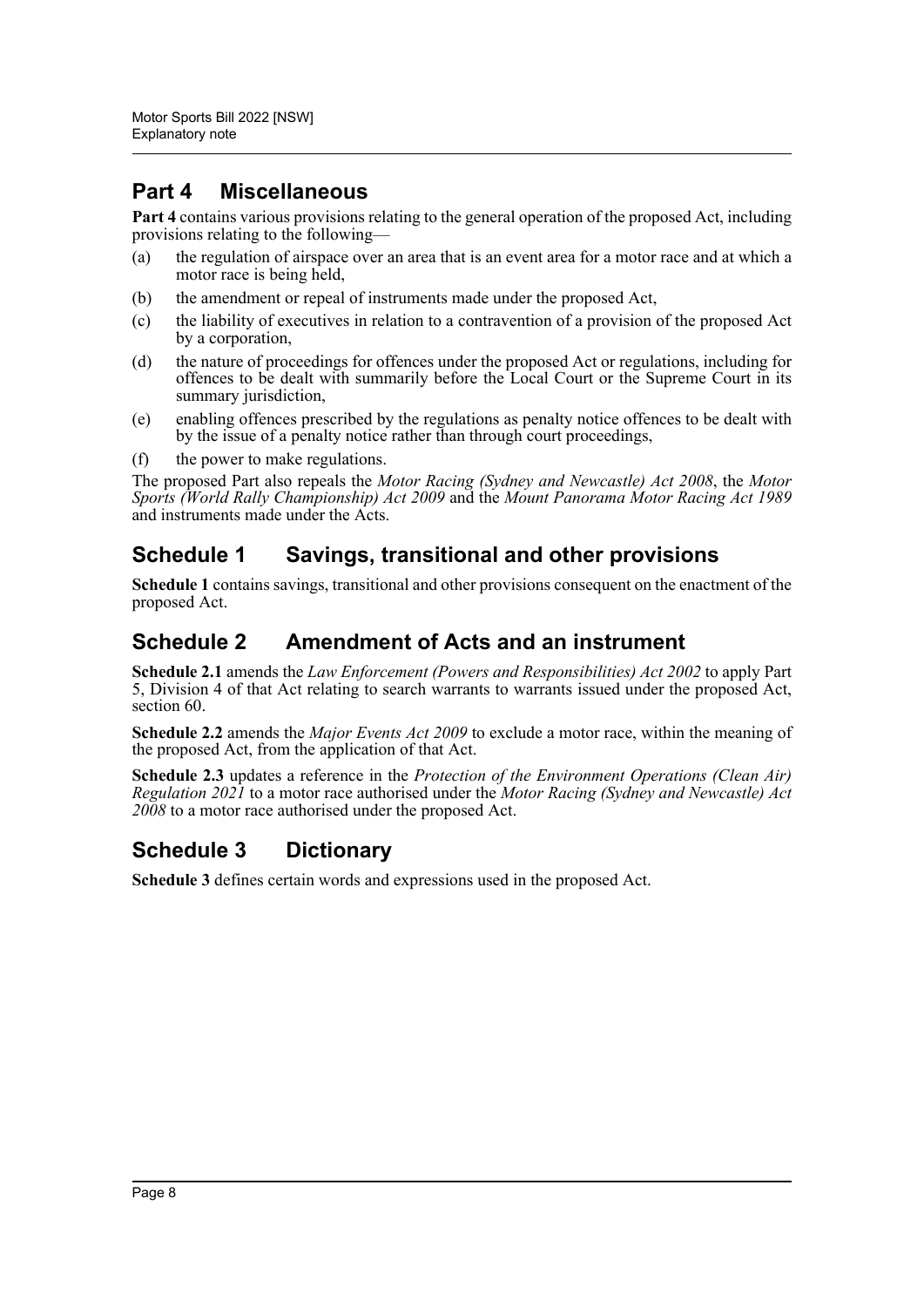First print



New South Wales

# **Motor Sports Bill 2022**

# **Contents**

|        |                 |                                                              | Page           |
|--------|-----------------|--------------------------------------------------------------|----------------|
| Part 1 |                 | <b>Preliminary</b>                                           |                |
|        | 1               | Name of Act                                                  | $\overline{2}$ |
|        | 2               | Commencement                                                 | $\overline{2}$ |
|        | 3               | Definitions                                                  | $\overline{2}$ |
|        | 4               | Objects of Act                                               | $\overline{2}$ |
| Part 2 |                 | Motor racing other than on licensed racing grounds           |                |
|        |                 | <b>Division 1</b><br>Authorisation to conduct motor race     |                |
|        | 5               | Minister may specify racing area and racing period           | 3              |
|        | 6               | Conduct of race requires motor race authorisation            | 3              |
|        | 7               | Conditions of motor race authorisation                       | 4              |
|        | 8               | Condition that promoter prepare plans                        | 4              |
|        | 9               | Condition that promoter comply with directions of government |                |
|        |                 | coordinating agency                                          | 4              |
|        | 10              | Compliance with conditions                                   | 5              |
|        | 11              | Cancelling or varying order or authority by Premier          | 5              |
|        | 12 <sup>°</sup> | Promoter responsible for conduct and activities              | $6\phantom{1}$ |
|        |                 | <b>Division 2</b><br><b>Carrying out works</b>               |                |
|        | 13              | Definitions                                                  | 6              |
|        | 14              | Consultation on proposed works                               | 6              |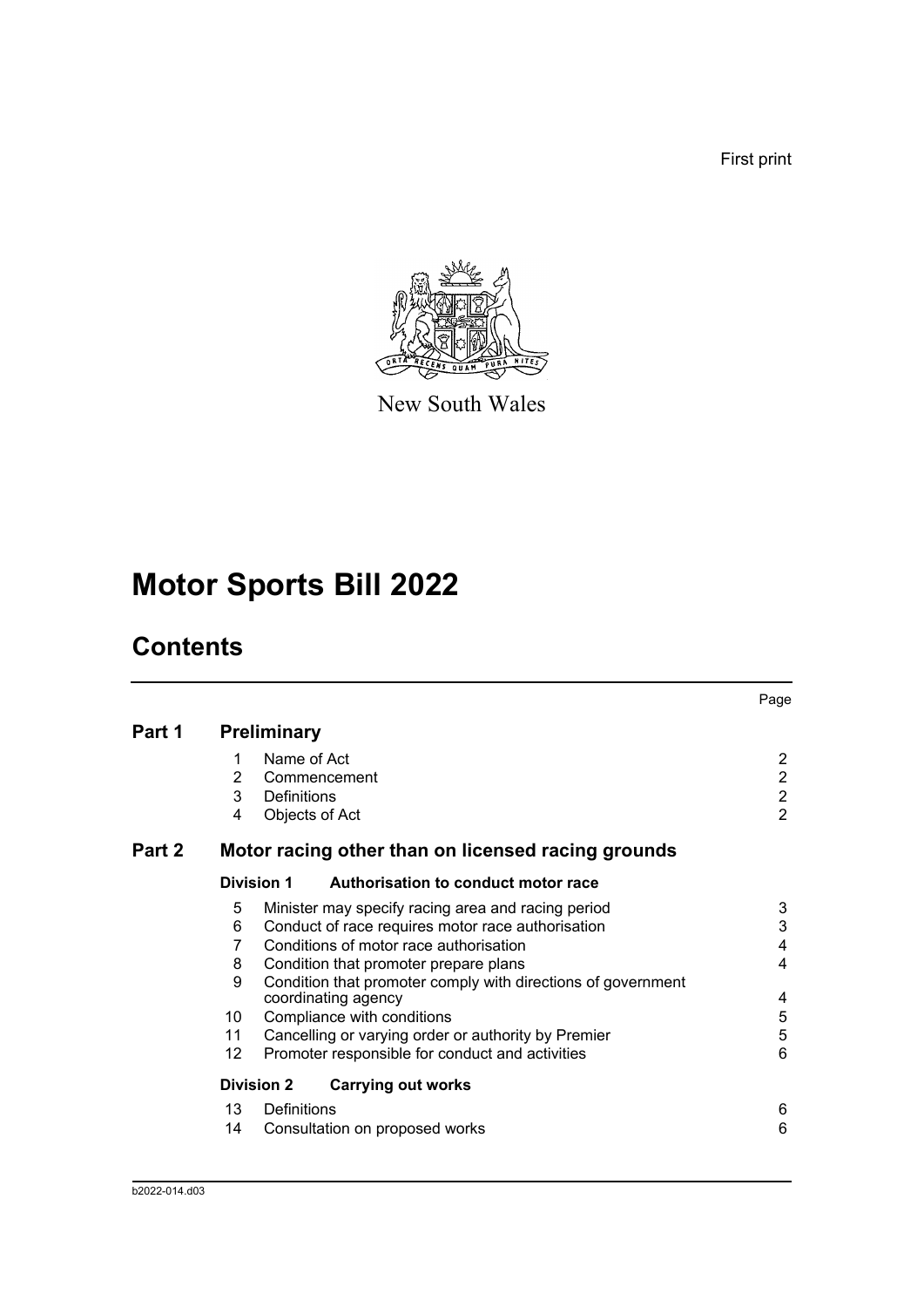| 15       |                                                    | Application for approval to carry out works                                                   | 7              |
|----------|----------------------------------------------------|-----------------------------------------------------------------------------------------------|----------------|
| 16       | approval                                           | Government coordinating agency must consult before giving works                               | 7              |
| 17       |                                                    | Works that may be approved                                                                    | $\overline{7}$ |
| 18<br>19 | Works approval                                     | Work health and safety requirements                                                           | 8<br>9         |
| 20       | Reinstatement of land                              |                                                                                               | 9              |
| 21       |                                                    | Division not to apply to Mount Panorama                                                       | 9              |
|          | <b>Division 3</b>                                  | <b>Roads and traffic</b>                                                                      |                |
|          | <b>Subdivision 1</b>                               | Preliminary                                                                                   |                |
| 22<br>23 | Penalty notices                                    | Relationship with road transport legislation                                                  | 9<br>10        |
|          | <b>Subdivision 2</b>                               | <b>Traffic management plan</b>                                                                |                |
| 24       |                                                    | Preparation of traffic management plans                                                       | 10             |
|          | <b>Subdivision 3</b>                               | <b>Motor race event lanes</b>                                                                 |                |
| 25       | Definitions                                        |                                                                                               | 10             |
| 26<br>27 | Motor race event lanes                             | Motor race event lane permits                                                                 | 11<br>11       |
|          | <b>Subdivision 4</b>                               | <b>Road closures</b>                                                                          |                |
| 28       | Powers of promoter                                 |                                                                                               | 12             |
| 29       |                                                    | Road closures-integrated road and transport services                                          | 12             |
| 30       |                                                    | Road closures-short periods                                                                   | 12             |
| 31<br>32 |                                                    | Road closure to be for shortest possible period<br>Offences relating to road closures         | 12<br>13       |
|          |                                                    |                                                                                               |                |
| 33       | <b>Subdivision 5</b>                               | <b>Removal of vehicles</b>                                                                    | 13             |
| 34       |                                                    | Removal of unattended vehicles-generally<br>Urgent removal of unattended vehicles or trailers | 13             |
|          | <b>Division 4</b>                                  | <b>Entry to areas</b>                                                                         |                |
| 35       | Interpretation                                     |                                                                                               | 14             |
| 36       |                                                    | Powers subject to motor race authorisation                                                    | 14             |
| 37<br>38 | Restrictions on entry                              | Searches as condition of entry                                                                | 14<br>14       |
| 39       |                                                    | Obstruction of workers and officials                                                          | 15             |
| 40       |                                                    | Failure to comply with reasonable direction                                                   | 15             |
| 41       |                                                    | Producing tickets and permitting articles to be inspected                                     | 15             |
| 42<br>43 | Prohibited entry onto track<br>Directions to leave |                                                                                               | 15<br>15       |
| 44       |                                                    | Recording images of persons who are removed                                                   | 16             |
|          | <b>Division 5</b>                                  | <b>Application of other laws</b>                                                              |                |
|          | <b>Subdivision 1</b>                               | <b>Application of legislation</b>                                                             |                |
| 45       |                                                    | Subdivision subject to regulations                                                            | 16             |
| 46       |                                                    | Application of other Acts generally                                                           | 16             |
|          |                                                    |                                                                                               |                |

Page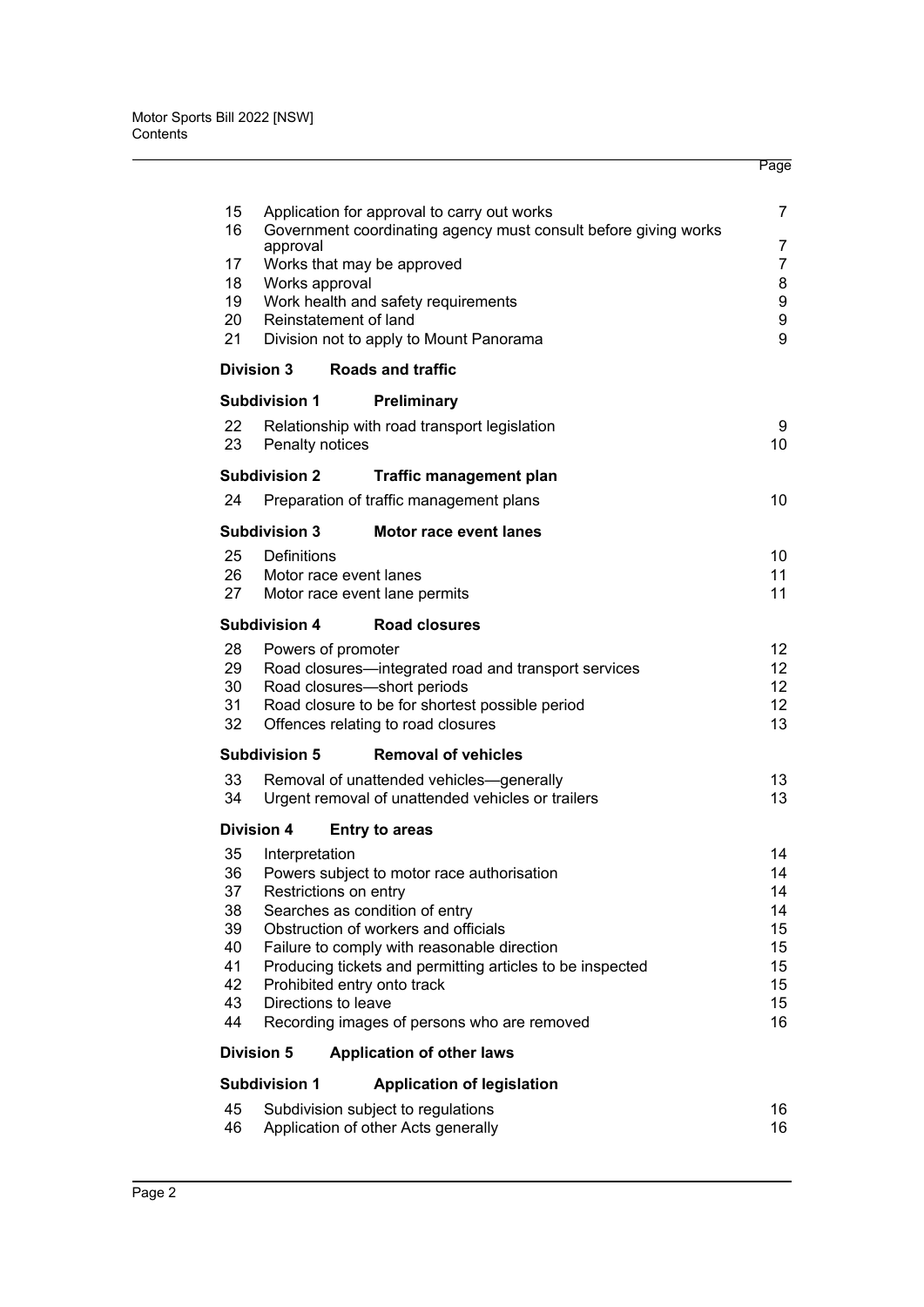|                                        |                                        |                                                                                              |                                                                                                                                                   | Page                                   |
|----------------------------------------|----------------------------------------|----------------------------------------------------------------------------------------------|---------------------------------------------------------------------------------------------------------------------------------------------------|----------------------------------------|
|                                        | 47                                     |                                                                                              | Application of road legislation                                                                                                                   | 17                                     |
|                                        |                                        | <b>Subdivision 2</b>                                                                         | <b>Protection from liability</b>                                                                                                                  |                                        |
|                                        | 48<br>49<br>50<br>51                   | Definitions<br>No liability in nuisance                                                      | Compensation not payable by State<br>Compensation not payable by promoter for economic loss                                                       | 17<br>17<br>17<br>18                   |
|                                        |                                        | Division 6                                                                                   | Protection of commercial interests of promoter                                                                                                    |                                        |
|                                        | 52<br>53<br>54                         |                                                                                              | Use of official title and official insignia<br>Prohibition of certain advertising on buildings and structures<br>Advertising enforcement officers | 18<br>19<br>19                         |
|                                        |                                        | <b>Division 7</b>                                                                            | <b>Miscellaneous</b>                                                                                                                              |                                        |
|                                        | 55<br>56                               |                                                                                              | Coordination and cooperation of government sector agencies<br>Fees prescribed by regulations                                                      | 20<br>20                               |
| Part 3                                 |                                        | <b>Enforcement</b>                                                                           |                                                                                                                                                   |                                        |
|                                        | 57<br>58<br>59<br>60<br>61<br>62<br>63 | Authorised officers<br>Search warrants<br>Self-incrimination<br><b>Offences</b>              | Purposes for which functions under Part may be exercised<br>Authorised officers may enter premises<br>Authorised officers may require information | 21<br>21<br>21<br>22<br>22<br>23<br>23 |
| Part 4                                 |                                        | <b>Miscellaneous</b>                                                                         |                                                                                                                                                   |                                        |
|                                        | 64<br>65<br>66<br>67<br>68<br>69<br>70 | Control of airspace<br>Offences by corporations<br>Penalty notices<br>Regulations<br>Repeals | Instruments may be amended or repealed<br>Nature of proceedings for offences                                                                      | 24<br>24<br>24<br>25<br>25<br>25<br>26 |
| Schedule 1                             |                                        |                                                                                              | Savings, transitional and other provisions                                                                                                        | 27                                     |
| <b>Schedule 2</b><br><b>Schedule 3</b> |                                        | <b>Dictionary</b>                                                                            | <b>Amendment of Acts and an instrument</b>                                                                                                        | 28<br>29                               |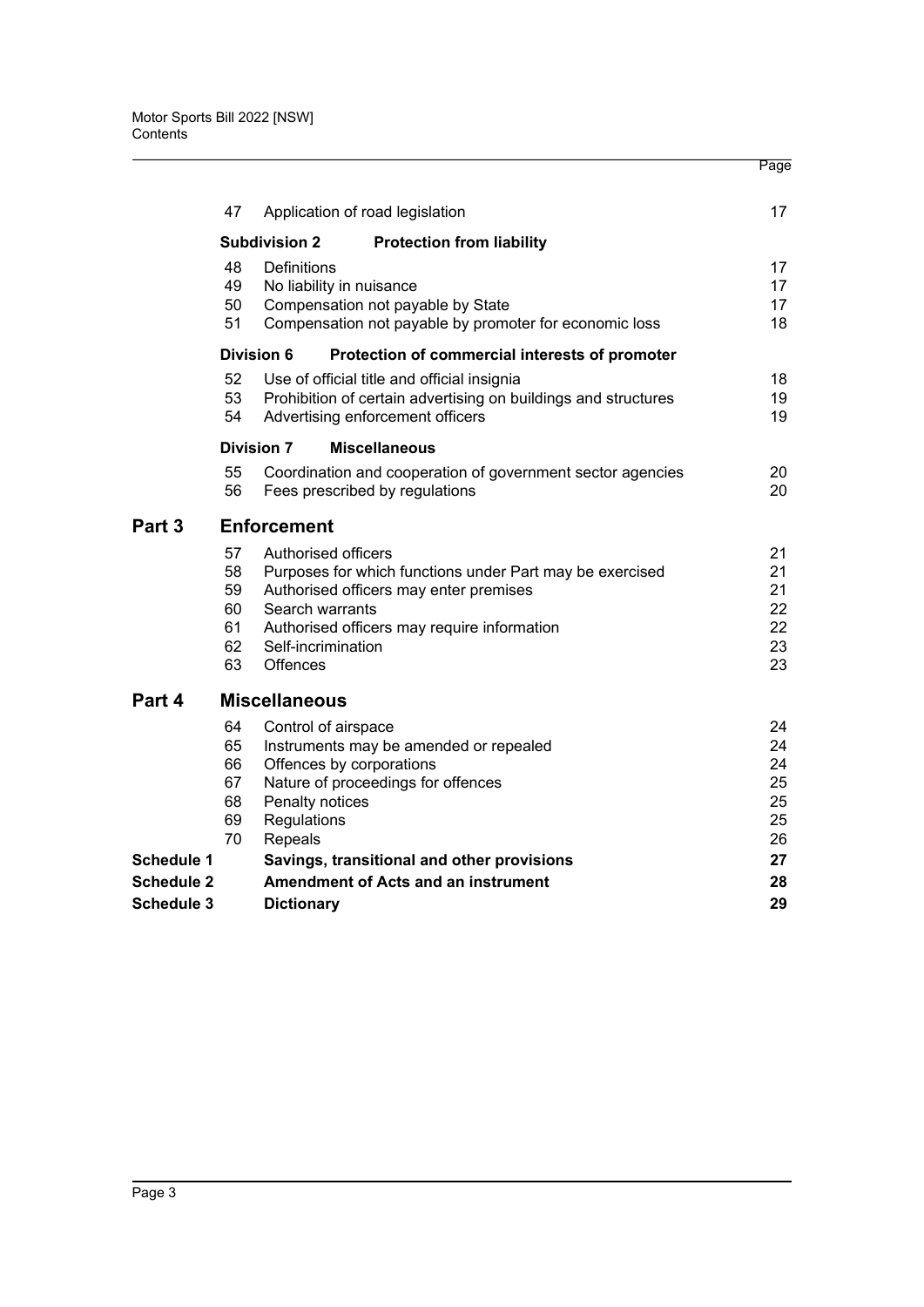

New South Wales

# **Motor Sports Bill 2022**

No , 2022

#### **A Bill for**

An Act to facilitate the conduct of major motor sports events in New South Wales.

See also the *Major Events Amendment Bill 2022*.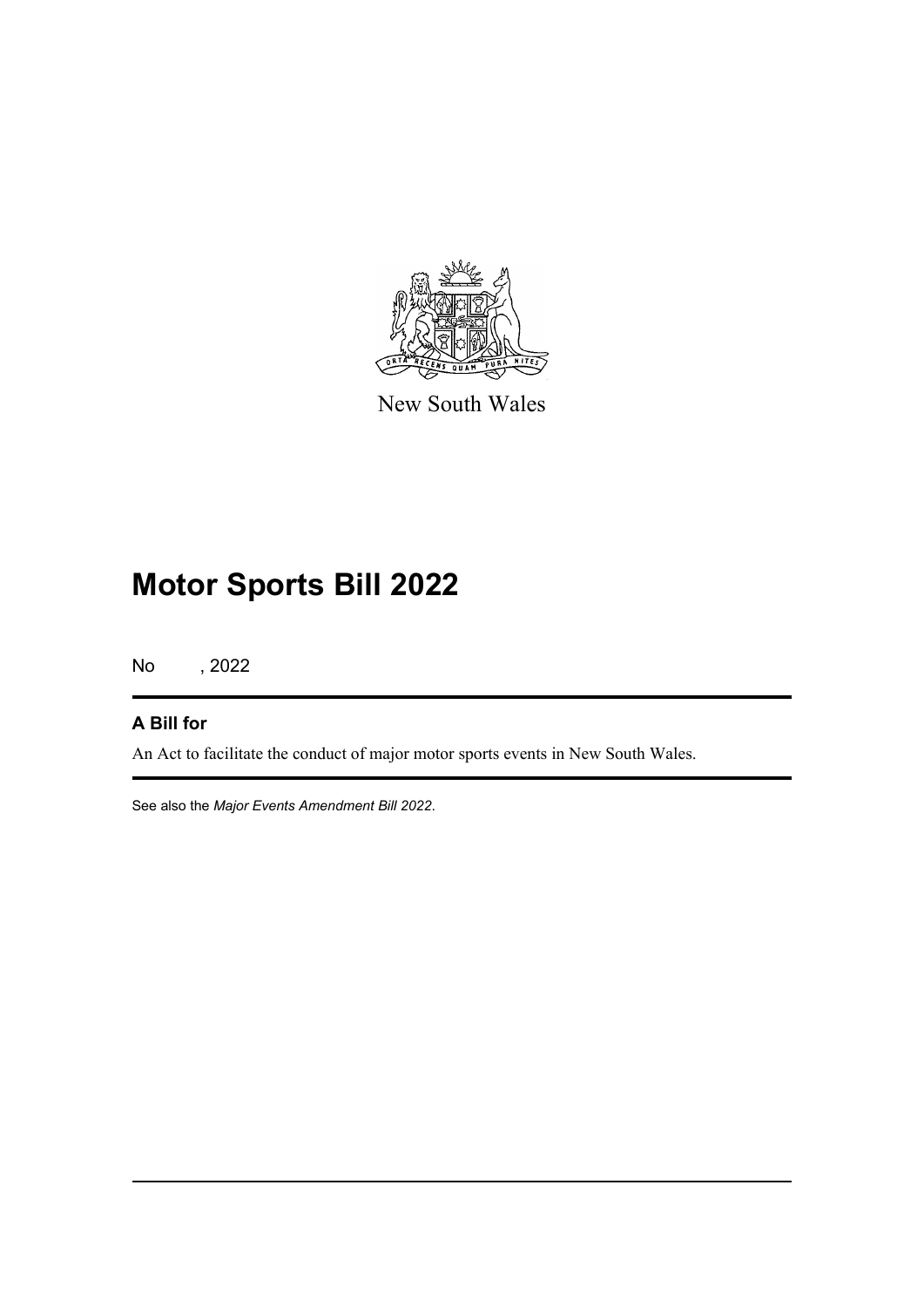<span id="page-12-4"></span><span id="page-12-3"></span><span id="page-12-2"></span><span id="page-12-1"></span><span id="page-12-0"></span>

|        | The Legislature of New South Wales enacts- |                                                                                                                                                   |                |
|--------|--------------------------------------------|---------------------------------------------------------------------------------------------------------------------------------------------------|----------------|
| Part 1 |                                            | <b>Preliminary</b>                                                                                                                                | 2              |
|        |                                            | <b>Name of Act</b>                                                                                                                                | 3              |
|        |                                            | This Act is the <i>Motor Sports Act 2022</i> .                                                                                                    | $\overline{4}$ |
| 2      |                                            | <b>Commencement</b>                                                                                                                               | 5              |
|        |                                            | This Act commences on the date of assent to this Act.                                                                                             | 6              |
| 3      |                                            | <b>Definitions</b>                                                                                                                                | $\overline{7}$ |
|        |                                            | The Dictionary in Schedule 3 defines certain terms used in this Act.                                                                              | 8              |
|        |                                            | Note— The <i>Interpretation Act 1987</i> contains definitions and other provisions that affect the<br>interpretation and application of this Act. | 9<br>10        |
| 4      |                                            | <b>Objects of Act</b>                                                                                                                             | 11             |
|        |                                            | The objects of this Act are—                                                                                                                      | 12             |
|        |                                            | to support the expansion of motor sports in New South Wales, and<br>(a)                                                                           | 13             |
|        |                                            | (b)<br>to facilitate the conduct of major motor sports events in New South Wales.                                                                 | 14             |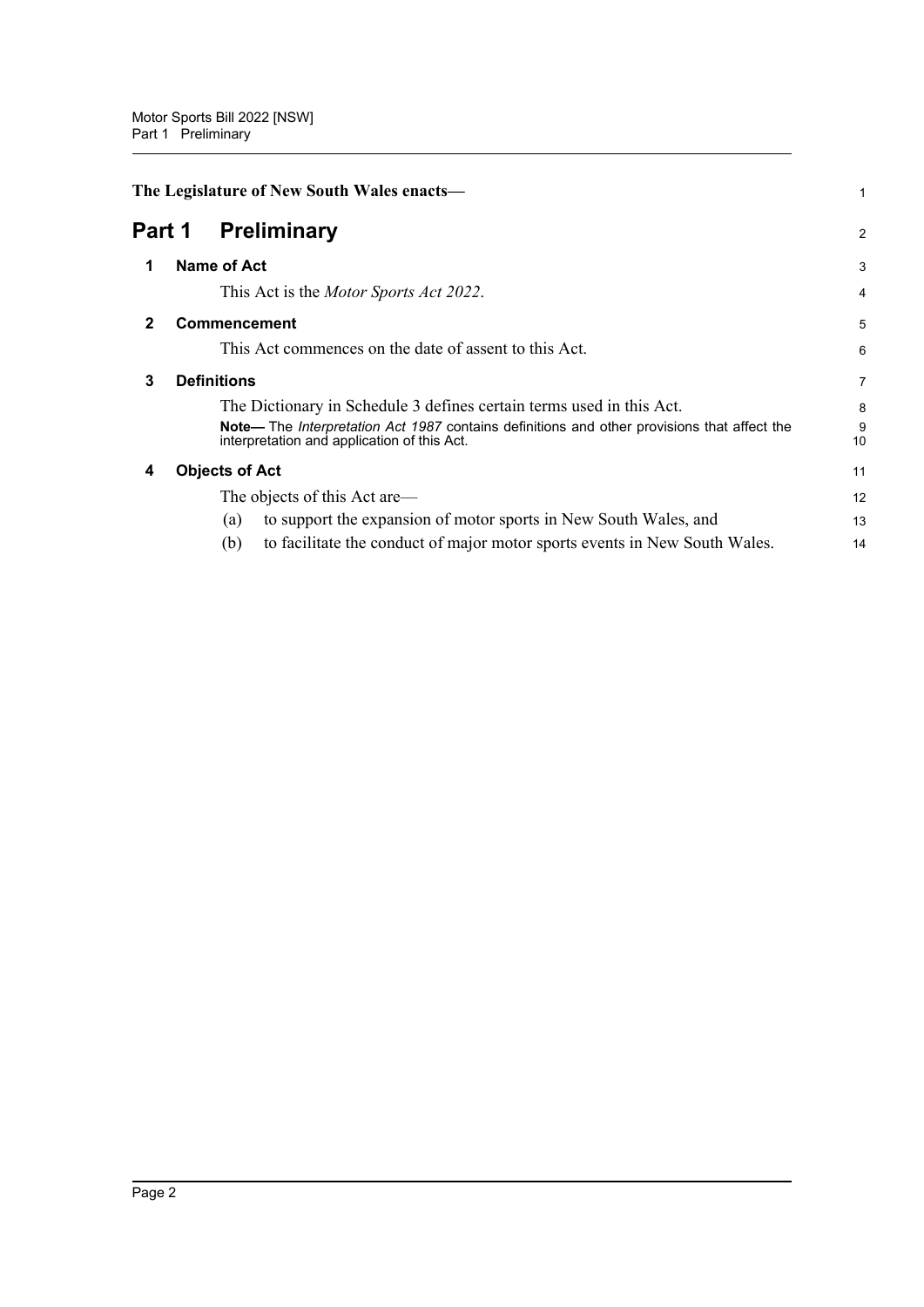<span id="page-13-3"></span><span id="page-13-2"></span><span id="page-13-1"></span><span id="page-13-0"></span>

| Part 2            |     | Motor racing other than on licensed racing grounds                                                                                                                      | 1              |
|-------------------|-----|-------------------------------------------------------------------------------------------------------------------------------------------------------------------------|----------------|
| <b>Division 1</b> |     | <b>Authorisation to conduct motor race</b>                                                                                                                              | $\overline{a}$ |
| 5                 |     | Minister may specify racing area and racing period                                                                                                                      | 3              |
|                   | (1) | The Minister may specify the following for a motor race by order—                                                                                                       | 4              |
|                   |     | land on which the following may be conducted (the <i>event area</i> )—<br>(a)                                                                                           | 5              |
|                   |     | the motor race,<br>(i)                                                                                                                                                  | 6              |
|                   |     | associated events,<br>(ii)                                                                                                                                              | 7              |
|                   |     | ancillary activities,<br>(iii)                                                                                                                                          | 8              |
|                   |     | the period during which the motor race, associated events and ancillary<br>(b)<br>activities may be conducted in the event area (the event period),                     | 9<br>10        |
|                   |     | the person (the <i>promoter</i> ) who is entitled to apply for a motor race<br>(c)<br>authorisation for the motor race, being-                                          | 11<br>12       |
|                   |     | for a motor race at Mount Panorama at Bathurst—Bathurst Regional<br>(i)<br>Council, or                                                                                  | 13<br>14       |
|                   |     | otherwise—a person chosen by the Minister,<br>(i)                                                                                                                       | 15             |
|                   |     | (d)<br>the way and time in which the application for a motor race authorisation must<br>be made,                                                                        | 16<br>17       |
|                   |     | the government sector agency that is to be the government coordinating<br>(e)<br>agency for the motor race.                                                             | 18<br>19       |
|                   |     | Note- If no agency is specified, the Office of Sport is the default government<br>coordinating agency.                                                                  | 20<br>21       |
|                   | (2) | The order-                                                                                                                                                              | 22             |
|                   |     | takes effect-<br>(a)                                                                                                                                                    | 23             |
|                   |     | when it is published in the Gazette, or<br>(i)                                                                                                                          | 24             |
|                   |     | if a later date is specified in the order—on the later date, and<br>(ii)                                                                                                | 25             |
|                   |     | remains in force until the end of the period of 5 years from the date it took<br>(b)<br>effect unless sooner revoked, and                                               | 26<br>27       |
|                   |     | must not enable the conduct of more than-<br>(c)                                                                                                                        | 28             |
|                   |     | for motor races at Mount Panorama at Bathurst—5 motor races in each<br>(i)<br>year, or                                                                                  | 29<br>30       |
|                   |     | otherwise—2 motor races at a particular place in each year, and<br>(ii)                                                                                                 | 31             |
|                   |     | (d)<br>must comply with requirements prescribed by the regulations.                                                                                                     | 32             |
|                   | (3) | A motor race that is an associated event is not to be counted for the purposes of<br>subsection $(2)(c)$ .                                                              | 33<br>34       |
|                   | (4) | The regulations may prescribe circumstances in which races held on only part of the<br>Mount Panorama race circuit may be conducted without a motor race authorisation. | 35<br>36       |
|                   | (5) | The Minister must seek the advice of the Office of Sport before making the order.                                                                                       | 37             |
| 6                 |     | Conduct of race requires motor race authorisation                                                                                                                       | 38             |
|                   | (1) | The Minister, on the advice of the government coordinating agency for a motor race,                                                                                     | 39             |
|                   |     | may authorise the promoter for the motor race to conduct the motor race, associated<br>events and ancillary activities (a <i>motor race authorisation</i> ).            | 40<br>41       |
|                   | (2) | A motor race authorisation must not be given for a period longer than 5 years.                                                                                          | 42             |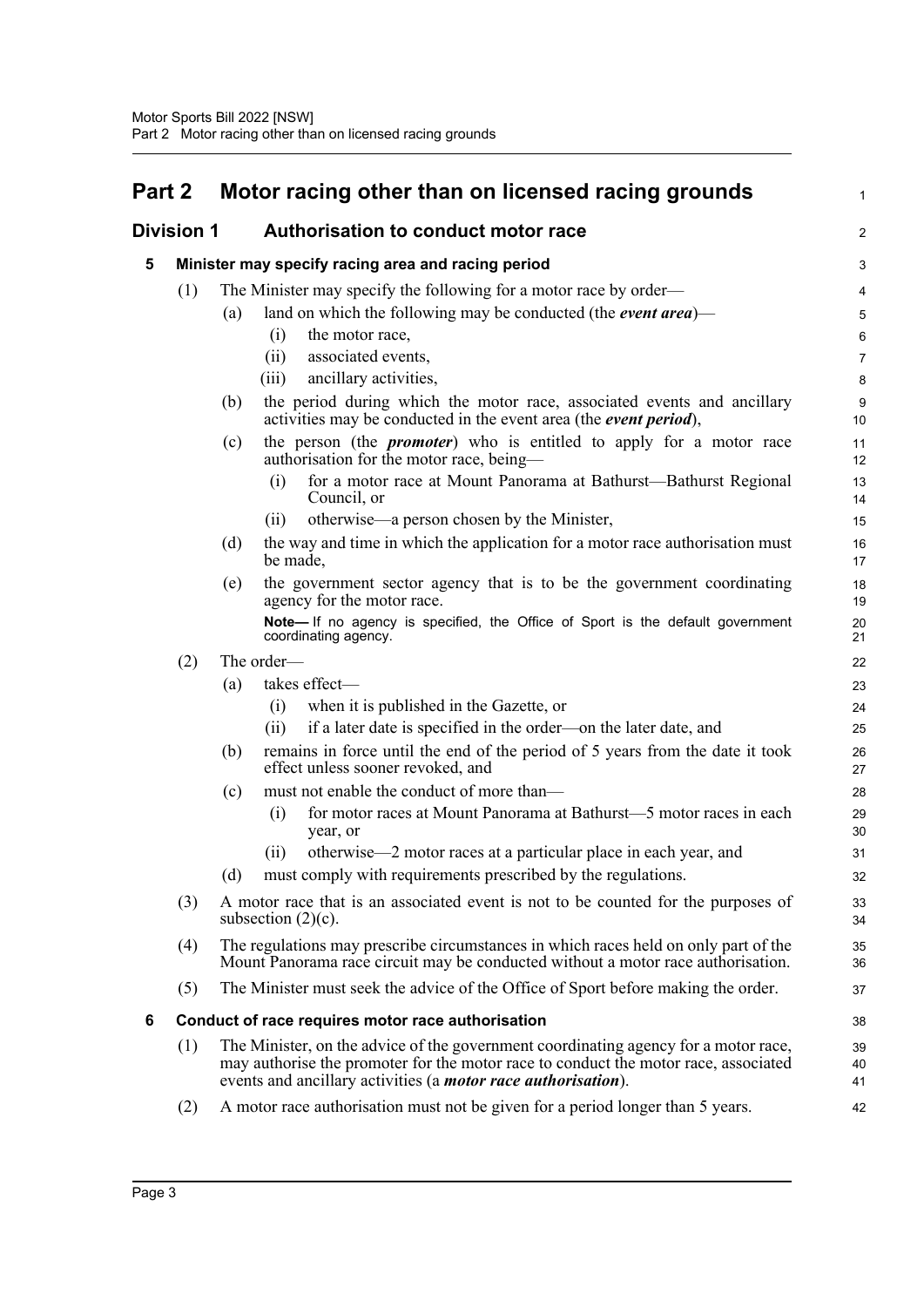<span id="page-14-2"></span><span id="page-14-1"></span><span id="page-14-0"></span>

|                         | (3) | A motor race is authorised to be conducted in accordance with a motor race<br>authorisation.                                                                                                           | 1<br>$\overline{c}$          |
|-------------------------|-----|--------------------------------------------------------------------------------------------------------------------------------------------------------------------------------------------------------|------------------------------|
| $\overline{\mathbf{7}}$ |     | <b>Conditions of motor race authorisation</b>                                                                                                                                                          | 3                            |
|                         | (1) | A motor race authorisation may be given subject to conditions the Minister considers<br>reasonable to impose, including conditions relating to any of the following—                                   | $\overline{\mathbf{4}}$<br>5 |
|                         |     | public safety,<br>(a)                                                                                                                                                                                  | 6                            |
|                         |     | public health,<br>(b)                                                                                                                                                                                  | $\overline{7}$               |
|                         |     | (c)<br>environmental protection,                                                                                                                                                                       | 8                            |
|                         |     | (d)<br>noise management,                                                                                                                                                                               | 9                            |
|                         |     | (e)<br>insurance,                                                                                                                                                                                      | 10                           |
|                         |     | (f)<br>reporting requirements,                                                                                                                                                                         | 11                           |
|                         |     | transport arrangements,<br>(g)                                                                                                                                                                         | 12                           |
|                         |     | reinstatement of land,<br>(h)                                                                                                                                                                          | 13                           |
|                         |     | consultation requirements,<br>(i)                                                                                                                                                                      | 14                           |
|                         |     | financial arrangements, including the provision of security,<br>(j)                                                                                                                                    | 15                           |
|                         |     | event and works planning requirements,<br>(k)                                                                                                                                                          | 16                           |
|                         |     | (1)<br>engineering certification requirements,                                                                                                                                                         | 17                           |
|                         |     | the exercise of powers under Division 4.<br>(m)                                                                                                                                                        | 18                           |
|                         | (2) | The Minister may change the conditions at any time.                                                                                                                                                    | 19                           |
|                         | (3) | Before changing the conditions, the Minister must give the promoter written notice<br>of the proposed change.                                                                                          | 20<br>21                     |
|                         | (4) | The government coordinating agency must review the conditions to decide whether<br>the conditions remain appropriate.                                                                                  | 22<br>23                     |
|                         | (5) | The review must occur within 4 months after the end of each motor race authorised<br>by the motor race authorisation.                                                                                  | 24<br>25                     |
| 8                       |     | Condition that promoter prepare plans                                                                                                                                                                  | 26                           |
|                         | (1) | It is a condition of a motor race authorisation that the promoter for the motor race<br>prepare-                                                                                                       | 27<br>28                     |
|                         |     | a plan showing the proposed route of the motor race, and<br>(a)                                                                                                                                        | 29                           |
|                         |     | (b)<br>a safety plan that-                                                                                                                                                                             | 30                           |
|                         |     | sets out the steps the promoter proposes to take to ensure the safety of<br>(i)<br>persons at the motor race and associated events, and                                                                | 31<br>32                     |
|                         |     | includes anything required to be in the plan by the regulations or the<br>(ii)<br>motor race authorisation.                                                                                            | 33<br>34                     |
|                         | (2) | The promoter must ensure the plans are approved by—                                                                                                                                                    | 35                           |
|                         |     | the organisation nominated to approve the plans in the motor race<br>(a)<br>authorisation, or                                                                                                          | 36<br>37                     |
|                         |     | if no organisation is nominated, the government coordinating agency.<br>(b)                                                                                                                            | 38                           |
| 9                       |     | Condition that promoter comply with directions of government coordinating agency                                                                                                                       | 39                           |
|                         |     | It is a condition of a motor race authorisation that the promoter for the motor race<br>comply with a reasonable direction of the government coordinating agency for the<br>motor race in relation to- | 40<br>41<br>42               |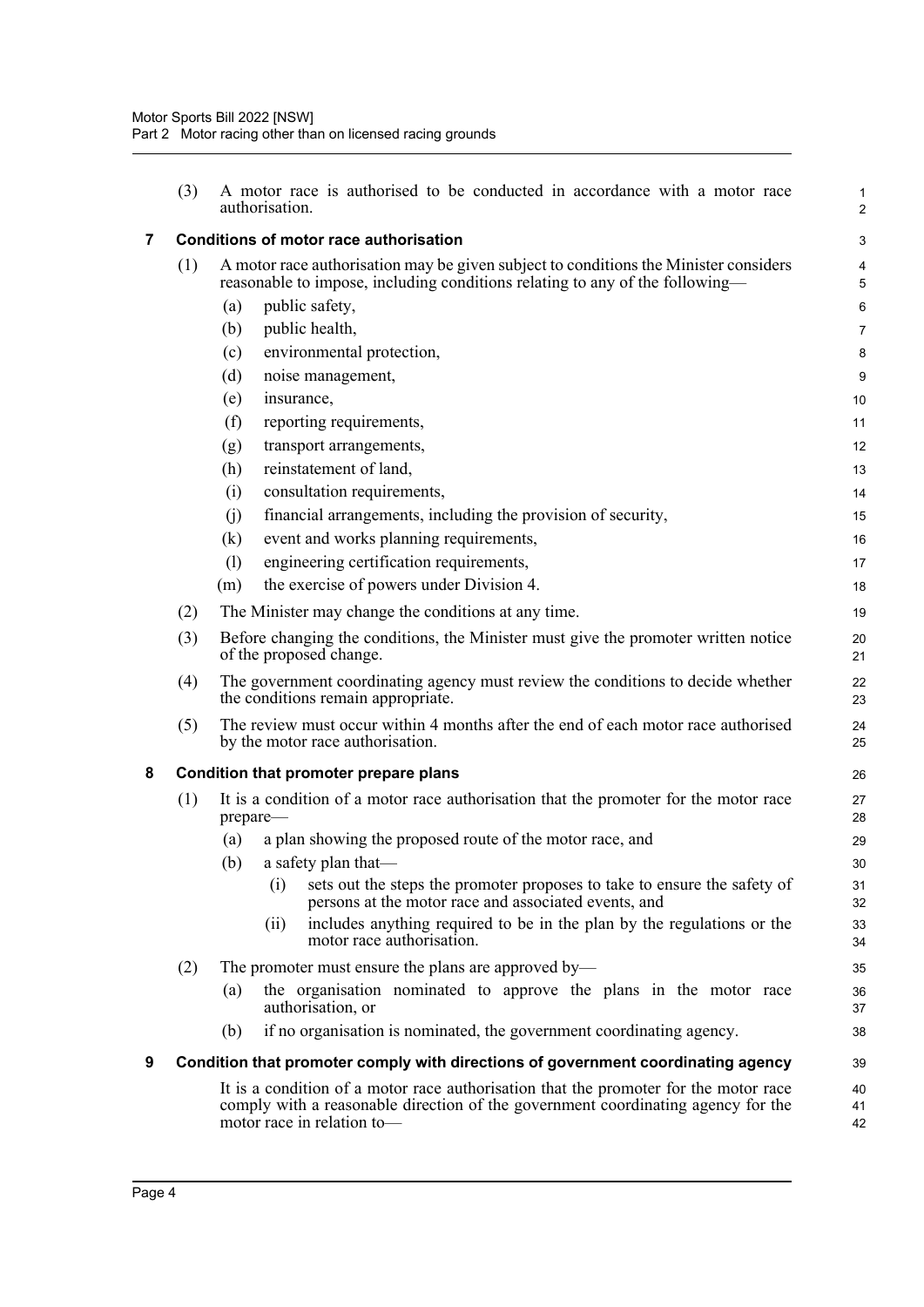<span id="page-15-1"></span><span id="page-15-0"></span>

|    |     | (a) | the giving of information, or                                                                                                                             | 1                       |
|----|-----|-----|-----------------------------------------------------------------------------------------------------------------------------------------------------------|-------------------------|
|    |     | (b) | the exercise of functions under the motor race authorisation, or                                                                                          | $\overline{\mathbf{c}}$ |
|    |     | (c) | public health or safety.                                                                                                                                  | 3                       |
| 10 |     |     | <b>Compliance with conditions</b>                                                                                                                         | 4                       |
|    | (1) |     | A promoter for a motor race must comply with the conditions of the motor race<br>authorisation.                                                           | 5<br>6                  |
|    | (2) |     | The government coordinating agency for the motor race may cancel the motor race<br>authorisation if satisfied that-                                       | 7<br>8                  |
|    |     | (a) | the promoter for the motor race has failed to comply with a condition, and                                                                                | 9                       |
|    |     | (b) | the failure to comply is of a serious or continuing nature, and                                                                                           | 10                      |
|    |     | (c) | it is appropriate to cancel the motor race authorisation in the circumstances.                                                                            | 11                      |
|    | (3) |     | A promoter who fails to comply with a condition is guilty of an offence.                                                                                  | 12                      |
|    |     |     | Maximum penalty-                                                                                                                                          | 13                      |
|    |     | (a) | for an individual-\$250,000, or                                                                                                                           | 14                      |
|    |     | (b) | for a corporation- $$1,000,000$ .                                                                                                                         | 15                      |
|    | (4) |     | The regulations may create an offence of failing to comply with a condition of a<br>particular kind.                                                      | 16<br>17                |
|    | (5) |     | Subsection (3) does not apply to a condition of the kind prescribed.                                                                                      | 18                      |
|    | (6) |     | It is a defence if the promoter establishes that—                                                                                                         | 19                      |
|    |     | (a) | the commission of the offence was due to causes over which the promoter had<br>no control, and                                                            | 20<br>21                |
|    |     | (b) | the promoter took reasonable precautions and exercised due diligence to<br>prevent the commission of the offence.                                         | 22<br>23                |
| 11 |     |     | Cancelling or varying order or authority by Premier                                                                                                       | 24                      |
|    | (1) |     | The Premier may do the following by giving written notice to the promoter for a<br>motor race-                                                            | 25<br>26                |
|    |     | (a) | cancel or vary an order of the Minister for the motor race,                                                                                               | 27                      |
|    |     | (b) | cancel or vary the motor race authorisation.                                                                                                              | 28                      |
|    | (2) |     | The Premier may take action under this section only—                                                                                                      | 29                      |
|    |     | (a) | on the advice of-                                                                                                                                         | 30                      |
|    |     |     | the Commissioner of Police, or<br>(i)                                                                                                                     | 31                      |
|    |     |     | the Commissioner of Fire and Rescue NSW, or<br>(ii)                                                                                                       | 32                      |
|    |     |     | the Commissioner of the NSW Rural Fire Service, or<br>(iii)                                                                                               | 33                      |
|    |     |     | the Commissioner of the State Emergency Service, or<br>(iv)                                                                                               | 34                      |
|    |     |     | the Chief Health Officer, and<br>(v)                                                                                                                      | 35                      |
|    |     | (b) | if the Premier is reasonably satisfied taking the action is necessary because of<br>a significant risk of harm to persons from a natural or other threat. | 36<br>37                |
|    | (3) |     | The Premier is not required to consult with the promoter before taking action under<br>this section.                                                      | 38<br>39                |
|    | (4) |     | In this section-                                                                                                                                          | 40                      |
|    |     |     | <i>vary</i> includes impose conditions or restrictions.                                                                                                   | 41                      |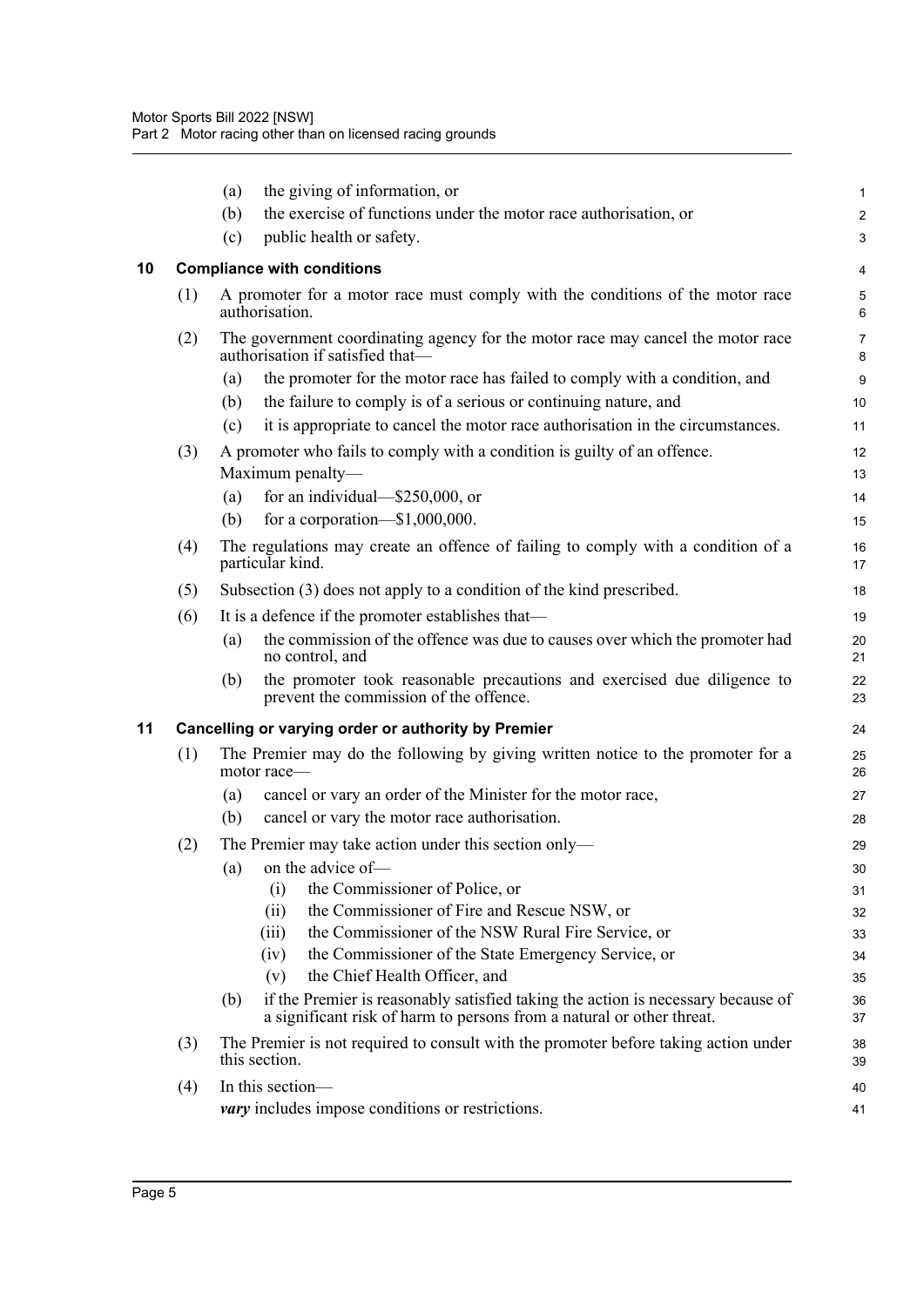<span id="page-16-3"></span><span id="page-16-2"></span><span id="page-16-1"></span><span id="page-16-0"></span>

| 12 |                   |                    | Promoter responsible for conduct and activities                                                                                                                                                                       | $\mathbf{1}$                                                    |
|----|-------------------|--------------------|-----------------------------------------------------------------------------------------------------------------------------------------------------------------------------------------------------------------------|-----------------------------------------------------------------|
|    |                   |                    | The promoter for a motor race is responsible for the motor race, associated events and<br>ancillary activities and for works or other things occurring on or to the land within<br>the event area for the motor race— | $\boldsymbol{2}$<br>$\ensuremath{\mathsf{3}}$<br>$\overline{4}$ |
|    |                   | (a)                | during the event period for the motor race, and                                                                                                                                                                       | 5                                                               |
|    |                   | (b)                | outside the event period, if the land is fenced or cordoned off in accordance<br>with a works approval for the motor race.                                                                                            | 6<br>$\overline{7}$                                             |
|    | <b>Division 2</b> |                    | <b>Carrying out works</b>                                                                                                                                                                                             | 8                                                               |
| 13 |                   | <b>Definitions</b> |                                                                                                                                                                                                                       | 9                                                               |
|    |                   |                    | In this Division—                                                                                                                                                                                                     | 10                                                              |
|    |                   |                    | affected land for a works approval means the land on which works will be carried<br>out under the approval.                                                                                                           | 11<br>12                                                        |
|    |                   |                    | affected person for a works approval for a motor race means the following-                                                                                                                                            | 13                                                              |
|    |                   | (a)                | each occupier of-                                                                                                                                                                                                     | 14                                                              |
|    |                   |                    | affected land, or<br>(i)                                                                                                                                                                                              | 15                                                              |
|    |                   |                    | land adjacent to affected land,<br>(ii)                                                                                                                                                                               | 16                                                              |
|    |                   | (b)                | the local council for the affected land,                                                                                                                                                                              | 17                                                              |
|    |                   | (c)                | each other public or local authority prescribed by the regulations,                                                                                                                                                   | 18                                                              |
|    |                   | (d)                | persons whose business or financial interests might be affected by the works<br>and who have been identified, individually or as a class, as affected persons—                                                        | 19<br>20                                                        |
|    |                   |                    | in the motor race authorisation, or<br>(i)                                                                                                                                                                            | 21                                                              |
|    |                   |                    | by written notice to the promoter from the government coordinating<br>(ii)<br>agency for the motor race.                                                                                                              | 22<br>23                                                        |
|    |                   |                    | <i>proposed works information</i> means the following-                                                                                                                                                                | 24                                                              |
|    |                   | (a)                | a description of the proposed works,                                                                                                                                                                                  | 25                                                              |
|    |                   | (b)                | a description of the land on which the works are to be carried out, including<br>any land required to be used to carry out the works,                                                                                 | 26<br>27                                                        |
|    |                   | (c)                | the period during which the works are proposed to be carried out,                                                                                                                                                     | 28                                                              |
|    |                   | (d)                | other information about the works or the relevant motor race, associated<br>events or ancillary activities prescribed by the regulations.                                                                             | 29<br>30                                                        |
| 14 |                   |                    | <b>Consultation on proposed works</b>                                                                                                                                                                                 | 31                                                              |
|    | (1)               |                    | The promoter for a motor race who proposes to carry out works associated with the<br>motor race, associated events or ancillary activities must-                                                                      | 32<br>33                                                        |
|    |                   | (a)                | make the proposed works information available to affected persons, and                                                                                                                                                | 34                                                              |
|    |                   | (b)                | invite submissions to be made by affected persons about the proposed works,<br>and                                                                                                                                    | 35<br>36                                                        |
|    |                   | (c)                | otherwise conduct consultation in relation to the works, as required by the<br>conditions of the motor race authorisation.                                                                                            | 37<br>38                                                        |
|    | (2)               |                    | The information must be made available in accordance with the regulations and the<br>motor race authorisation.                                                                                                        | 39<br>40                                                        |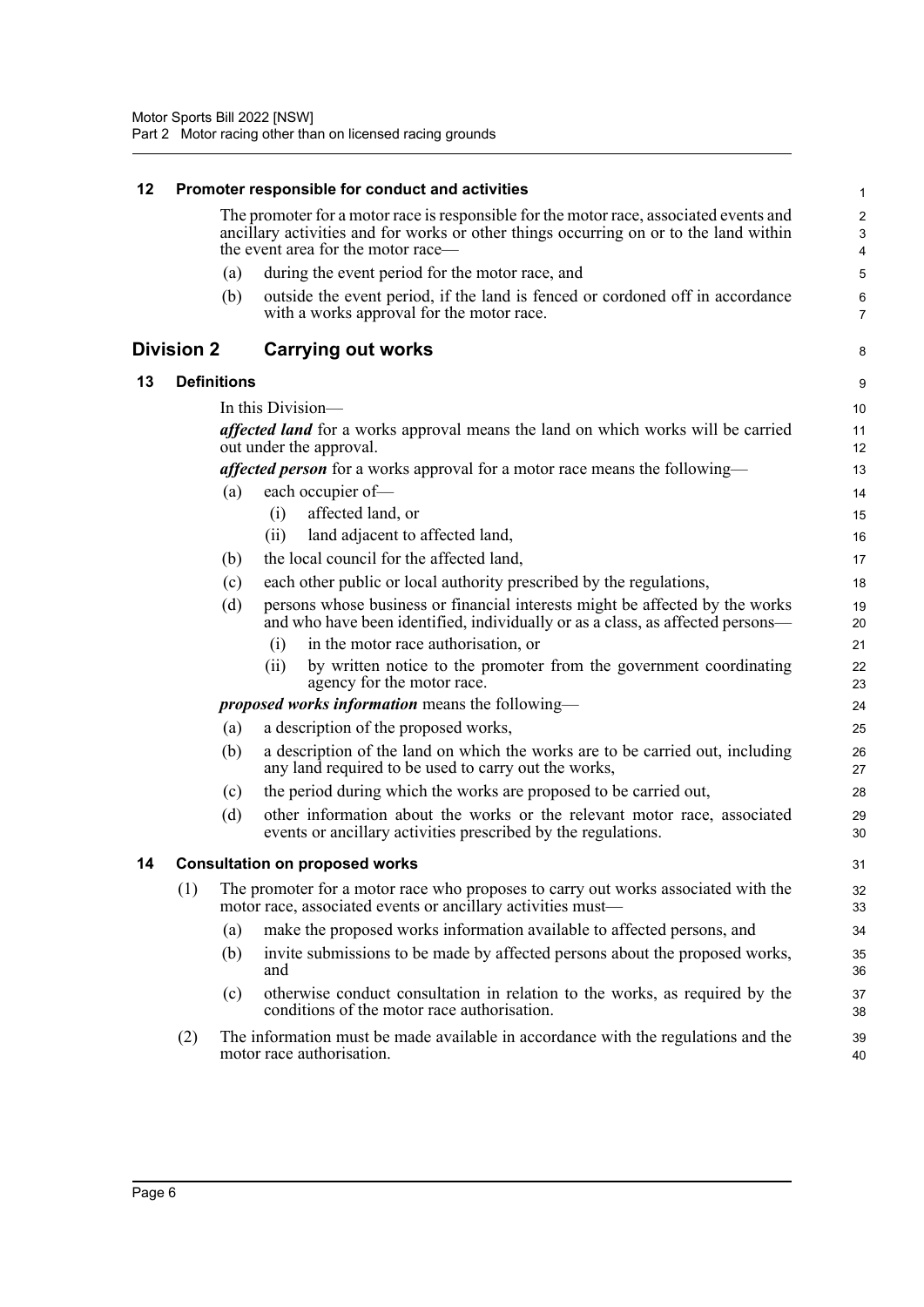<span id="page-17-2"></span><span id="page-17-1"></span><span id="page-17-0"></span>

| 15 |                                                                          |     | Application for approval to carry out works                                                                                                                                                                                          | $\mathbf{1}$                                                    |
|----|--------------------------------------------------------------------------|-----|--------------------------------------------------------------------------------------------------------------------------------------------------------------------------------------------------------------------------------------|-----------------------------------------------------------------|
|    | (1)                                                                      |     | The promoter for a motor race may apply to the government coordinating agency for<br>the motor race for approval (a works approval) to carry out works associated with the<br>motor race, associated events or ancillary activities. | $\boldsymbol{2}$<br>$\ensuremath{\mathsf{3}}$<br>$\overline{4}$ |
|    |                                                                          |     |                                                                                                                                                                                                                                      |                                                                 |
|    | (2)                                                                      |     | The application must—                                                                                                                                                                                                                | $\mathbf 5$                                                     |
|    |                                                                          | (a) | be written, and                                                                                                                                                                                                                      | $\,6\,$                                                         |
|    |                                                                          | (b) | be in a form approved by the government coordinating agency, and                                                                                                                                                                     | $\overline{7}$                                                  |
|    |                                                                          | (c) | include-                                                                                                                                                                                                                             | 8                                                               |
|    |                                                                          |     | the proposed works information, and<br>(i)<br>other information required to be included in the application by the<br>(ii)<br>motor race authorisation.                                                                               | $9\,$<br>10<br>11                                               |
|    | (3)                                                                      |     | The application may be made before, but must not be decided until—                                                                                                                                                                   | 12                                                              |
|    |                                                                          | (a) | affected persons have had a reasonable opportunity to make submissions about<br>the proposed works, and                                                                                                                              | 13<br>14                                                        |
|    |                                                                          | (b) | if the motor race authorisation requires other consultation to be conducted<br>before the application is decided <i>(additional consultation)</i> —the additional<br>consultation has been conducted, and                            | 15<br>16<br>17                                                  |
|    |                                                                          | (c) | the promoter has given the government coordinating agency—                                                                                                                                                                           | 18                                                              |
|    |                                                                          |     | details of the submissions made by affected persons, and<br>(i)                                                                                                                                                                      | 19                                                              |
|    |                                                                          |     | details of the outcome of the additional consultation, if applicable.<br>(ii)                                                                                                                                                        | 20                                                              |
| 16 | Government coordinating agency must consult before giving works approval |     |                                                                                                                                                                                                                                      | 21                                                              |
|    |                                                                          |     | Before giving a works approval for a motor race, the government coordinating<br>agency must-                                                                                                                                         | 22<br>23                                                        |
|    |                                                                          | (a) | consult with-                                                                                                                                                                                                                        | 24                                                              |
|    |                                                                          |     | the local council for the affected land, and<br>(i)                                                                                                                                                                                  | 25                                                              |
|    |                                                                          |     | each other public or local authority prescribed by the regulations, and<br>(ii)                                                                                                                                                      | 26                                                              |
|    |                                                                          | (b) | be satisfied the promoter has—                                                                                                                                                                                                       | 27                                                              |
|    |                                                                          |     | taken all reasonable steps to consult with affected persons, and<br>(i)                                                                                                                                                              | 28                                                              |
|    |                                                                          |     | taken into account any representations made by an affected person, and<br>(ii)                                                                                                                                                       | 29                                                              |
|    |                                                                          | (c) | be satisfied the promoter will ensure the following will be prevented or<br>minimised-                                                                                                                                               | 30<br>31                                                        |
|    |                                                                          |     | (i) harm to the environment or heritage.                                                                                                                                                                                             | 32                                                              |
|    |                                                                          |     | disruption to the lawful activities of other persons.<br>(ii)                                                                                                                                                                        | 33                                                              |
| 17 |                                                                          |     | Works that may be approved                                                                                                                                                                                                           | 34                                                              |
|    | (1)                                                                      |     | A works approval for a motor race may authorise the carrying out of works, including<br>the following works—                                                                                                                         | 35<br>36                                                        |
|    |                                                                          | (a) | service roads, ramps and vehicle parking,                                                                                                                                                                                            | 37                                                              |
|    |                                                                          | (b) | structures for pedestrian access or movement,                                                                                                                                                                                        | 38                                                              |
|    |                                                                          | (c) | security and other fencing, safety barriers, hoardings and gates,                                                                                                                                                                    | 39                                                              |
|    |                                                                          | (d) | traffic control facilities, including signage,                                                                                                                                                                                       | 40                                                              |
|    |                                                                          | (e) | power and water supply and waste management facilities,                                                                                                                                                                              | 41                                                              |
|    |                                                                          | (f) | telecommunications, media recording, broadcast, public announcement and<br>lighting facilities,                                                                                                                                      | 42<br>43                                                        |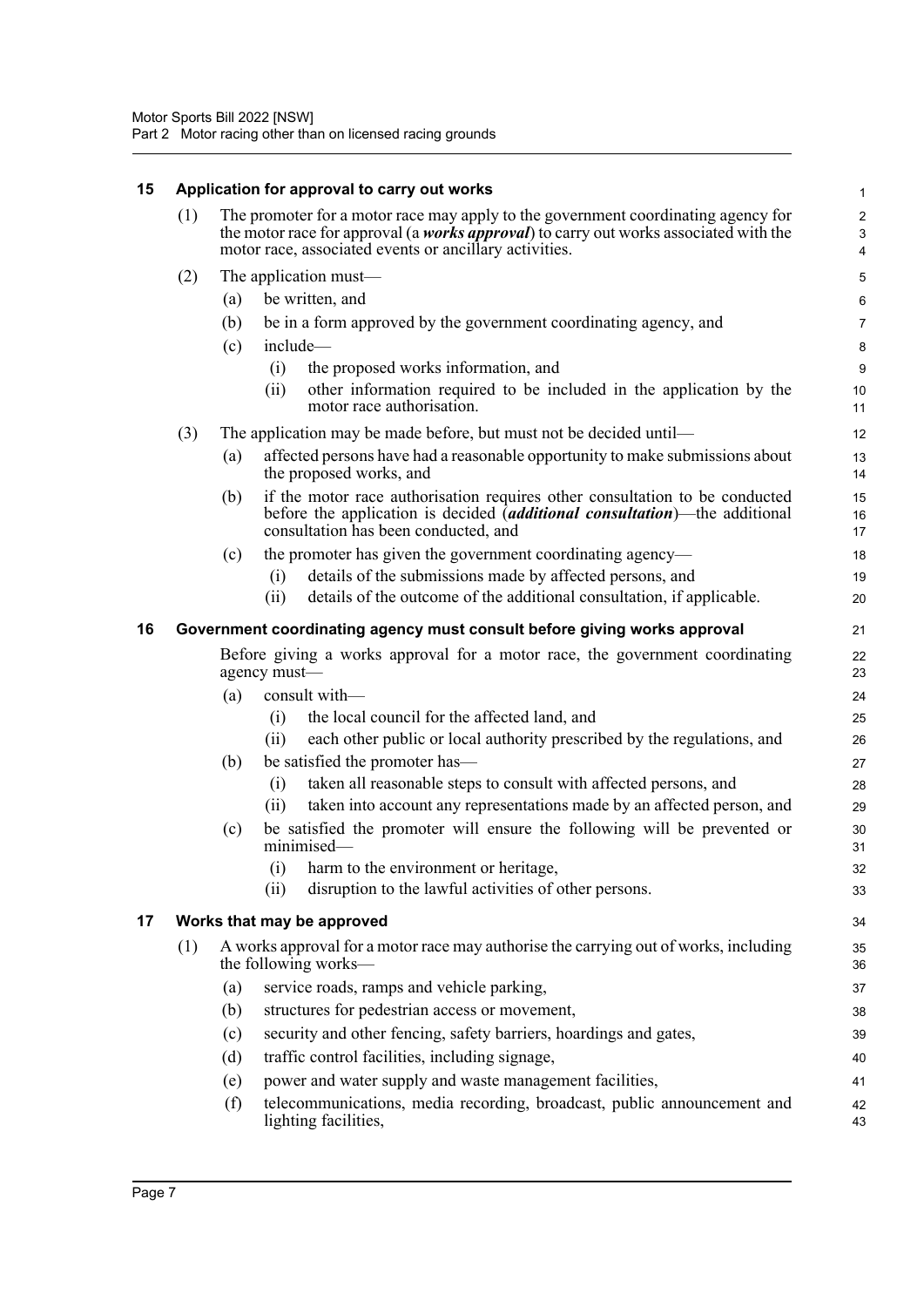|     | (g)                   | facilities for vehicle refuelling, servicing, repair and washdown,                                                                                                                                                                                                                    | $\mathbf{1}$         |
|-----|-----------------------|---------------------------------------------------------------------------------------------------------------------------------------------------------------------------------------------------------------------------------------------------------------------------------------|----------------------|
|     | (h)                   | structures to support crew, media and spectators, including seating, stands,<br>shading, catering, direction signage and toilet facilities,                                                                                                                                           | $\overline{2}$<br>3  |
|     | (i)                   | advertising signage,                                                                                                                                                                                                                                                                  | $\overline{4}$       |
|     | (j)                   | emergency fire fighting and fire prevention facilities and medical and rescue<br>facilities,                                                                                                                                                                                          | 5<br>6               |
|     | (k)                   | grading or other road maintenance works, including temporarily removing<br>impediments to the motor race.                                                                                                                                                                             | $\overline{7}$<br>8  |
|     |                       | <b>Example-</b> removing a speed bump or roundabout                                                                                                                                                                                                                                   | 9                    |
| (2) |                       | The works approval for a motor race must only authorise the carrying out of works<br>to the extent the works are reasonably necessary for the purposes of the motor race,<br>associated events and ancillary activities.                                                              | 10<br>11<br>12       |
| (3) |                       | A works approval for a motor race must not authorise the following—                                                                                                                                                                                                                   | 13                   |
|     | (a)                   | the fencing or cordoning off part of the event area outside the event period<br>unless the government coordinating agency for the motor race is reasonably<br>satisfied it is reasonably necessary for, or incidental to, the exercise of the<br>promoter's functions under this Act, | 14<br>15<br>16<br>17 |
|     | (b)                   | the demolition of, or significant damage to, a heritage item identified in a an<br>environmental planning instrument.                                                                                                                                                                 | 18<br>19             |
|     | <b>Works approval</b> |                                                                                                                                                                                                                                                                                       | 20                   |
| (1) |                       | A works approval for a motor race authorises the promoter for the motor race to—                                                                                                                                                                                                      | 21                   |
|     | (a)                   | carry out the works specified in the works approval, and                                                                                                                                                                                                                              | 22                   |
|     | (b)                   | do anything reasonably necessary to carry out the works.                                                                                                                                                                                                                              | 23                   |
| (2) |                       | The works approval must specify the following—                                                                                                                                                                                                                                        | 24                   |
|     | (a)                   | the works that may be carried out under the works approval,                                                                                                                                                                                                                           | 25                   |
|     | (b)                   | the land on which particular works may be carried out,                                                                                                                                                                                                                                | 26                   |
|     | (c)                   | the times at which or during which particular works may be carried out.                                                                                                                                                                                                               | 27                   |
| (3) |                       | The works approval may authorise works even if the works are carried out outside—                                                                                                                                                                                                     | 28                   |
|     | (a)                   | the event area for the motor race, or                                                                                                                                                                                                                                                 | 29                   |
|     | (b)                   | the event period for the motor race.                                                                                                                                                                                                                                                  | 30                   |
| (4) |                       | The works approval may be given subject to conditions the government coordinating<br>agency for the motor race considers reasonable, including conditions about the<br>following—                                                                                                     | 31<br>32<br>33       |
|     | (a)                   | public safety,                                                                                                                                                                                                                                                                        | 34                   |
|     | (b)                   | environmental protection,                                                                                                                                                                                                                                                             | 35                   |
|     | (c)                   | noise management,                                                                                                                                                                                                                                                                     | 36                   |
|     | (d)                   | insurance,                                                                                                                                                                                                                                                                            | 37                   |
|     | (e)                   | reporting requirements,                                                                                                                                                                                                                                                               | 38                   |
|     | (f)                   | reinstatement of land,                                                                                                                                                                                                                                                                | 39                   |
|     | (g)                   | consultation requirements,                                                                                                                                                                                                                                                            | 40                   |
|     | (h)                   | financial arrangements, including the provision of security,                                                                                                                                                                                                                          | 41                   |
|     | (i)                   | event and works planning requirements,                                                                                                                                                                                                                                                | 42                   |
|     | (j)                   | engineering certification requirements.                                                                                                                                                                                                                                               | 43                   |

<span id="page-18-0"></span>**18 Works approval**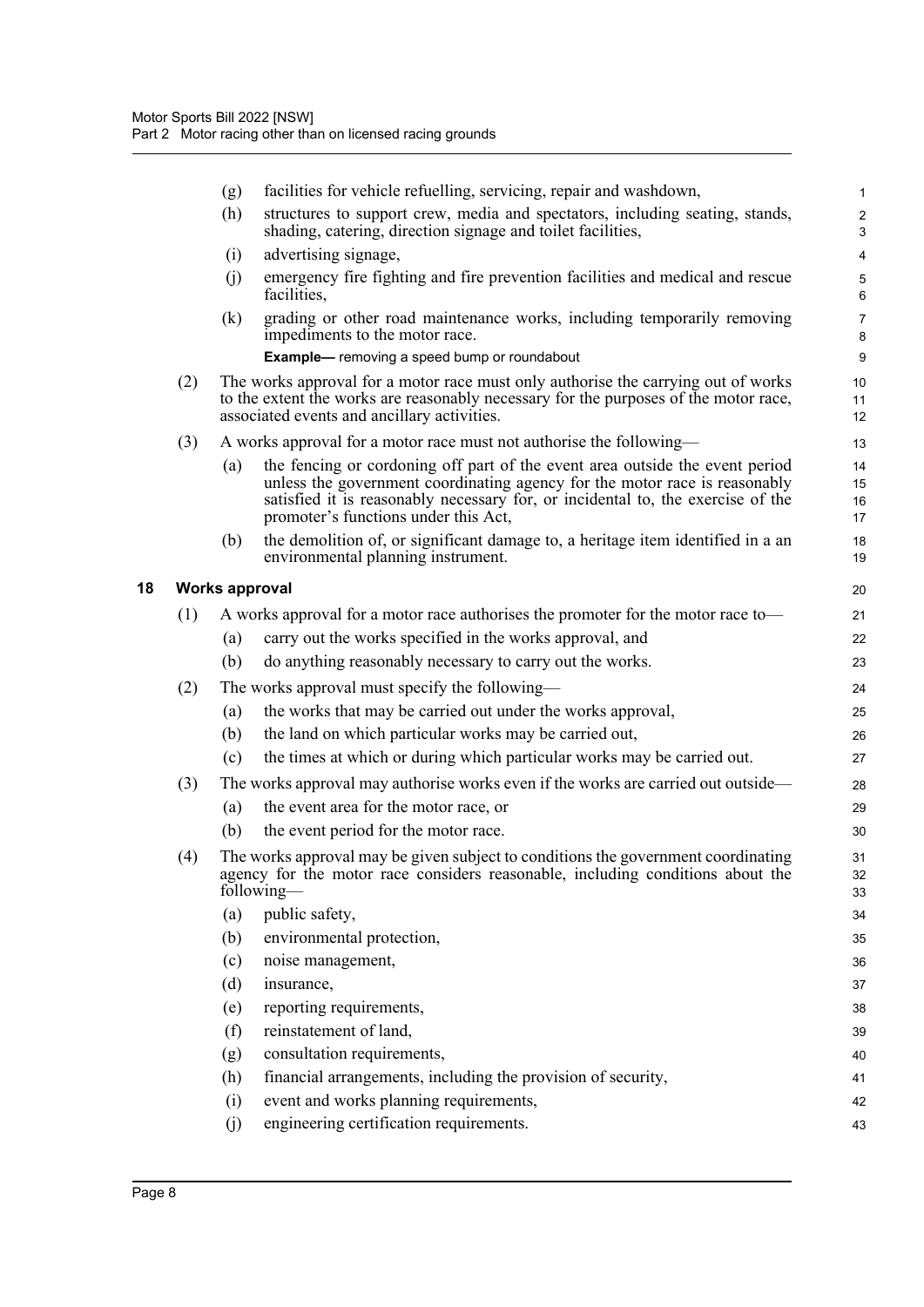#### **19 Work health and safety requirements**

<span id="page-19-5"></span><span id="page-19-4"></span><span id="page-19-3"></span><span id="page-19-2"></span><span id="page-19-1"></span><span id="page-19-0"></span>

| 19 |                   | Work health and safety requirements                                                                                                                                                                                             | $\mathbf{1}$                                     |
|----|-------------------|---------------------------------------------------------------------------------------------------------------------------------------------------------------------------------------------------------------------------------|--------------------------------------------------|
|    | (1)               | During the period in which works are carried out under a works approval for a motor<br>race, the promoter for the motor race is taken to be the exclusive owner of the land<br>on which the works are carried out but only for- | $\boldsymbol{2}$<br>3<br>$\overline{\mathbf{4}}$ |
|    |                   | the purposes of engaging a principal contractor for the works in accordance<br>(a)<br>with the regulations under the <i>Work Health and Safety Act 2011</i> , and                                                               | 5<br>6                                           |
|    |                   | other purposes prescribed by the regulations.<br>(b)                                                                                                                                                                            | $\overline{7}$                                   |
|    | (2)               | The government coordinating agency for the motor race may give the promoter a<br>direction-                                                                                                                                     | 8<br>9                                           |
|    |                   | to ensure compliance with this section, or<br>(a)                                                                                                                                                                               | 10                                               |
|    |                   | (b)<br>to rectify any matter the government coordinating agency considers<br>constitutes a breach of the conditions of the works approval.                                                                                      | 11<br>12                                         |
|    | (3)               | It is a condition of the motor race authorisation that the promoter for the motor race<br>carry out works only in accordance with the works approval for the motor race.                                                        | 13<br>14                                         |
| 20 |                   | <b>Reinstatement of land</b>                                                                                                                                                                                                    | 15                                               |
|    | (1)               | The promoter for a motor race must do the following work unless otherwise<br>authorised by the government coordinating agency—                                                                                                  | 16<br>17                                         |
|    |                   | remove any rubbish from the event area,<br>(a)                                                                                                                                                                                  | 18                                               |
|    |                   | (b)<br>for land, including fixtures, damaged or otherwise affected by the activities of<br>the promoter, including the conduct of the motor race, associated events and<br>ancillary activities-                                | 19<br>20<br>21                                   |
|    |                   | repair all damage, and<br>(i)                                                                                                                                                                                                   | 22                                               |
|    |                   | reinstate the land as far as is practicable to the condition it was in before<br>(i)<br>the activities.                                                                                                                         | 23<br>24                                         |
|    | (2)               | The work must be completed within a reasonable time after the event period for the<br>motor race.                                                                                                                               | 25<br>26                                         |
|    | (3)               | If the race promoter fails to carry out the work within the time, the government<br>coordinating agency for the motor race may cause the work to be carried out.                                                                | 27<br>28                                         |
|    | (4)               | The government coordinating agency may recover the cost of carrying out the work<br>from the promoter as a debt in a court of competent jurisdiction.                                                                           | 29<br>30                                         |
|    | (5)               | A document signed by the head of the government coordinating agency certifying the<br>cost of carrying out the work is admissible in the proceedings and is evidence of the<br>cost.                                            | 31<br>32<br>33                                   |
| 21 |                   | Division not to apply to Mount Panorama                                                                                                                                                                                         | 34                                               |
|    |                   | This Division does not apply to Mount Panorama at Bathurst.                                                                                                                                                                     | 35                                               |
|    | <b>Division 3</b> | <b>Roads and traffic</b>                                                                                                                                                                                                        | 36                                               |
|    |                   | <b>Subdivision 1</b><br>Preliminary                                                                                                                                                                                             | 37                                               |
| 22 |                   | Relationship with road transport legislation                                                                                                                                                                                    | 38                                               |
|    | (1)               | This Division is to be construed with, and as if it formed part of, the road transport<br>legislation.                                                                                                                          | 39<br>40                                         |
|    | (2)               | If there is an inconsistency between this Division and the road transport legislation,<br>this Division prevails to the extent of the inconsistency.                                                                            | 41<br>42                                         |
|    |                   |                                                                                                                                                                                                                                 |                                                  |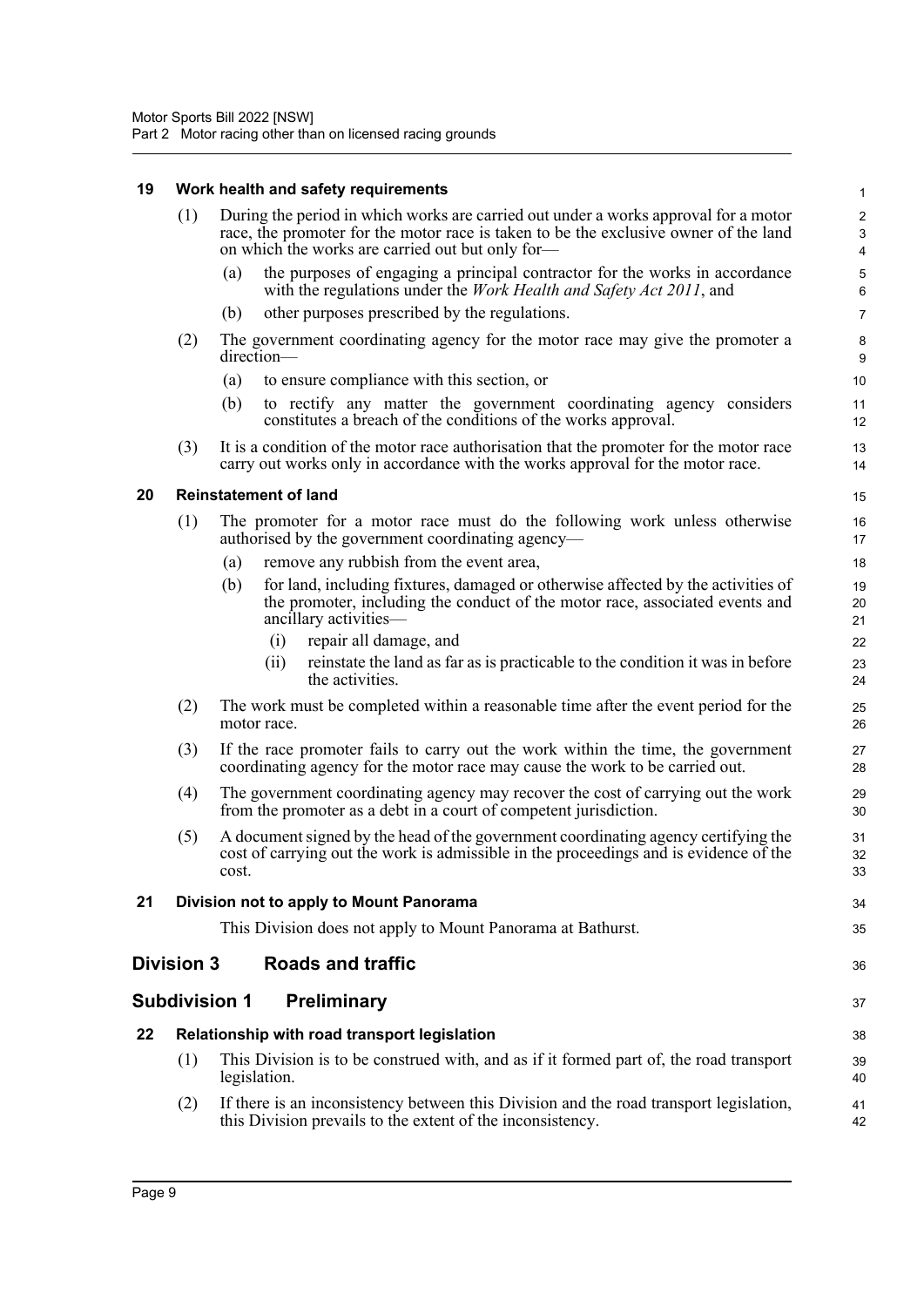<span id="page-20-4"></span><span id="page-20-3"></span><span id="page-20-2"></span><span id="page-20-1"></span><span id="page-20-0"></span>

|    | (3) |                        | The provisions of this Division and section 63 have effect despite the Road Transport<br><i>Act 2013</i> , section 14.                                          | $\mathbf{1}$<br>$\overline{c}$ |
|----|-----|------------------------|-----------------------------------------------------------------------------------------------------------------------------------------------------------------|--------------------------------|
|    | (4) |                        | Words and expressions used in this Division that are defined in the road transport<br>legislation have the same meanings as in that legislation.                | 3<br>4                         |
| 23 |     | <b>Penalty notices</b> |                                                                                                                                                                 | 5                              |
|    |     |                        | Penalty notices may be issued under the road transport legislation in relation to<br>offences created by this Division.                                         | 6<br>$\overline{7}$            |
|    |     | Subdivision 2          | Traffic management plan                                                                                                                                         | 8                              |
| 24 |     |                        | Preparation of traffic management plans                                                                                                                         | 9                              |
|    | (1) |                        | The promoter for a motor race must prepare a traffic management plan for the motor<br>race that identifies—                                                     | 10<br>11                       |
|    |     | (a)                    | the roads affected by the following (the <i>traffic management area</i> )—                                                                                      | 12                             |
|    |     |                        | the motor race, associated events and ancillary activities,<br>(i)                                                                                              | 13                             |
|    |     |                        | the works authorised by the works approval for the motor race, and<br>(ii)                                                                                      | 14                             |
|    |     | (b)                    | the period during which the powers under this Division may be used (the<br><i>traffic management period</i> ), and                                              | 15<br>16                       |
|    |     | (c)                    | the way in which traffic will be managed under the plan.                                                                                                        | 17                             |
|    | (2) |                        | The traffic management plan is to be prepared in consultation with—                                                                                             | 18                             |
|    |     | (a)                    | Transport for NSW, and                                                                                                                                          | 19                             |
|    |     | (b)                    | the roads authority for roads identified in the traffic management plan, and                                                                                    | 20                             |
|    |     | (c)                    | the NSW Police Force.                                                                                                                                           | 21                             |
|    | (3) |                        | A traffic management plan does not apply to a private road unless the owner or<br>occupier of the private road has given written consent.                       | 22<br>23                       |
|    | (4) |                        | The traffic management plan, or an amendment to the plan, does not have effect<br>unless Transport for NSW has given written approval to the plan or amendment. | 24<br>25                       |
|    | (5) |                        | The approval of Transport for NSW is taken to be a consent for things done in<br>accordance with the plan for the purposes of—                                  | 26<br>27                       |
|    |     | (a)                    | the Roads Act 1993, and                                                                                                                                         | 28                             |
|    |     | (b)                    | the road transport legislation.                                                                                                                                 | 29                             |
|    |     |                        | Subdivision 3   Motor race event lanes                                                                                                                          | 30                             |
| 25 |     | <b>Definitions</b>     |                                                                                                                                                                 | 31                             |
|    |     |                        | In this Subdivision-                                                                                                                                            | 32                             |
|    |     |                        | lane includes part of a lane.                                                                                                                                   | 33                             |
|    |     |                        | motor race event lane means a marked lane that-                                                                                                                 | 34                             |
|    |     | (a)                    | begins at a sign prescribed by the regulations as a motor race event lane sign,<br>and                                                                          | 35<br>36                       |
|    |     | (b)                    | ends at a sign prescribed by the regulations as an end motor race event lane<br>sign.                                                                           | 37<br>38                       |
|    |     |                        | <i>motor race event lane permit</i> —see section $27(1)$ .                                                                                                      | 39                             |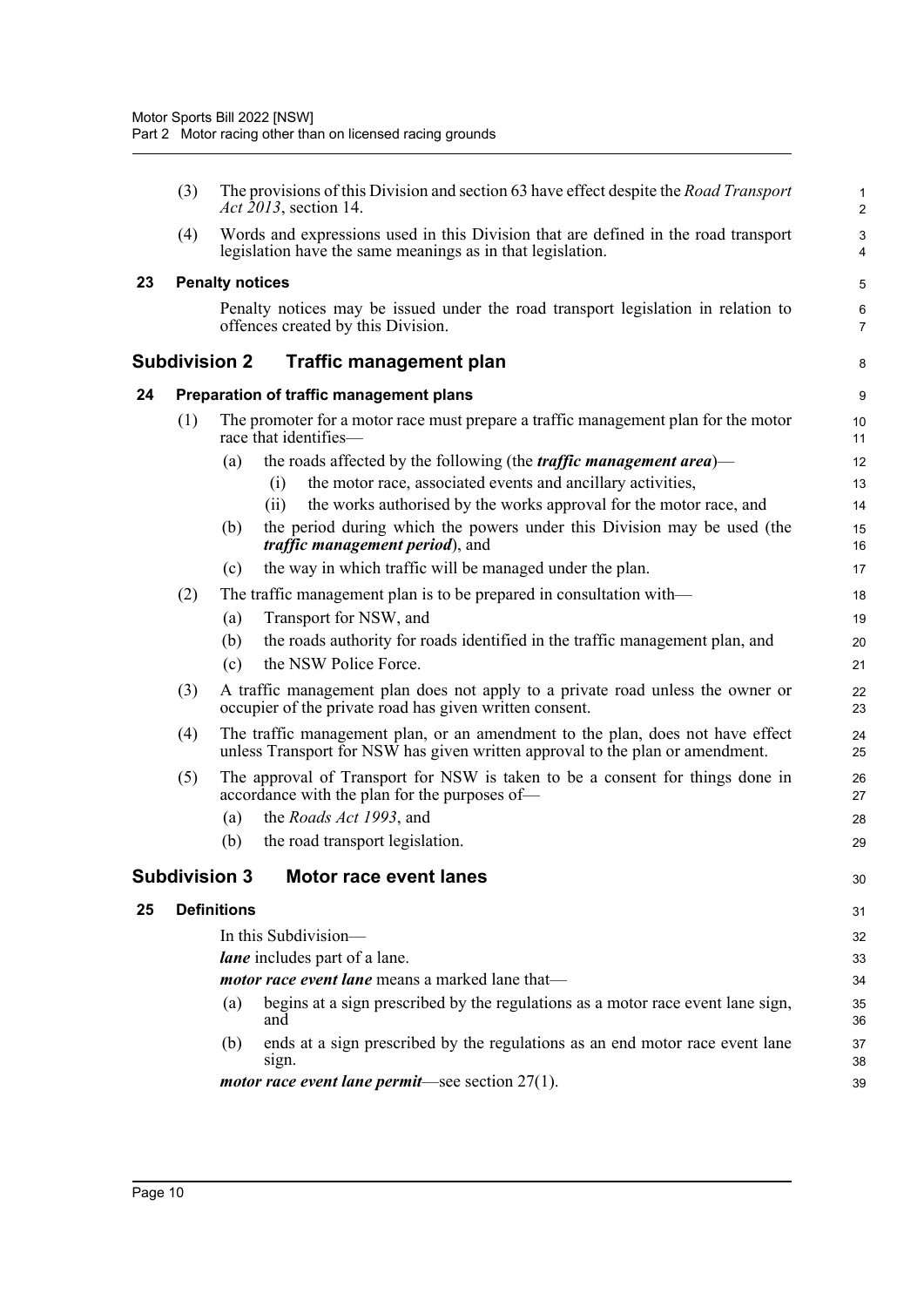#### <span id="page-21-0"></span>**26 Motor race event lanes**

<span id="page-21-1"></span>

|    | (1) | A motor race event lane may be created during the traffic management period on land<br>in the traffic management area if authorised by the traffic management plan.                                                                 | $\overline{\mathbf{c}}$<br>3 |
|----|-----|-------------------------------------------------------------------------------------------------------------------------------------------------------------------------------------------------------------------------------------|------------------------------|
|    | (2) | A person must not drive a vehicle in a motor race event lane unless authorised by this<br>section.                                                                                                                                  | 4<br>5                       |
|    |     | Maximum penalty—20 penalty units.                                                                                                                                                                                                   | 6                            |
|    | (3) | The following vehicles may be driven in a motor race event lane—                                                                                                                                                                    | 7                            |
|    |     | a vehicle displaying a motor race event lane permit if the person to whom the<br>(a)<br>permit was issued is driving, or being carried in, the vehicle,                                                                             | 8<br>9                       |
|    |     | (b)<br>a police vehicle or an emergency vehicle,                                                                                                                                                                                    | 10                           |
|    |     | a taxi within the meaning of the Point to Point Transport (Taxis and Hire<br>(c)<br>Vehicles) Act 2016,                                                                                                                             | 11<br>12                     |
|    |     | a bus within the meaning of the <i>Passenger Transport Act 2014</i> ,<br>(d)                                                                                                                                                        | 13                           |
|    |     | (e)<br>a vehicle being driven in a motor race event lane in circumstances where the<br>vehicle would be permitted to drive in the lane by the <i>Road Rules</i> 2014, rule<br>158 if the motor race event lane were a transit lane. | 14<br>15<br>16               |
|    | (4) | A person may ride a bicycle in a motor race event lane.                                                                                                                                                                             | 17                           |
|    | (5) | The following are prescribed traffic control devices for the purposes of the <i>Road</i><br>Transport Act 2013, Part 5.3-                                                                                                           | 18<br>19                     |
|    |     | (a)<br>a motor race event sign,                                                                                                                                                                                                     | 20                           |
|    |     | (b)<br>an end motor race event sign.                                                                                                                                                                                                | 21                           |
| 27 |     | Motor race event lane permits                                                                                                                                                                                                       | 22                           |
|    | (1) | The promoter for a motor race may issue a permit (a <i>motor race event lane permit</i> )<br>to a person to authorise a vehicle driven by, or carrying, the person to be in a motor<br>race event lane.                             | 23<br>24<br>25               |
|    | (2) | A person in charge of a vehicle authorised to be in a motor race event lane by a motor<br>race event lane permit must prominently display the permit at all times the vehicle is<br>in a motor race event lane.                     | 26<br>27<br>28               |
|    | (3) | A police officer may direct the person in charge of a vehicle in a motor race event<br>lane to produce the motor race event lane permit relied on by the person for<br>inspection.                                                  | 29<br>30<br>31               |
|    | (4) | The person in charge of the vehicle must immediately comply with the direction.<br>Maximum penalty—20 penalty units.                                                                                                                | 32<br>33                     |
|    | (5) | The police officer may do the following—                                                                                                                                                                                            | 34                           |
|    |     | inspect a permit,<br>(a)                                                                                                                                                                                                            | 35                           |
|    |     | (b)<br>ask the holder of a permit to provide evidence of the holder's identity,                                                                                                                                                     | 36                           |
|    |     | inspect a document provided as evidence of the holder's identity,<br>(c)                                                                                                                                                            | 37                           |
|    |     | confiscate-<br>(d)                                                                                                                                                                                                                  | 38                           |
|    |     | a permit not being used by the holder of the permit, or<br>(i)                                                                                                                                                                      | 39                           |
|    |     | a document purporting to be a permit that is not a permit.<br>(ii)                                                                                                                                                                  | 40                           |

1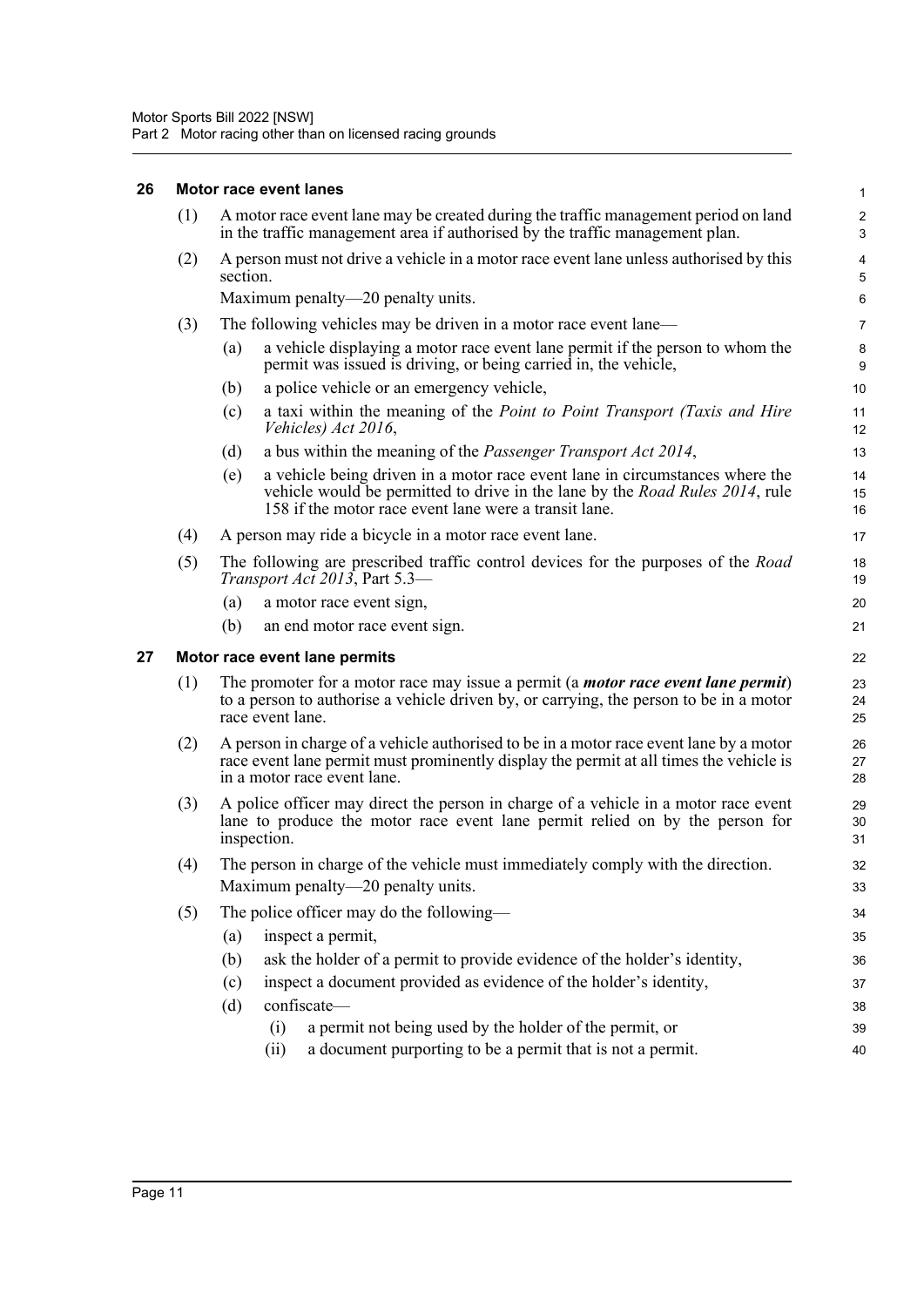<span id="page-22-4"></span><span id="page-22-3"></span><span id="page-22-2"></span><span id="page-22-1"></span><span id="page-22-0"></span>

|    |                                                      | <b>Subdivision 4</b><br><b>Road closures</b>                                                                                                                                | 1                       |  |  |  |  |  |  |
|----|------------------------------------------------------|-----------------------------------------------------------------------------------------------------------------------------------------------------------------------------|-------------------------|--|--|--|--|--|--|
| 28 |                                                      | <b>Powers of promoter</b>                                                                                                                                                   | $\overline{\mathbf{c}}$ |  |  |  |  |  |  |
|    | (1)                                                  | The promoter for a motor race may, in accordance with a traffic management plan<br>for the motor race—                                                                      | 3<br>4                  |  |  |  |  |  |  |
|    |                                                      | control and regulate traffic, and<br>(a)                                                                                                                                    | 5                       |  |  |  |  |  |  |
|    |                                                      | temporarily close a road.<br>(b)                                                                                                                                            | 6                       |  |  |  |  |  |  |
|    | (2)                                                  | A road must not be closed under this section unless the roads authority for the road<br>has given public notice of the proposed closure at least 7 days before the closure. | 7<br>8                  |  |  |  |  |  |  |
|    | (3)                                                  | Public notice must be given in a way approved by the government coordinating<br>agency for the motor race.                                                                  | 9<br>10                 |  |  |  |  |  |  |
| 29 | Road closures-integrated road and transport services |                                                                                                                                                                             |                         |  |  |  |  |  |  |
|    | (1)                                                  | The roads authority for a road may close the road to provide integrated road and<br>transport services for a motor race or associated events if—                            | 12<br>13                |  |  |  |  |  |  |
|    |                                                      | the promoter for the motor race has asked the roads authority to close the road,<br>(a)<br>and                                                                              | 14<br>15                |  |  |  |  |  |  |
|    |                                                      | the roads authority has given public notice of the proposed closure at least 7<br>(b)<br>days before the closure, and                                                       | 16<br>17                |  |  |  |  |  |  |
|    |                                                      | the closure is authorised by the traffic management plan for the motor race.<br>(c)                                                                                         | 18                      |  |  |  |  |  |  |
|    | (2)                                                  | Public notice must be given in a way approved by the government coordinating<br>agency for the motor race.                                                                  | 19<br>20                |  |  |  |  |  |  |
| 30 |                                                      | Road closures-short periods                                                                                                                                                 | 21                      |  |  |  |  |  |  |
|    | (1)                                                  | This section extends to roads on land outside the traffic management area for a motor<br>race.                                                                              | 22<br>23                |  |  |  |  |  |  |
|    | (2)                                                  | The roads authority for a road may close the road during the traffic management<br>period for a motor race for any of the following purposes—                               | 24<br>25                |  |  |  |  |  |  |
|    |                                                      | facilitating-<br>(a)                                                                                                                                                        | 26                      |  |  |  |  |  |  |
|    |                                                      | the conduct of the motor race, associated events or ancillary activities,<br>(i)<br>or                                                                                      | 27<br>28                |  |  |  |  |  |  |
|    |                                                      | the carrying out of works authorised by the works approval for the<br>(ii)<br>motor race,                                                                                   | 29<br>30                |  |  |  |  |  |  |
|    |                                                      | controlling or regulating traffic at or near a venue or facility being used for the<br>(b)<br>purposes of the motor race or associated event,                               | 31<br>32                |  |  |  |  |  |  |
|    |                                                      | ensuring the safety of persons,<br>(c)                                                                                                                                      | 33                      |  |  |  |  |  |  |
|    |                                                      | protecting property from damage.<br>(d)                                                                                                                                     | 34                      |  |  |  |  |  |  |
|    | (3)                                                  | The roads authority may close a road under this section only if asked by the promoter<br>for the motor race.                                                                | 35<br>36                |  |  |  |  |  |  |
|    | (4)                                                  | A road may not be closed under this section for more than 3 consecutive days.                                                                                               | 37                      |  |  |  |  |  |  |
|    | (5)                                                  | The roads authority is not required to give public notice of the closure of a road under<br>this section.                                                                   | 38<br>39                |  |  |  |  |  |  |
| 31 |                                                      | Road closure to be for shortest possible period                                                                                                                             | 40                      |  |  |  |  |  |  |
|    |                                                      | A road must not be closed under this Subdivision for a period longer than is necessary<br>to serve the purpose for which the road is closed.                                | 41<br>42                |  |  |  |  |  |  |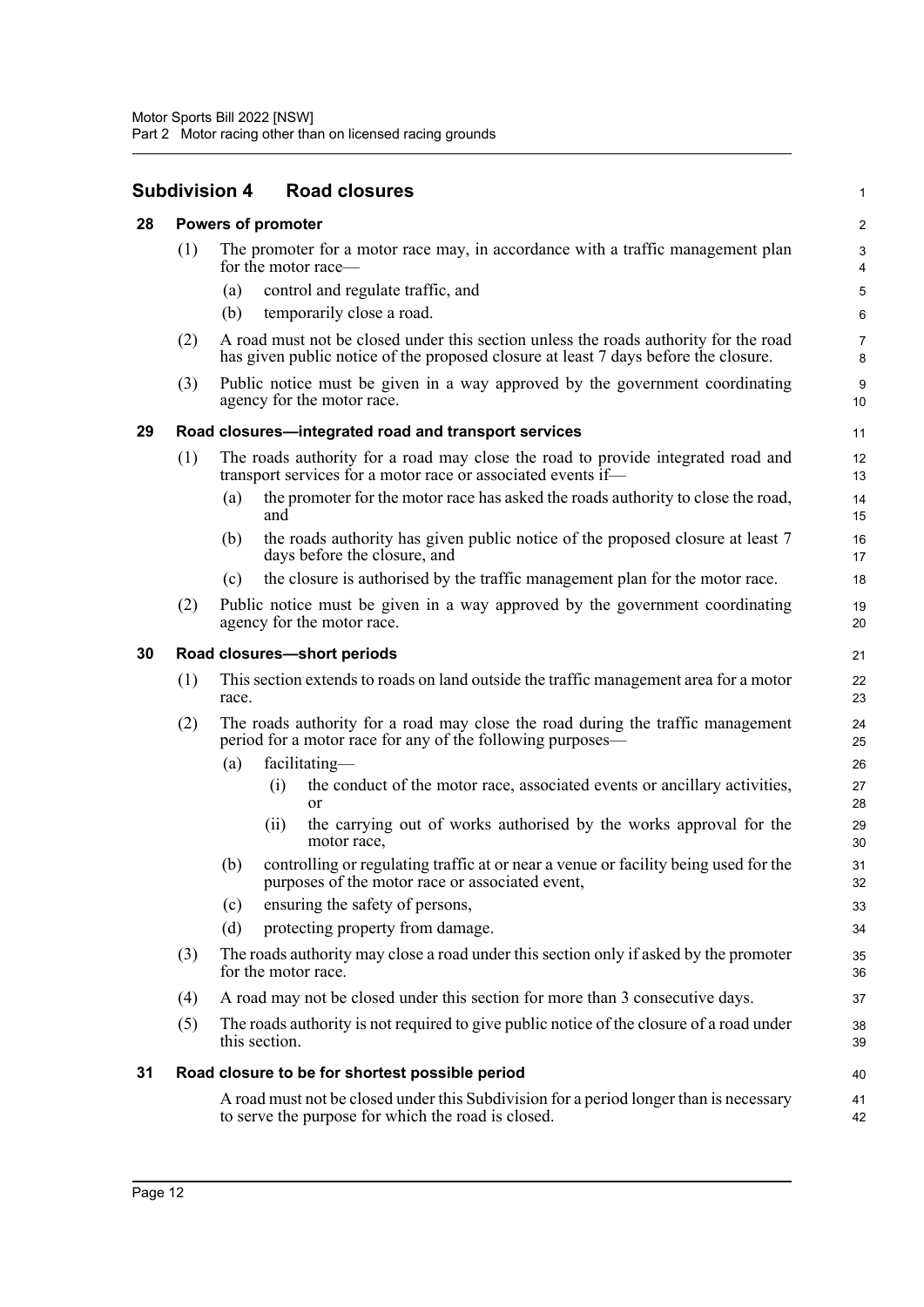#### **32 Offences relating to road closures**

<span id="page-23-3"></span><span id="page-23-2"></span><span id="page-23-1"></span><span id="page-23-0"></span>

| 32 |     | Offences relating to road closures                                                                                                                                                                                               | $\mathbf{1}$   |
|----|-----|----------------------------------------------------------------------------------------------------------------------------------------------------------------------------------------------------------------------------------|----------------|
|    | (1) | A person must not bring a vehicle onto a road closed to vehicles under this<br>Subdivision if the person knows the road is closed.<br>Maximum penalty—30 penalty units.                                                          | 2<br>3<br>4    |
|    |     |                                                                                                                                                                                                                                  |                |
|    | (2) | A person in charge of a vehicle on a road closed to vehicles under this Subdivision<br>must remove the vehicle as soon as practicable after an authorised officer-                                                               | 5<br>6         |
|    |     | informs the person the road is closed, and<br>(a)                                                                                                                                                                                | 7              |
|    |     | (b)<br>directs the person to remove the vehicle.                                                                                                                                                                                 | 8              |
|    |     | Maximum penalty—30 penalty units.                                                                                                                                                                                                | 9              |
|    | (3) | A person must not enter a road closed to pedestrians under this Subdivision if the<br>person knows the road is closed.<br>Maximum penalty-30 penalty units.                                                                      | 10<br>11<br>12 |
|    | (4) | A person on a road closed to pedestrians under this Subdivision must leave the road                                                                                                                                              | 13             |
|    |     | as soon as practicable after an authorised officer—                                                                                                                                                                              | 14             |
|    |     | informs the person the road is closed, and<br>(a)                                                                                                                                                                                | 15             |
|    |     | directs the person to leave the road.<br>(b)                                                                                                                                                                                     | 16             |
|    |     | Maximum penalty—30 penalty units.                                                                                                                                                                                                | 17             |
|    | (5) | A person is taken to know a road is closed if the person has passed a sign or barrier<br>indicating the road is closed.                                                                                                          | 18<br>19       |
|    | (6) | A person must not damage, remove or interfere with a sign or barrier erected for the<br>purpose of closing a road under this Subdivision.                                                                                        | 20<br>21       |
|    |     | Maximum penalty—30 penalty units.                                                                                                                                                                                                | 22             |
|    | (7) | A person does not commit an offence under this section for anything done with the<br>approval of an authorised officer.                                                                                                          | 23<br>24       |
|    |     | <b>Removal of vehicles</b><br><b>Subdivision 5</b>                                                                                                                                                                               | 25             |
| 33 |     | Removal of unattended vehicles-generally                                                                                                                                                                                         | 26             |
|    | (1) | The Road Transport Act 2013, section 143 applies to the traffic management area for<br>a motor race during the traffic management period for the motor race as if the area<br>were a prescribed place.                           | 27<br>28<br>29 |
|    | (2) | This section does not have effect in relation to the traffic management area unless the<br>promoter for the motor race has notified the public—                                                                                  | 30<br>31       |
|    |     | of the effect of subsection (1), and<br>(a)                                                                                                                                                                                      | 32             |
|    |     | (b)<br>in a way approved by the government coordinating agency.                                                                                                                                                                  | 33             |
| 34 |     | Urgent removal of unattended vehicles or trailers                                                                                                                                                                                | 34             |
|    | (1) | The government coordinating agency for a motor race may direct a police officer or<br>other appropriate officer to remove an unattended motor vehicle or trailer from land<br>in the traffic management area for the motor race. | 35<br>36<br>37 |
|    | (2) | The direction may be given only during the traffic management period for the motor<br>race.                                                                                                                                      | 38<br>39       |
|    | (3) | The direction must not be given unless the government coordinating agency<br>reasonably believes the removal of the vehicle or trailer is necessary to enable—                                                                   | 40<br>41       |
|    |     |                                                                                                                                                                                                                                  |                |
|    |     | the conduct of the motor race or an associated event, or<br>(a)                                                                                                                                                                  | 42             |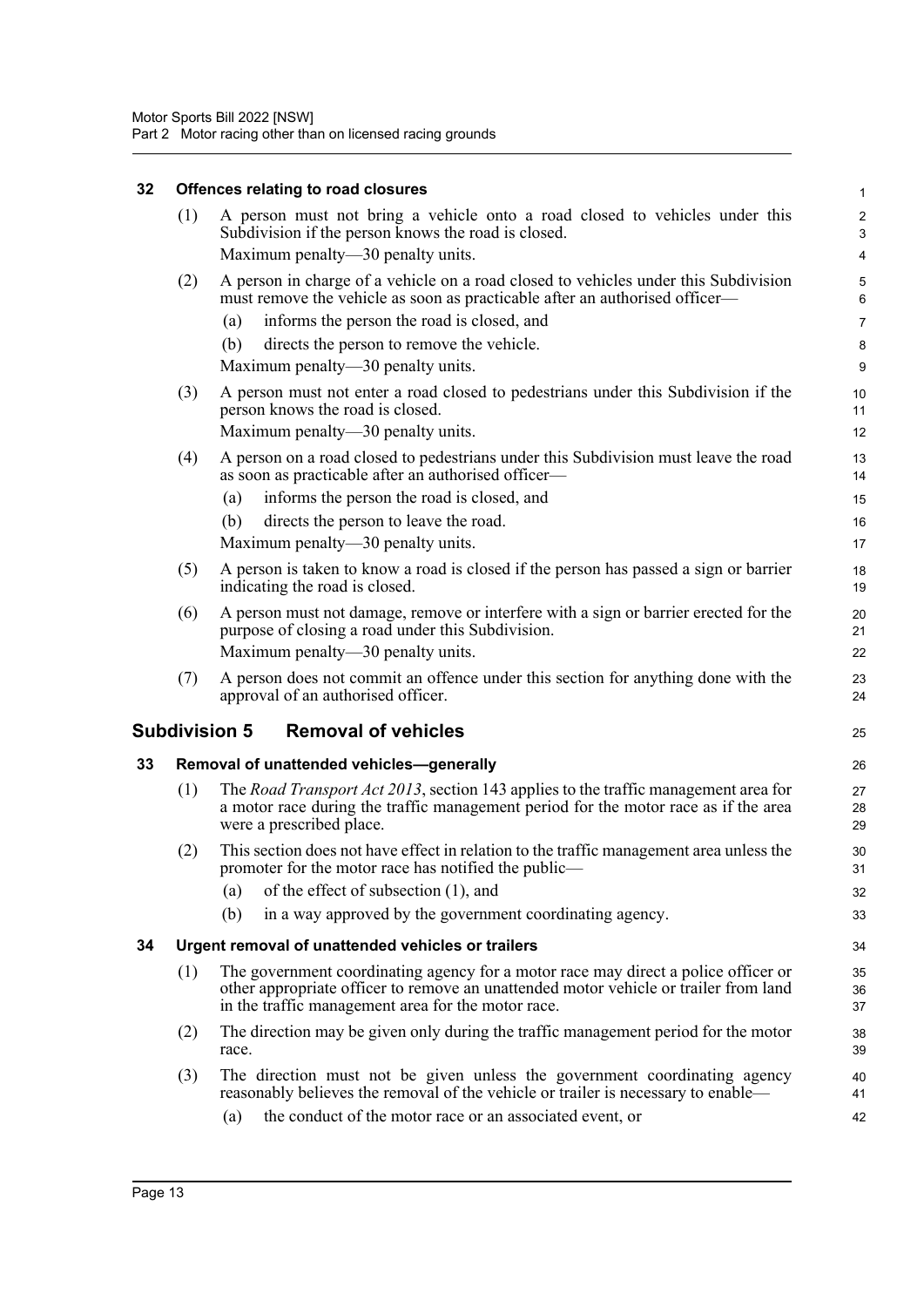<span id="page-24-4"></span><span id="page-24-3"></span><span id="page-24-2"></span><span id="page-24-1"></span><span id="page-24-0"></span>

|    |                   | (b)            | works to be carried out that are authorised by the works approval for the motor<br>race.                                                                                                                                                      | 1<br>$\overline{2}$ |
|----|-------------------|----------------|-----------------------------------------------------------------------------------------------------------------------------------------------------------------------------------------------------------------------------------------------|---------------------|
|    | (4)               |                | It is not necessary that the vehicle or trailer is standing unlawfully.                                                                                                                                                                       | 3                   |
|    | (5)               |                | The <i>Road Transport Act 2013</i> , section 143 applies to the vehicle or trailer as if the<br>vehicle or trailer were unlawfully standing on a prescribed place and is likely to cause<br>danger to the public or undue traffic congestion. | 4<br>5<br>6         |
|    | (6)               |                | If the vehicle or trailer is not standing unlawfully, a person must not be required to<br>pay a tow-away charge for the removal of the vehicle or trailer.                                                                                    | $\overline{7}$<br>8 |
|    | (7)               | 143.           | In this section-<br><i>appropriate officer</i> has the same meaning as in the <i>Road Transport Act 2013</i> , section                                                                                                                        | 9<br>10<br>11       |
|    | <b>Division 4</b> |                | <b>Entry to areas</b>                                                                                                                                                                                                                         | 12                  |
| 35 |                   | Interpretation |                                                                                                                                                                                                                                               | 13                  |
|    | (1)               |                | In this Division-                                                                                                                                                                                                                             | 14                  |
|    |                   |                | <i>ticket</i> includes a permit or authority, however expressed.                                                                                                                                                                              | 15                  |
|    | (2)               |                | This Division applies to part of the event area for a motor race in the same way as it<br>applies to the event area.                                                                                                                          | 16<br>17            |
| 36 |                   |                | Powers subject to motor race authorisation                                                                                                                                                                                                    | 18                  |
|    |                   |                | The exercise of powers under this Division in relation to the event area for a motor<br>race is subject to any limitations specified in the motor race authorisation.                                                                         | 19<br>20            |
| 37 |                   |                | <b>Restrictions on entry</b>                                                                                                                                                                                                                  | 21                  |
|    | (1)               |                | The promoter for a motor race or an authorised officer may prohibit, regulate or<br>otherwise control the entry of persons, vehicles or vessels to the event area for the<br>motor race by-                                                   | 22<br>23<br>24      |
|    |                   | (a)            | erecting a sign, or                                                                                                                                                                                                                           | 25                  |
|    |                   | (b)            | giving a direction to a relevant person.                                                                                                                                                                                                      | 26                  |
|    | (2)               |                | A person must not contravene the sign or direction.                                                                                                                                                                                           | 27                  |
|    |                   |                | Maximum penalty—20 penalty units.                                                                                                                                                                                                             | 28                  |
| 38 |                   |                | Searches as condition of entry                                                                                                                                                                                                                | 29                  |
|    | (1)               |                | An authorised officer may ask a person who wishes to enter the event area for a motor<br>race to do the following-                                                                                                                            | 30<br>31            |
|    |                   | (a)            | undergo a search of the person conducted using an electronic device, including<br>$by-$                                                                                                                                                       | 32<br>33            |
|    |                   |                | the use of a hand-held scanning device, or<br>(i)                                                                                                                                                                                             | 34                  |
|    |                   |                | passing through a detection device,<br>(ii)                                                                                                                                                                                                   | 35                  |
|    |                   | (b)            | allow a search to be conducted of articles in the person's possession, including<br>the content of the articles,                                                                                                                              | 36<br>37            |
|    |                   | (c)            | remove an item of outer clothing and allow it to be searched,                                                                                                                                                                                 | 38                  |
|    |                   | (d)            | if the person wishes to enter in a vehicle or vessel—allow the vehicle or vessel<br>to be searched.                                                                                                                                           | 39<br>40            |
|    | (2)               | the area.      | Failure to comply with the request is grounds for the person to be directed to leave                                                                                                                                                          | 41<br>42            |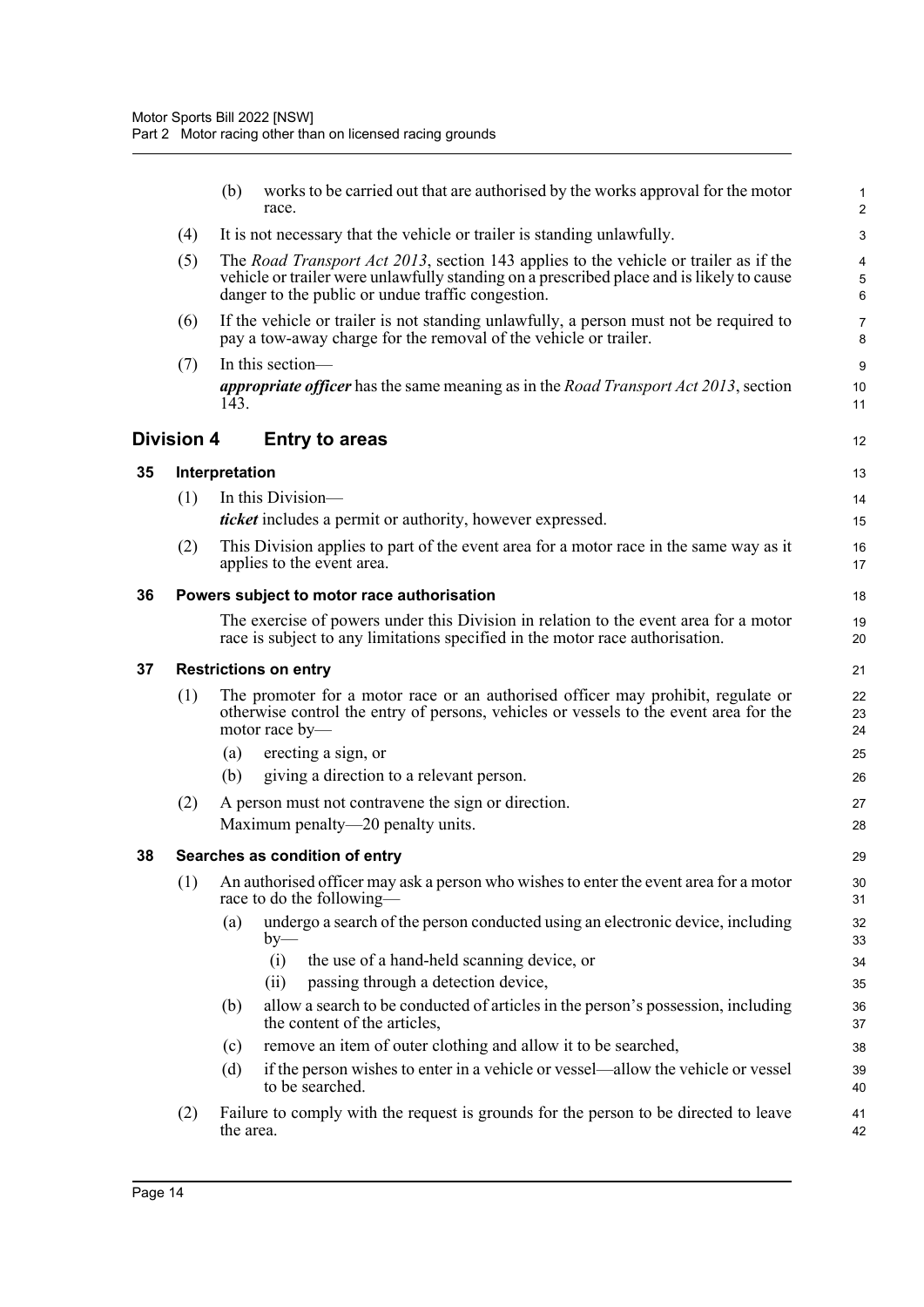<span id="page-25-4"></span><span id="page-25-3"></span><span id="page-25-2"></span><span id="page-25-1"></span><span id="page-25-0"></span>

|    | (3) |           | In this section-                                                                                                                                                                                                    | 1              |
|----|-----|-----------|---------------------------------------------------------------------------------------------------------------------------------------------------------------------------------------------------------------------|----------------|
|    |     |           | <i>outer clothing</i> means the following—                                                                                                                                                                          | $\overline{2}$ |
|    |     | (a)       | a coat or jacket,                                                                                                                                                                                                   | 3              |
|    |     | (b)       | gloves,                                                                                                                                                                                                             | 4              |
|    |     | (c)       | a scarf,                                                                                                                                                                                                            | 5              |
|    |     | (d)       | shoes,                                                                                                                                                                                                              | 6              |
|    |     | (e)       | a hat or other headwear.                                                                                                                                                                                            | $\overline{7}$ |
| 39 |     |           | <b>Obstruction of workers and officials</b>                                                                                                                                                                         | 8              |
|    |     |           | A person in the event area for a motor race must not obstruct a person in the<br>performance of the person's work or duties.<br>Maximum penalty—10 penalty units.                                                   | 9<br>10<br>11  |
| 40 |     |           | Failure to comply with reasonable direction                                                                                                                                                                         | 12             |
|    | (1) |           | The promoter for a motor race or an authorised officer may give a reasonable<br>direction to a person for the purposes of securing good order and management and<br>enjoyment of the event area for the motor race. | 13<br>14<br>15 |
|    | (2) | the area. | Failure to comply with the direction is grounds for the person to be directed to leave                                                                                                                              | 16<br>17       |
| 41 |     |           | Producing tickets and permitting articles to be inspected                                                                                                                                                           | 18             |
|    | (1) |           | An authorised officer may ask a person who is in the event area for a motor race to<br>do the following—                                                                                                            | 19<br>20       |
|    |     | (a)       | produce a ticket for inspection if a ticket is required to be held to be in the area,                                                                                                                               | 21             |
|    |     | (b)       | permit any article in the person's possession to be inspected, including by<br>opening it and inspecting its contents.                                                                                              | 22<br>23       |
|    | (2) | the area. | Failure to comply with the request is grounds for the person to be directed to leave                                                                                                                                | 24<br>25       |
| 42 |     |           | Prohibited entry onto track                                                                                                                                                                                         | 26             |
|    | (1) |           | A person must not enter or remain on a motor racing track during a motor race unless<br>the person—                                                                                                                 | 27<br>28       |
|    |     | (a)       | is a participant in the motor race, or                                                                                                                                                                              | 29             |
|    |     | (b)       | is engaged in the control or management of the motor race, or                                                                                                                                                       | 30             |
|    |     | (c)       | is authorised to be on the track.                                                                                                                                                                                   | 31             |
|    |     |           | Maximum penalty—50 penalty units.                                                                                                                                                                                   | 32             |
|    | (2) |           | In this section-                                                                                                                                                                                                    | 33             |
|    |     |           | <i>motor race</i> includes an associated event that is a motor race.                                                                                                                                                | 34             |
|    |     |           | <i>motor racing track</i> means—                                                                                                                                                                                    | 35             |
|    |     | (a)       | the road on which the motor race is conducted, and                                                                                                                                                                  | 36             |
|    |     | (b)       | associated land used by vehicles for the purposes of the motor race.                                                                                                                                                | 37             |
| 43 |     |           | <b>Directions to leave</b>                                                                                                                                                                                          | 38             |
|    | (1) |           | An authorised officer may direct a person to leave the event area for a motor race if<br>the officer believes on reasonable grounds that—                                                                           | 39<br>40       |
|    |     | (a)       | the person has contravened, or is about to contravene, this Act or the<br>regulations, or                                                                                                                           | 41<br>42       |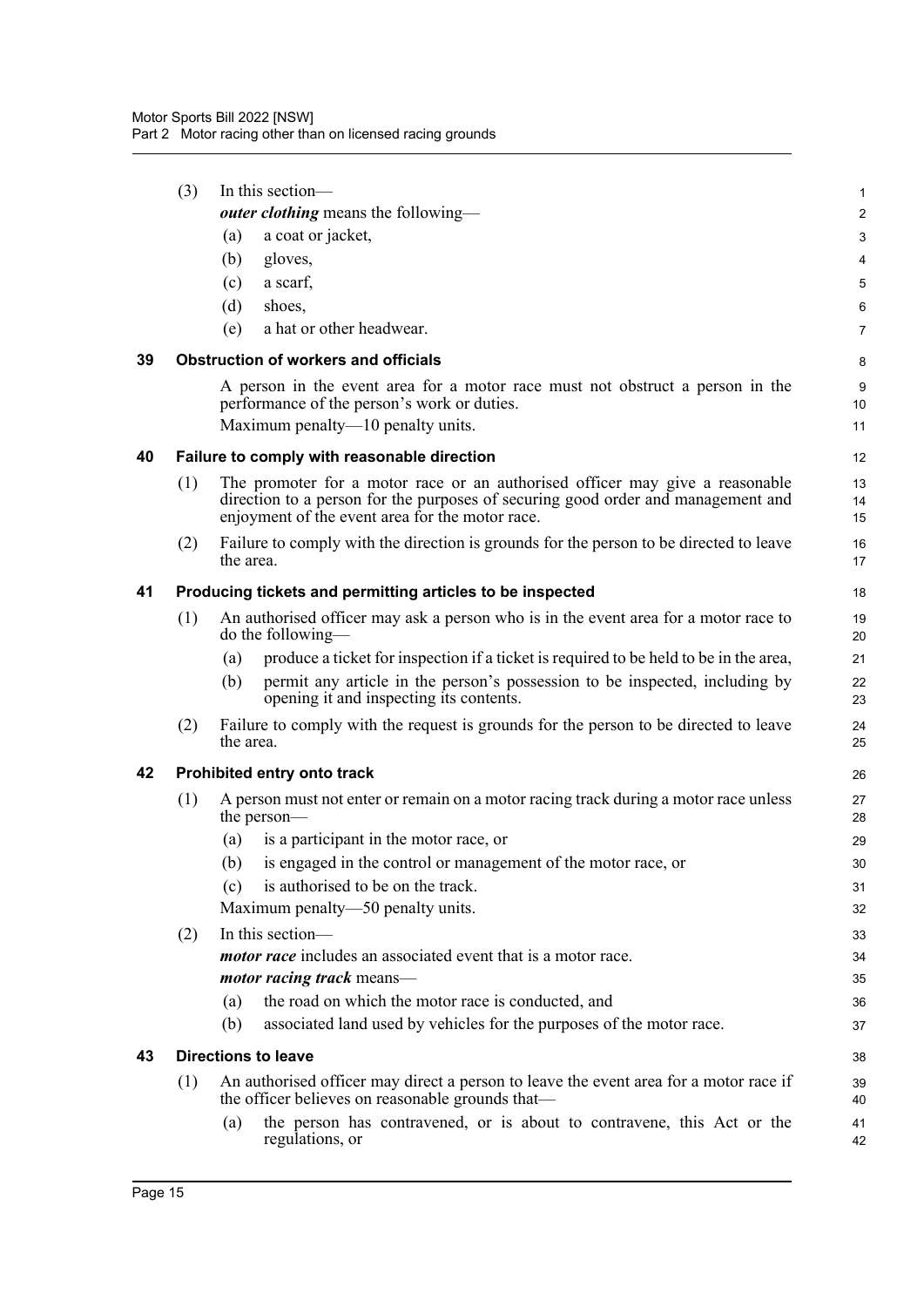<span id="page-26-4"></span><span id="page-26-3"></span><span id="page-26-2"></span><span id="page-26-1"></span><span id="page-26-0"></span>

|    |                      | the person has committed an offence, or<br>(b)                                                                              | 1                            |
|----|----------------------|-----------------------------------------------------------------------------------------------------------------------------|------------------------------|
|    |                      | there are grounds under this Division for the person to be directed to leave the<br>(c)<br>area, or                         | $\overline{\mathbf{c}}$<br>3 |
|    |                      | the person is causing a significant disruption, or<br>(d)                                                                   | 4                            |
|    |                      | the person is behaving in a way that is likely to endanger the person or another<br>(e)<br>person.                          | 5<br>6                       |
|    | (2)                  | The person must not fail to comply with the direction.                                                                      | 7                            |
|    |                      | Maximum penalty-50 penalty units.                                                                                           | 8                            |
|    | (3)                  | The authorised officer may remove the person if the person fails to comply with the<br>direction.                           | 9<br>10                      |
|    | (4)                  | The authorised officer may use reasonable force.                                                                            | 11                           |
|    | (5)                  | The authorised officer may also confiscate a ticket held by the person for entry into<br>the event area for the motor race. | 12<br>13                     |
| 44 |                      | Recording images of persons who are removed                                                                                 | 14                           |
|    | (1)                  | The following may make a visual recording of a person who is removed from the<br>event area for the motor race—             | 15<br>16                     |
|    |                      | the promoter for the motor race,<br>(a)                                                                                     | 17                           |
|    |                      | the government coordinating agency for the motor race,<br>(b)                                                               | 18                           |
|    |                      | an authorised officer.<br>(c)                                                                                               | 19                           |
|    | (2)                  | The visual recording may be used and disclosed in accordance with the motor race<br>authorisation.                          | 20<br>21                     |
|    |                      |                                                                                                                             |                              |
|    | <b>Division 5</b>    | <b>Application of other laws</b>                                                                                            | 22                           |
|    | <b>Subdivision 1</b> | <b>Application of legislation</b>                                                                                           | 23                           |
| 45 |                      | Subdivision subject to regulations                                                                                          | 24                           |
|    |                      | The regulations may contain provisions that restrict the application of this<br>Subdivision.                                | 25<br>26                     |
| 46 |                      | <b>Application of other Acts generally</b>                                                                                  | 27                           |
|    | (1)                  | An authorised activity may be carried out despite the following—                                                            | 28                           |
|    |                      | (a) the Environmental Planning and Assessment Act 1979,                                                                     | 29                           |
|    |                      | the Local Government Act 1993,<br>(b)                                                                                       | 30                           |
|    |                      | the Protection of the Environment Operations Act 1997, but only to the extent<br>(c)<br>it relates to noise,                | 31<br>32                     |
|    |                      | the Water Management Act 2000,<br>(d)                                                                                       | 33                           |
|    |                      | for an authorised activity in relation to roads and areas immediately adjacent<br>(e)<br>to roads—                          | 34<br>35                     |
|    |                      | the Forestry Act 2012, or<br>(i)                                                                                            | 36                           |
|    |                      | the National Parks and Wildlife Act 1974, Part 6.<br>(ii)                                                                   | 37                           |
|    | (2)                  | Land may be used for an authorised activity despite-                                                                        | 38                           |
|    |                      | the Environmental Planning and Assessment Act 1979, or<br>(a)                                                               | 39                           |
|    |                      | the Crown Land Management Act 2016, or<br>(b)<br>the Local Government Act 1993, or<br>(c)                                   | 40<br>41                     |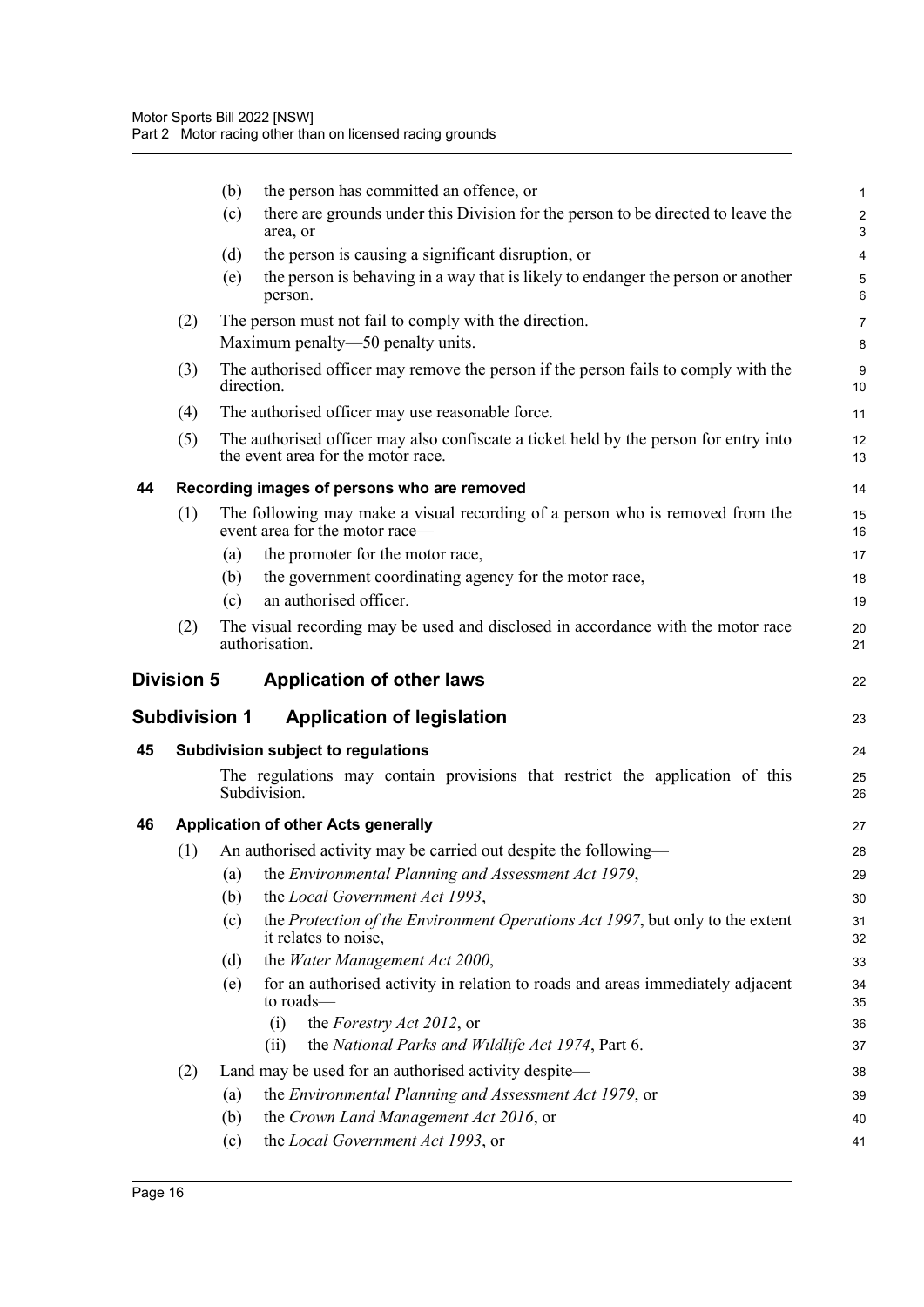<span id="page-27-4"></span><span id="page-27-3"></span><span id="page-27-2"></span><span id="page-27-1"></span><span id="page-27-0"></span>

|    |     | the Sydney Olympic Park Authority Act 2001.<br>(d)                                                                                                                                                                                                                                                             | $\mathbf{1}$                             |
|----|-----|----------------------------------------------------------------------------------------------------------------------------------------------------------------------------------------------------------------------------------------------------------------------------------------------------------------|------------------------------------------|
|    | (3) | An authorised activity is, for the purposes of the <i>Fisheries Management Act 1994</i> ,<br>Part 7A, taken to be an act that is essential for the carrying out of development in<br>accordance with a development consent within the meaning of the <i>Environmental</i><br>Planning and Assessment Act 1979. | $\overline{c}$<br>$\mathbf{3}$<br>4<br>5 |
|    | (4) | A reference in this section to an Act includes an instrument made under the Act.                                                                                                                                                                                                                               | 6                                        |
|    | (5) | In this section—<br><i>authorised activity</i> means anything authorised, permitted or required to be done by<br>or under this Part.                                                                                                                                                                           | $\overline{7}$<br>8<br>9                 |
| 47 |     | Application of road legislation                                                                                                                                                                                                                                                                                | 10                                       |
|    | (1) | The following provisions do not apply, during the event period for a motor race, in<br>relation to the conduct of the motor race, an associated event or ancillary activity—                                                                                                                                   | 11<br>12                                 |
|    |     | the Road Transport Act 2013, section 115, including an instrument made<br>(a)<br>under that Act in relation to matters in section 115,                                                                                                                                                                         | 13<br>14                                 |
|    |     | the <i>Roads Act 1993</i> , including an instrument made under that Act.<br>(b)                                                                                                                                                                                                                                | 15                                       |
|    | (2) | A road or road related area is taken not to be a road or road-related area for the<br>purposes of the road transport legislation while it is temporarily closed for the<br>conduct of a motor race, an associated event or ancillary activity conducted in<br>accordance with this Part.                       | 16<br>17<br>18<br>19                     |
|    |     | <b>Subdivision 2</b><br><b>Protection from liability</b>                                                                                                                                                                                                                                                       | 20                                       |
| 48 |     | <b>Definitions</b>                                                                                                                                                                                                                                                                                             | 21                                       |
|    |     | In this Subdivision-                                                                                                                                                                                                                                                                                           | 22                                       |
|    |     | <i>act</i> includes omission.                                                                                                                                                                                                                                                                                  | 23                                       |
|    |     | <i>compensation</i> includes damages and any other form of monetary compensation.<br><i>done</i> includes omitted to be done.                                                                                                                                                                                  | 24<br>25                                 |
| 49 |     | No liability in nuisance                                                                                                                                                                                                                                                                                       | 26                                       |
|    |     | Anything done by a person does not constitute a nuisance if it is done—                                                                                                                                                                                                                                        | 27                                       |
|    |     | in the exercise of a function under this Act or the regulations, or<br>(a)                                                                                                                                                                                                                                     | 28                                       |
|    |     | in accordance with the provisions of this Act or the regulations, or<br>(b)                                                                                                                                                                                                                                    | 29                                       |
|    |     | (c)<br>in accordance with—                                                                                                                                                                                                                                                                                     | 30                                       |
|    |     | a motor race authorisation, or<br>(i)                                                                                                                                                                                                                                                                          | 31                                       |
|    |     | a works approval, or<br>(ii)                                                                                                                                                                                                                                                                                   | 32                                       |
|    |     | a traffic management plan.<br>(iii)                                                                                                                                                                                                                                                                            | 33                                       |
| 50 |     | <b>Compensation not payable by State</b>                                                                                                                                                                                                                                                                       | 34                                       |
|    | (1) | Compensation is not payable by or on behalf of a protected person for an act done in<br>good faith-                                                                                                                                                                                                            | 35<br>36                                 |
|    |     | in accordance with-<br>(a)                                                                                                                                                                                                                                                                                     | 37                                       |
|    |     | a motor race authorisation, or<br>(i)                                                                                                                                                                                                                                                                          | 38                                       |
|    |     | a works approval, or<br>(ii)                                                                                                                                                                                                                                                                                   | 39                                       |
|    |     | a traffic management plan, or<br>(iii)                                                                                                                                                                                                                                                                         | 40                                       |
|    |     | for the administration or purported administration of this Act, or<br>(b)                                                                                                                                                                                                                                      | 41                                       |
|    |     |                                                                                                                                                                                                                                                                                                                |                                          |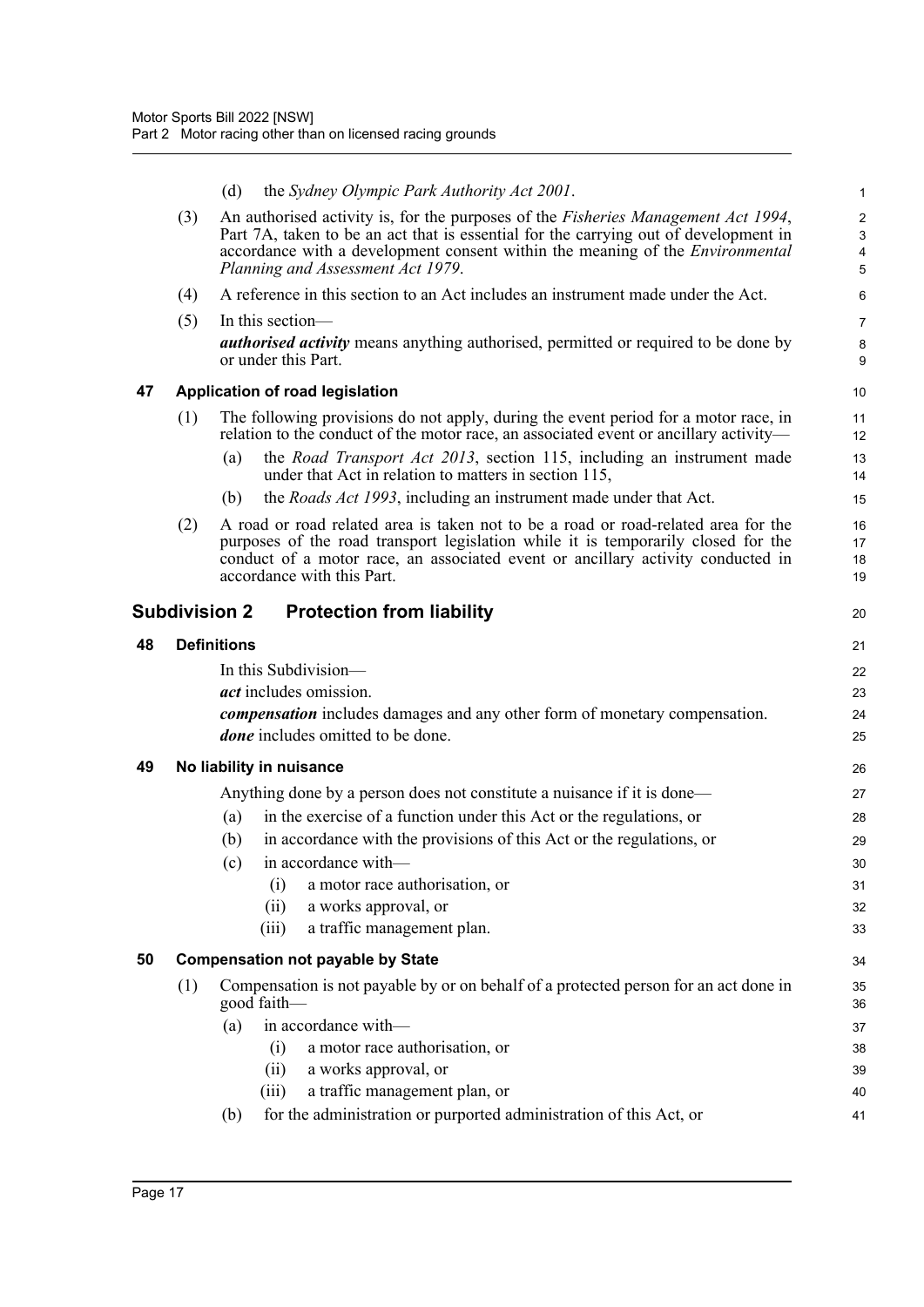<span id="page-28-2"></span><span id="page-28-1"></span><span id="page-28-0"></span>

|    |                   | (c) | for the exercise or purported exercise of functions under this Act or the<br>regulations.                                               | 1<br>$\overline{c}$ |
|----|-------------------|-----|-----------------------------------------------------------------------------------------------------------------------------------------|---------------------|
|    | (2)               |     | This section does not-                                                                                                                  | 3                   |
|    |                   | (a) | apply to acts that cause—                                                                                                               | 4                   |
|    |                   |     | the death of a person, or<br>(i)                                                                                                        | 5                   |
|    |                   |     | personal injury to a person, or<br>(ii)                                                                                                 | 6                   |
|    |                   | (b) | affect compensation payable by a protected person under an indemnity or<br>other agreement.                                             | $\overline{7}$<br>8 |
|    | (3)               |     | In this section-                                                                                                                        | 9                   |
|    |                   |     | protected person means-                                                                                                                 | 10                  |
|    |                   | (a) | the State or an authority of the State, or                                                                                              | 11                  |
|    |                   | (b) | the government coordinating agency for a motor race, or                                                                                 | 12                  |
|    |                   | (c) | a local council, or                                                                                                                     | 13                  |
|    |                   | (d) | an officer, employee or agent of a protected person mentioned in paragraph<br>$(a)$ – $(c)$ .                                           | 14<br>15            |
| 51 |                   |     | Compensation not payable by promoter for economic loss                                                                                  | 16                  |
|    | (1)               |     | Compensation is not payable by or on behalf of a protected person for economic loss<br>arising because of an act done—                  | 17<br>18            |
|    |                   | (a) | in good faith, and                                                                                                                      | 19                  |
|    |                   | (b) | in accordance with-                                                                                                                     | 20                  |
|    |                   |     | a motor race authorisation, or<br>(i)                                                                                                   | 21                  |
|    |                   |     | a works approval, or<br>(ii)                                                                                                            | 22                  |
|    |                   |     | a traffic management plan.<br>(iii)                                                                                                     | 23                  |
|    | (2)               |     | This section does not-                                                                                                                  | 24                  |
|    |                   | (a) | apply to acts that cause—                                                                                                               | 25                  |
|    |                   |     | the death of a person, or<br>(i)                                                                                                        | 26                  |
|    |                   |     | personal injury to a person, or<br>(ii)                                                                                                 | 27                  |
|    |                   |     | damage to property, or<br>(iii)                                                                                                         | 28                  |
|    |                   | (b) | affect compensation payable by a protected person under an indemnity or<br>other agreement.                                             | 29<br>30            |
|    | (3)               |     | In this section-                                                                                                                        | 31                  |
|    |                   |     | <i>protected person</i> means—                                                                                                          | 32                  |
|    |                   | (a) | a promoter, or                                                                                                                          | 33                  |
|    |                   | (b) | an employee or agent of a promoter.                                                                                                     | 34                  |
|    | <b>Division 6</b> |     | Protection of commercial interests of promoter                                                                                          | 35                  |
| 52 |                   |     | Use of official title and official insignia                                                                                             | 36                  |
|    | (1)               |     | A person must not use any official title or insignia for a motor race for a commercial<br>purpose unless the title or insignia is used— | 37<br>38            |
|    |                   | (a) | by the promoter for the motor race, or                                                                                                  | 39                  |
|    |                   | (b) | by a person with the written consent of the promoter.                                                                                   | 40                  |
|    |                   |     | Maximum penalty-200 penalty units.                                                                                                      | 41                  |
|    |                   |     |                                                                                                                                         |                     |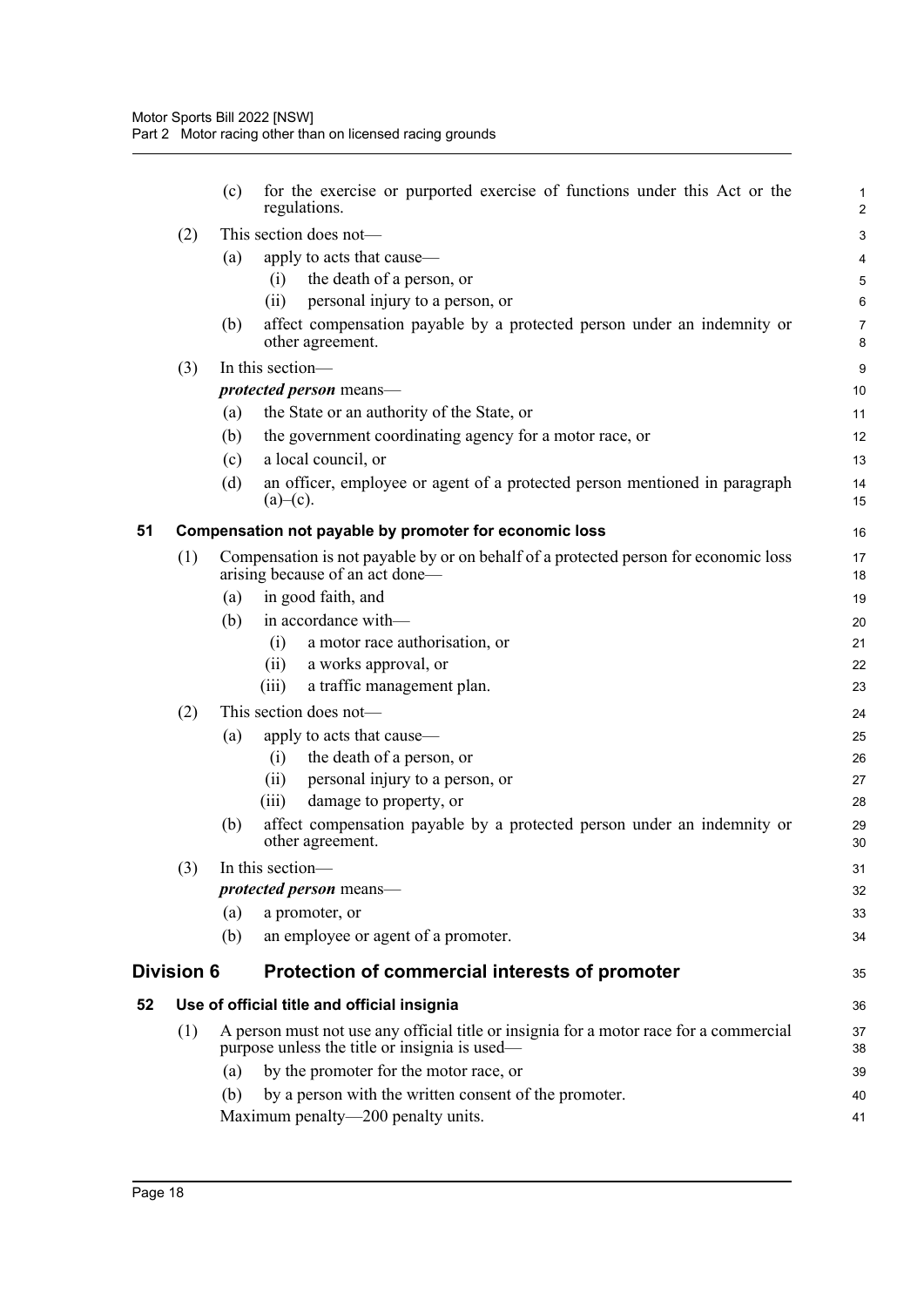<span id="page-29-1"></span><span id="page-29-0"></span>

|    | (2) | In this section-                                                                                                                                                                                                                              | $\mathbf{1}$        |
|----|-----|-----------------------------------------------------------------------------------------------------------------------------------------------------------------------------------------------------------------------------------------------|---------------------|
|    |     | official title or insignia means a title, logo, symbol or other design approved by the<br>government coordinating agency by order published in the Gazette.                                                                                   | $\overline{2}$<br>3 |
| 53 |     | Prohibition of certain advertising on buildings and structures                                                                                                                                                                                | 4                   |
|    | (1) | Each of the following must ensure no advertising material is on a building or<br>structure on an advertising controlled site for a motor race—                                                                                                | 5<br>6              |
|    |     | the owner or occupier of the building or structure,<br>(a)                                                                                                                                                                                    | 7                   |
|    |     | the occupier of the building or structure,<br>(b)                                                                                                                                                                                             | 8                   |
|    |     | the holder of a lease or licence relating to the building or structure.<br>(c)                                                                                                                                                                | 9                   |
|    |     | Maximum penalty—                                                                                                                                                                                                                              | 10                  |
|    |     | for an individual—250 penalty units, or<br>(a)                                                                                                                                                                                                | 11                  |
|    |     | (b)<br>for a corporation—500 penalty units.                                                                                                                                                                                                   | 12                  |
|    | (2) | This section does not apply to the following advertising material—                                                                                                                                                                            | 13                  |
|    |     | advertising material, which includes a series of related advertisements, having<br>(a)<br>a total area of not more than 1 square metre,                                                                                                       | 14<br>15            |
|    |     | advertising material exempted from this section by the regulations,<br>(b)                                                                                                                                                                    | 16                  |
|    |     | advertising material the government coordinating agency permits to be on a<br>(c)<br>particular building or structure.                                                                                                                        | 17<br>18            |
|    | (3) | In this section—                                                                                                                                                                                                                              | 19                  |
|    |     | <i>advertising controlled site</i> for a motor race means land designated as an advertising<br>controlled site for the motor race by the government coordinating agency for the<br>motor race by order published in the Gazette but only for- | 20<br>21<br>22      |
|    |     | the period specified in the order, or<br>(a)                                                                                                                                                                                                  | 23                  |
|    |     | if no period is specified in the order—<br>(b)                                                                                                                                                                                                | 24                  |
|    |     | the event period for the motor race, or<br>(i)                                                                                                                                                                                                | 25                  |
|    |     | if the event period has already commenced—the remainder of the<br>(ii)<br>period.                                                                                                                                                             | 26<br>27            |
| 54 |     | <b>Advertising enforcement officers</b>                                                                                                                                                                                                       | 28                  |
|    | (1) | The government coordinating agency for a motor race may authorise a person as an<br>advertising enforcement officer for the motor race for the purposes of this section.                                                                      | 29<br>30            |
|    | (2) | The government coordinating agency must provide each advertising enforcement<br>officer with an identification card as an advertising enforcement officer.                                                                                    | 31<br>32            |
|    | (3) | An advertising enforcement officer may—                                                                                                                                                                                                       | 33                  |
|    |     | obliterate or remove any advertising material that contravenes section 53 in<br>(a)<br>relation to the motor race, and                                                                                                                        | 34<br>35            |
|    |     | enter on land if necessary to carry out the obliteration or removal.<br>(b)                                                                                                                                                                   | 36                  |
|    | (4) | An advertising enforcement officer is not entitled to enter a part of premises used<br>only for residential purposes, except with the consent of the occupier of the part.                                                                    | 37<br>38            |
|    | (5) | An advertising enforcement officer must, when exercising functions under this<br>section-                                                                                                                                                     | 39<br>40            |
|    |     | (a)<br>cause as little damage as possible, and                                                                                                                                                                                                | 41                  |
|    |     | carry the officer's identification card and produce it for inspection if<br>(b)<br>reasonably asked.                                                                                                                                          | 42<br>43            |
|    |     |                                                                                                                                                                                                                                               |                     |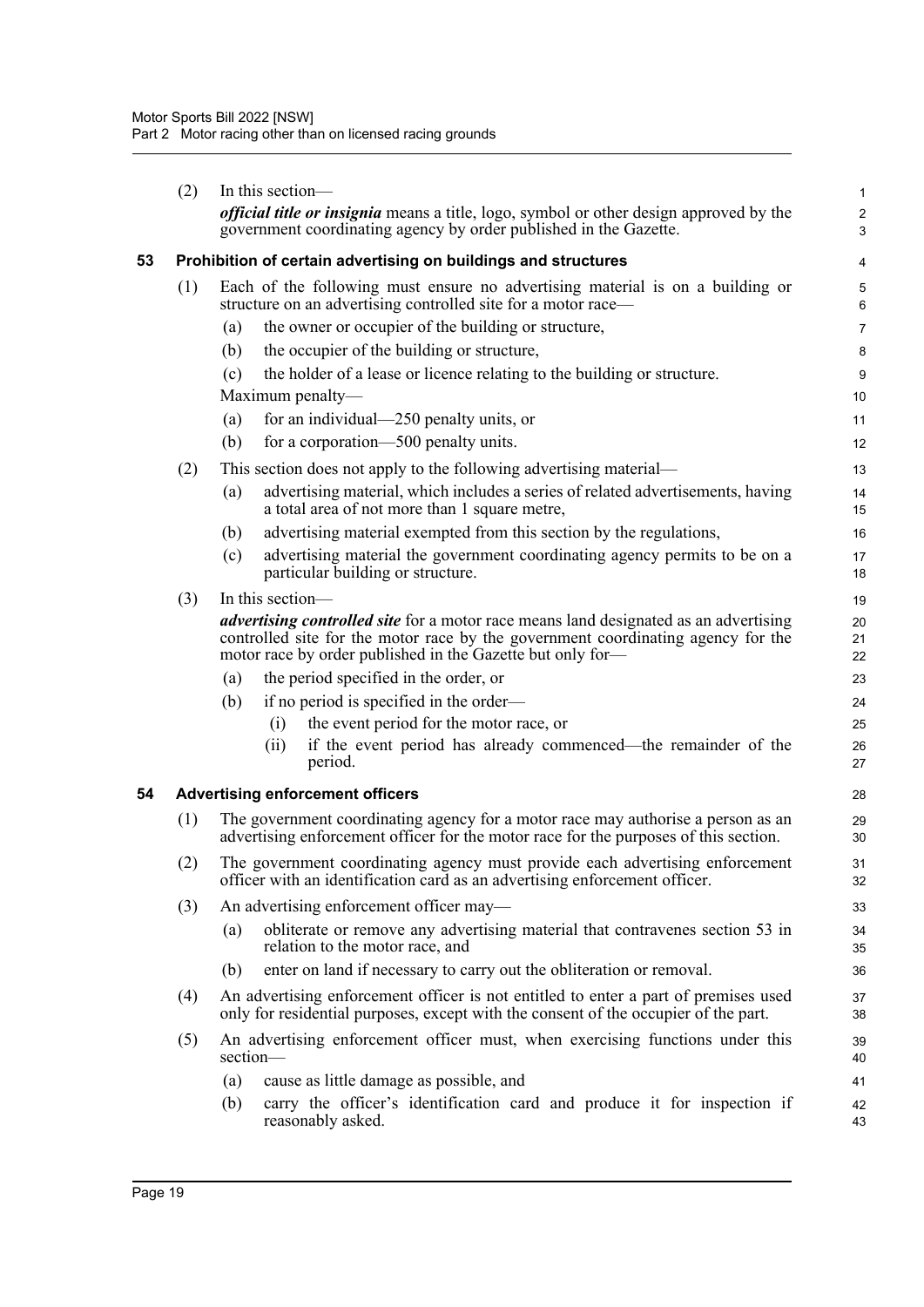<span id="page-30-2"></span><span id="page-30-1"></span><span id="page-30-0"></span>

|    | <b>Division 7</b> |          | <b>Miscellaneous</b>                                                                                                                                                                                          | 1              |
|----|-------------------|----------|---------------------------------------------------------------------------------------------------------------------------------------------------------------------------------------------------------------|----------------|
| 55 |                   |          | Coordination and cooperation of government sector agencies                                                                                                                                                    | $\overline{2}$ |
|    | (1)               | $race$ — | A government sector agency has the following obligations in relation to a motor                                                                                                                               | 3<br>4         |
|    |                   | (a)      | to cooperate with the government coordinating agency for the motor race in<br>the exercise of its functions, including by—                                                                                    | 5<br>6         |
|    |                   |          | complying with any reasonable request for information, or<br>(i)                                                                                                                                              | $\overline{7}$ |
|    |                   |          | providing resources or assistance in accordance with a request<br>(i)<br>authorised by this Act or the regulation,                                                                                            | 8<br>9         |
|    |                   | (b)      | to notify the government coordinating agency of a proposed exercise of the<br>agency's functions that may impact adversely on the government coordinating<br>agency's functions or anything to be done under— | 10<br>11<br>12 |
|    |                   |          | a motor race authorisation, or<br>(i)                                                                                                                                                                         | 13             |
|    |                   |          | a works approval, or<br>(11)                                                                                                                                                                                  | 14             |
|    |                   |          | a traffic management plan,<br>(iii)                                                                                                                                                                           | 15             |
|    |                   | (c)      | to comply with a direction of the Minister given under this section.                                                                                                                                          | 16             |
|    | (2)               |          | The Minister may give a written direction to a government sector agency requiring it<br>to comply with a request by the government coordinating agency if—                                                    | 17<br>18       |
|    |                   | (a)      | the government sector agency is prescribed by the regulations, and                                                                                                                                            | 19             |
|    |                   | (b)      | the request by the government coordinating agency is authorised by this Act<br>or the regulations, and                                                                                                        | 20<br>21       |
|    |                   | (c)      | where another Minister is responsible for the government sector agency—the<br>Minister has consulted with the other Minister about the proposed direction.                                                    | 22<br>23       |
| 56 |                   |          | <b>Fees prescribed by regulations</b>                                                                                                                                                                         | 24             |
|    |                   |          | The regulations may require a promoter for a motor race to pay a fee for the exercise<br>of any function of the Minister or a government sector agency under this Part in<br>relation to the motor race.      | 25<br>26<br>27 |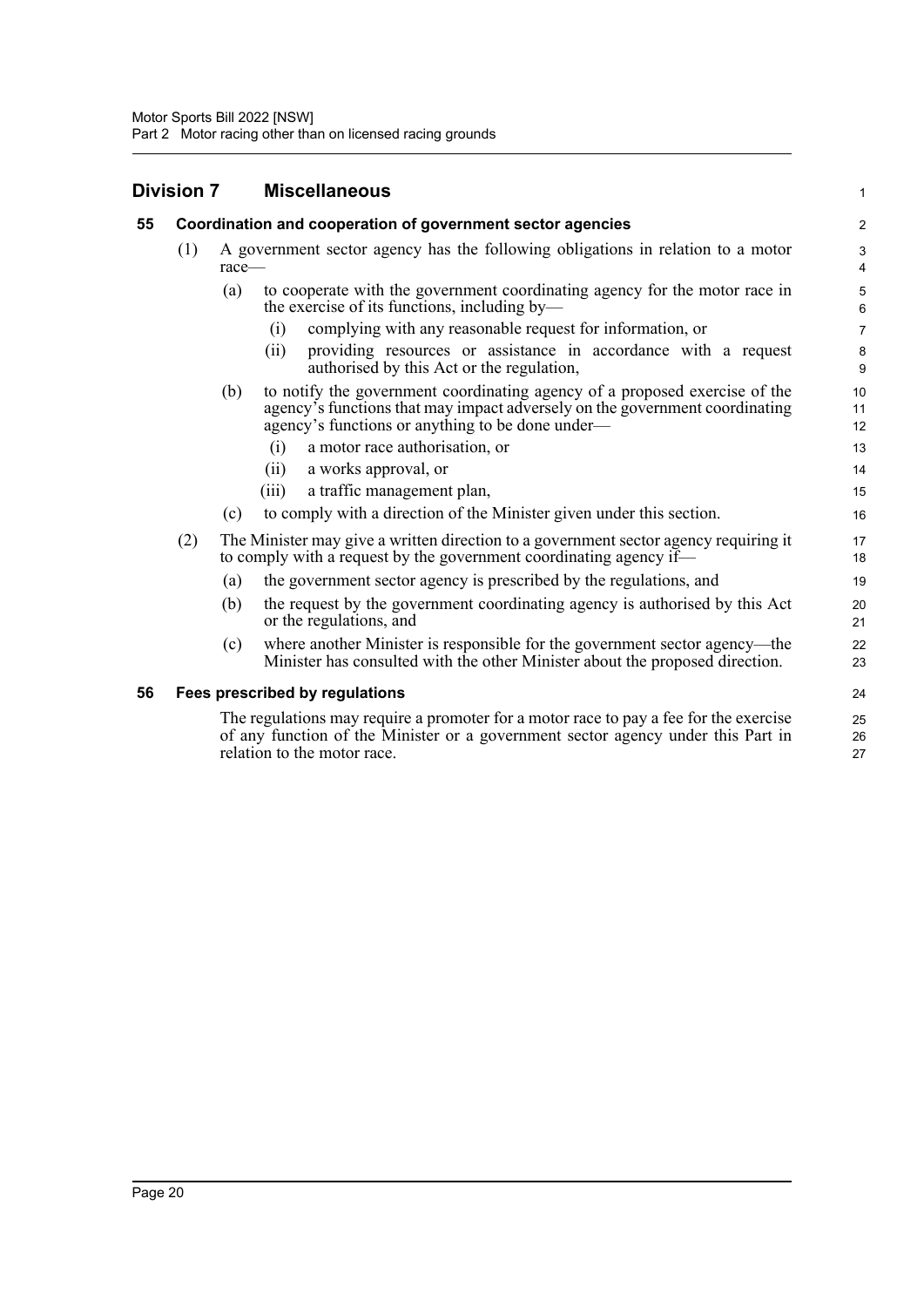<span id="page-31-3"></span><span id="page-31-2"></span><span id="page-31-1"></span><span id="page-31-0"></span>

| Part 3 |     |                                                                                                                                                                                                              | <b>Enforcement</b>                                                                                                                                                                   | 1                       |
|--------|-----|--------------------------------------------------------------------------------------------------------------------------------------------------------------------------------------------------------------|--------------------------------------------------------------------------------------------------------------------------------------------------------------------------------------|-------------------------|
| 57     |     |                                                                                                                                                                                                              | <b>Authorised officers</b>                                                                                                                                                           | $\overline{\mathbf{c}}$ |
|        | (1) |                                                                                                                                                                                                              | The Minister may appoint any of the following as an authorised officer for the<br>purposes of this Act—                                                                              | 3<br>4                  |
|        |     | (a)                                                                                                                                                                                                          | a Public Service employee,                                                                                                                                                           | 5                       |
|        |     | (b)                                                                                                                                                                                                          | a council employee,                                                                                                                                                                  | 6                       |
|        |     | (c)                                                                                                                                                                                                          | a person prescribed by the regulations.                                                                                                                                              | 7                       |
|        | (2) |                                                                                                                                                                                                              | The Minister must provide each authorised officer with an identification card as an<br>authorised officer.                                                                           | 8<br>9                  |
|        | (3) |                                                                                                                                                                                                              | An authorised officer must produce the identification card for inspection if—                                                                                                        | 10                      |
|        |     | (a)                                                                                                                                                                                                          | the authorised officer is exercising a function under this Act, and                                                                                                                  | 11                      |
|        |     | (b)                                                                                                                                                                                                          | a person affected by the exercise of the function asks to see the identification<br>card, however expressed.                                                                         | 12<br>13                |
|        | (4) |                                                                                                                                                                                                              | Subsections $(2)$ and $(3)$ do not apply to a police officer.<br>Note- Police officers are authorised officers.                                                                      | 14                      |
|        |     |                                                                                                                                                                                                              |                                                                                                                                                                                      | 15                      |
| 58     |     |                                                                                                                                                                                                              | Purposes for which functions under Part may be exercised                                                                                                                             | 16                      |
|        |     |                                                                                                                                                                                                              | An authorised officer may exercise the functions conferred by this Part for any of the<br>following purposes ( <i>authorised purposes</i> )—                                         | 17<br>18                |
|        |     | (a)                                                                                                                                                                                                          | investigating, monitoring and enforcing compliance with the requirements<br>imposed by or under this Act,                                                                            | 19<br>20                |
|        |     | (b)                                                                                                                                                                                                          | obtaining information for purposes connected with the administration of this<br>Act,                                                                                                 | 21<br>22                |
|        |     | (c)                                                                                                                                                                                                          | enforcing, administering or executing this Act.                                                                                                                                      | 23                      |
| 59     |     |                                                                                                                                                                                                              | Authorised officers may enter premises                                                                                                                                               | 24                      |
|        | (1) | An authorised officer may, for an authorised purpose, enter premises at a reasonable<br>hour in the daytime or at an hour during which business is in progress or is usually<br>carried out on the premises. |                                                                                                                                                                                      |                         |
|        | (2) |                                                                                                                                                                                                              | Entry to premises may be effected with or without the authority of a search warrant.                                                                                                 | 28                      |
|        | (3) |                                                                                                                                                                                                              | An authorised officer may, at premises lawfully entered, do anything the authorised<br>officer considers necessary to be done for an authorised purpose, including the<br>following- | 29<br>30<br>31          |
|        |     | (a)                                                                                                                                                                                                          | examine and inspect any part of the premises,                                                                                                                                        | 32                      |
|        |     | (b)                                                                                                                                                                                                          | take photographs or other recordings,                                                                                                                                                | 33                      |
|        |     | (c)                                                                                                                                                                                                          | examine and inspect documents and records,                                                                                                                                           | 34                      |
|        |     | (d)                                                                                                                                                                                                          | copy or take notes from documents and records,                                                                                                                                       | 35                      |
|        |     | (e)                                                                                                                                                                                                          | seize a thing the authorised officer has reasonable grounds for believing is<br>connected with an offence against the Act or the regulations,                                        | 36<br>37                |
|        |     | (f)                                                                                                                                                                                                          | require the owner or occupier of the premises to provide assistance or facilities<br>reasonably necessary to enable the authorised officer to exercise the officer's<br>functions,   | 38<br>39<br>40          |
|        |     | (g)                                                                                                                                                                                                          | require a person in or about the premises to answer questions or otherwise give<br>information.                                                                                      | 41<br>42                |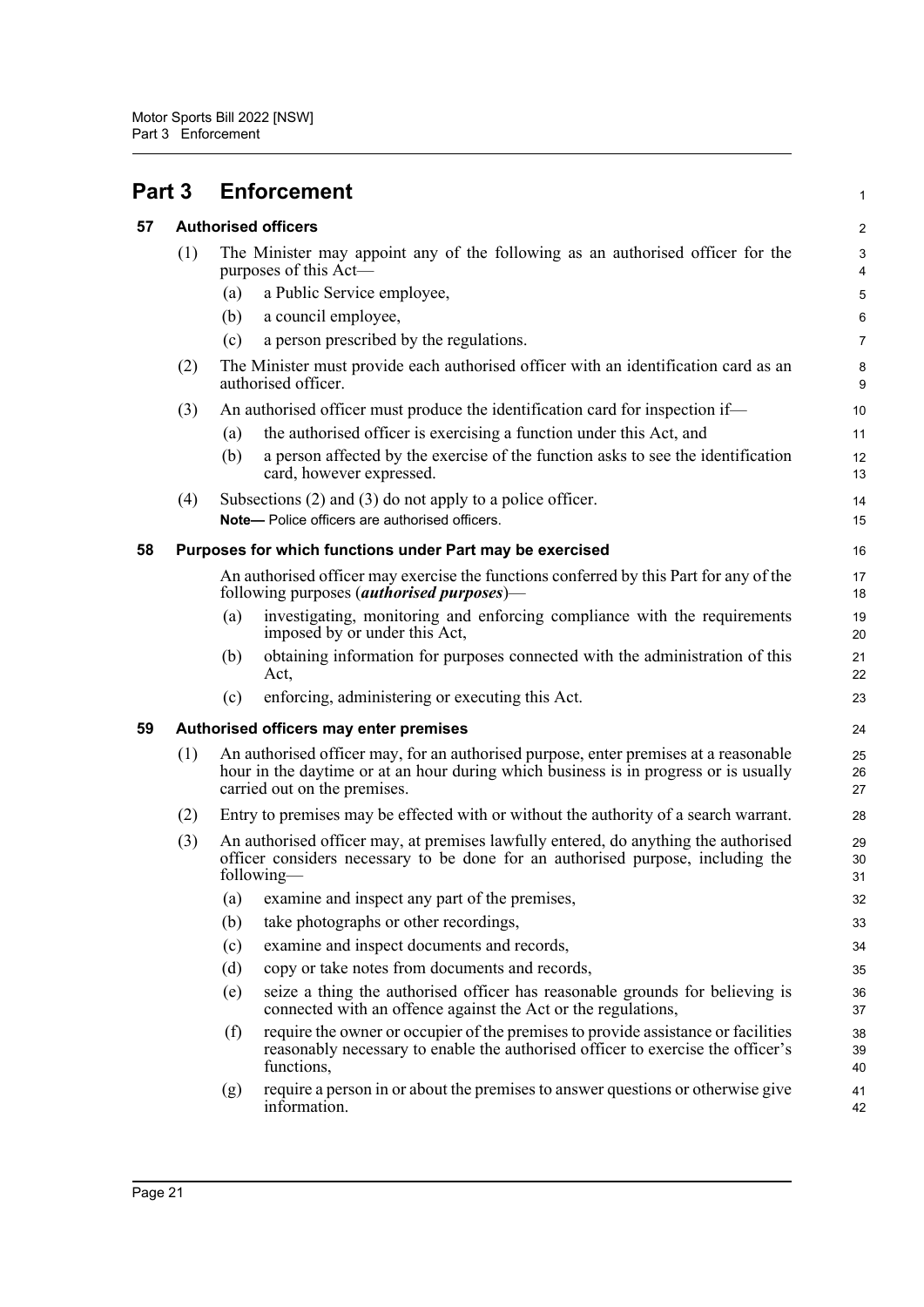<span id="page-32-1"></span><span id="page-32-0"></span>

|    | (4) | An authorised officer may be accompanied by any assistants the authorised officer<br>considers necessary.                                                                                           | $\mathbf{1}$<br>$\overline{2}$ |
|----|-----|-----------------------------------------------------------------------------------------------------------------------------------------------------------------------------------------------------|--------------------------------|
|    | (5) | This section does not empower an authorised officer to enter any part of premises<br>used only for residential purposes without—                                                                    | $\sqrt{3}$<br>4                |
|    |     | the permission of the occupier of the premises, or<br>(a)                                                                                                                                           | $\mathbf 5$                    |
|    |     | the authority of a search warrant.<br>(b)                                                                                                                                                           | 6                              |
|    | (6) | In this section-                                                                                                                                                                                    | 7                              |
|    |     | <i>premises</i> includes the following—                                                                                                                                                             | 8                              |
|    |     | a building or structure,<br>(a)                                                                                                                                                                     | 9                              |
|    |     | land or a place, whether enclosed or built on or not,<br>(b)                                                                                                                                        | 10                             |
|    |     | a mobile plant, vehicle, vessel or aircraft.<br>(c)                                                                                                                                                 | 11                             |
| 60 |     | <b>Search warrants</b>                                                                                                                                                                              | 12                             |
|    | (1) | An authorised officer may apply to an issuing officer for the issue of a search warrant<br>if the authorised officer believes on reasonable grounds that—                                           | 13<br>14                       |
|    |     | a requirement imposed by or under this Act is being or has been contravened<br>(a)<br>at any premises, or                                                                                           | 15<br>16                       |
|    |     | (b)<br>there is, in or on any premises, a matter or a thing connected with an offence<br>under this Act or the regulations.                                                                         | 17<br>18                       |
|    | (2) | An issuing officer to whom an application is made may, if satisfied there are<br>reasonable grounds for doing so, issue a search warrant authorising an authorised<br>officer named in the warrant- | 19<br>20<br>21                 |
|    |     | to enter the premises, and<br>(a)                                                                                                                                                                   | 22                             |
|    |     | to exercise any function of an authorised officer under this Part.<br>(b)                                                                                                                           | 23                             |
|    | (3) | The Law Enforcement (Powers and Responsibilities) Act 2002, Part 5, Division 4<br>applies to a search warrant issued under this section.                                                            | 24<br>25                       |
|    | (4) | Without limiting the generality of the Law Enforcement (Powers and<br>Responsibilities) Act 2002, section 71, a police officer-                                                                     | 26<br>27                       |
|    |     | may accompany an authorised officer executing a search warrant issued under<br>(a)<br>this section, and                                                                                             | 28<br>29                       |
|    |     | (b)<br>may take all reasonable steps to assist the authorised officer in the exercise of<br>the officer's functions under this section.                                                             | 30<br>31                       |
|    | (5) | In this section-                                                                                                                                                                                    | 32                             |
|    |     | <b>issuing officer</b> means an authorised officer within the meaning of the Law<br>Enforcement (Powers and Responsibilities) Act 2002.                                                             | 33<br>34                       |
| 61 |     | Authorised officers may require information                                                                                                                                                         | 35                             |
|    | (1) | An authorised officer may, by written notice given to a person, require the person to<br>give information the authorised officer reasonably requires for an authorised<br>purpose.                  | 36<br>37<br>38                 |
|    | (2) | The notice must specify the following—                                                                                                                                                              | 39                             |
|    |     | the information required to be given,<br>(a)                                                                                                                                                        | 40                             |
|    |     | the form in which the information is to be given,<br>(b)                                                                                                                                            | 41                             |
|    |     | the time within which the information is to be given,<br>(c)                                                                                                                                        | 42                             |
|    |     | that failure to give the information without lawful excuse is an offence.<br>(d)                                                                                                                    | 43                             |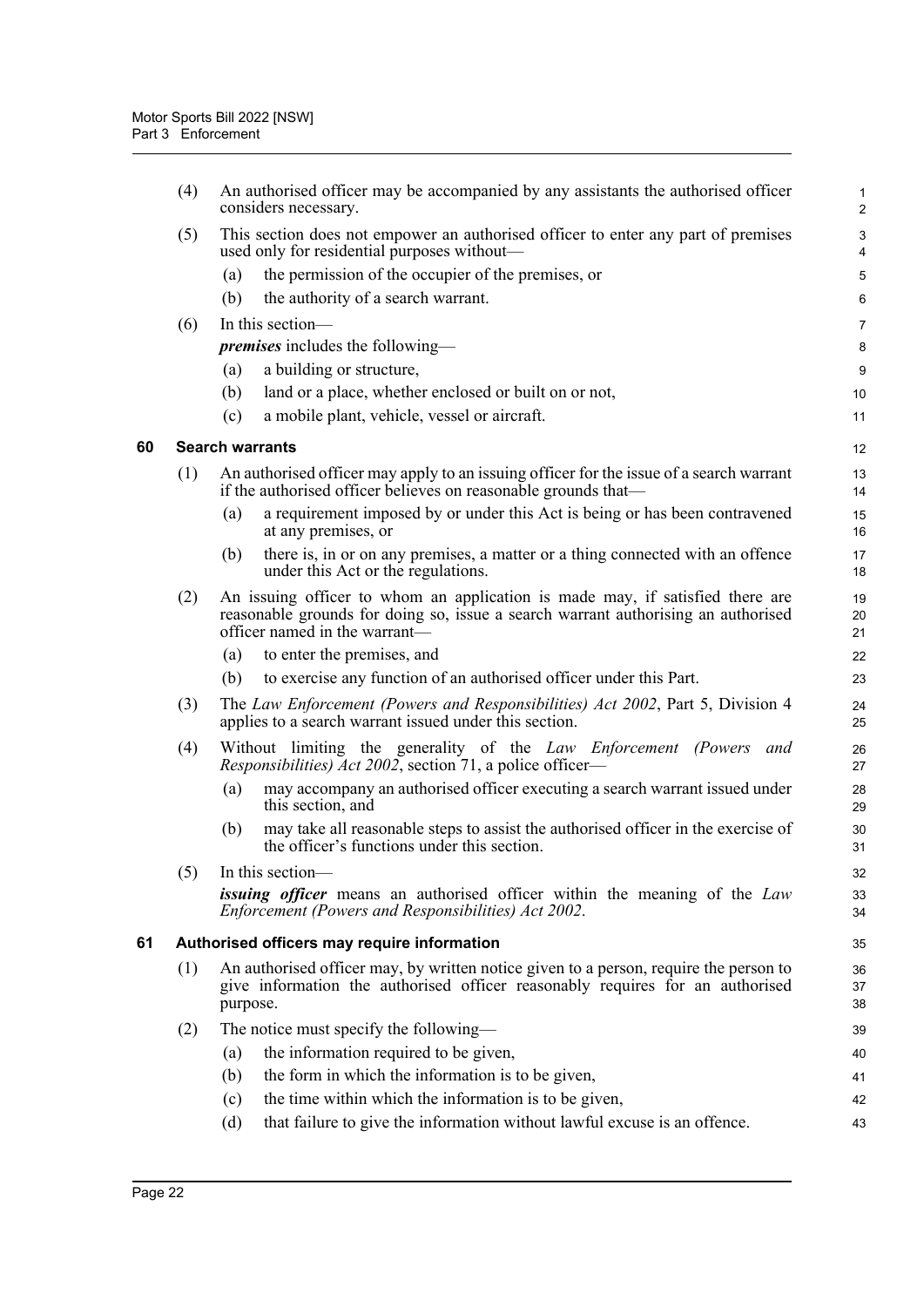#### <span id="page-33-0"></span>**62 Self-incrimination**

| (1)             | A person is not excused from a requirement under this Part to give information on<br>the grounds the information is self-incriminatory for the person. |                   |                                                                                                                                                                                                                                         | $\overline{2}$<br>3 |
|-----------------|--------------------------------------------------------------------------------------------------------------------------------------------------------|-------------------|-----------------------------------------------------------------------------------------------------------------------------------------------------------------------------------------------------------------------------------------|---------------------|
| (2)             | Information given by a person in compliance with the requirement is not admissible<br>in evidence against the person in criminal proceedings if—       |                   |                                                                                                                                                                                                                                         | 4<br>5              |
|                 | (a)                                                                                                                                                    |                   | the person is an individual, and                                                                                                                                                                                                        | 6                   |
|                 | (b)                                                                                                                                                    |                   | the person—                                                                                                                                                                                                                             | $\overline{7}$      |
|                 |                                                                                                                                                        | (i)               | was not warned at the time that the person may object to giving the<br>information on the grounds the information is self-incriminatory for the<br>person, or                                                                           | 8<br>9<br>10        |
|                 |                                                                                                                                                        | (ii)              | was warned and objected to giving the information.                                                                                                                                                                                      | 11                  |
| (3)             |                                                                                                                                                        | offence under—    | Subsection (2) does not prevent information being admitted in proceedings for an                                                                                                                                                        | 12<br>13            |
|                 | (a)                                                                                                                                                    |                   | this Part, or                                                                                                                                                                                                                           | 14                  |
|                 | (b)                                                                                                                                                    |                   | the Crimes Act 1900, Part 5A.                                                                                                                                                                                                           | 15                  |
| (4)             |                                                                                                                                                        |                   | Further information obtained as a result of information ( <i>original information</i> ) given<br>in compliance with a requirement under this Part is not prevented from being<br>admitted in proceedings for an offence on the grounds— | 16<br>17<br>18      |
|                 | (a)                                                                                                                                                    |                   | the original information had to be given, or                                                                                                                                                                                            | 19                  |
|                 | (b)                                                                                                                                                    |                   | the original information is self-incriminatory for the person who gave it.                                                                                                                                                              | 20                  |
| (5)             |                                                                                                                                                        |                   | Information is <b><i>self-incriminatory</i></b> for a person if the information—                                                                                                                                                        | 21                  |
|                 | (a)                                                                                                                                                    |                   | might incriminate the person, or                                                                                                                                                                                                        | 22                  |
|                 | (b)                                                                                                                                                    |                   | might make the person liable to a penalty.                                                                                                                                                                                              | 23                  |
| <b>Offences</b> |                                                                                                                                                        |                   |                                                                                                                                                                                                                                         | 24                  |
| (1)             |                                                                                                                                                        |                   | A person must not, without lawful excuse, fail to comply with a requirement to give<br>information under this Part.                                                                                                                     | 25<br>26            |
|                 |                                                                                                                                                        |                   | Maximum penalty—50 penalty units.                                                                                                                                                                                                       | 27                  |
| (2)             |                                                                                                                                                        |                   | A person is not guilty of an offence under subsection (1) unless the person was<br>warned on that occasion that failure to comply is an offence.                                                                                        | 28<br>29            |
| (3)             |                                                                                                                                                        | material respect. | A person must not give information in purported compliance with a requirement to<br>give information under this Part knowing the information is false or misleading in a                                                                | 30<br>31<br>32      |
|                 |                                                                                                                                                        |                   | Maximum penalty—50 penalty units.                                                                                                                                                                                                       | 33                  |
| (4)             |                                                                                                                                                        |                   | A person must not obstruct, hinder or interfere with an authorised officer in the<br>exercise of the authorised officer's functions under this Part.<br>Maximum penalty-50 penalty units.                                               | 34<br>35<br>36      |
|                 |                                                                                                                                                        |                   |                                                                                                                                                                                                                                         |                     |

1

<span id="page-33-1"></span>**63 Offences**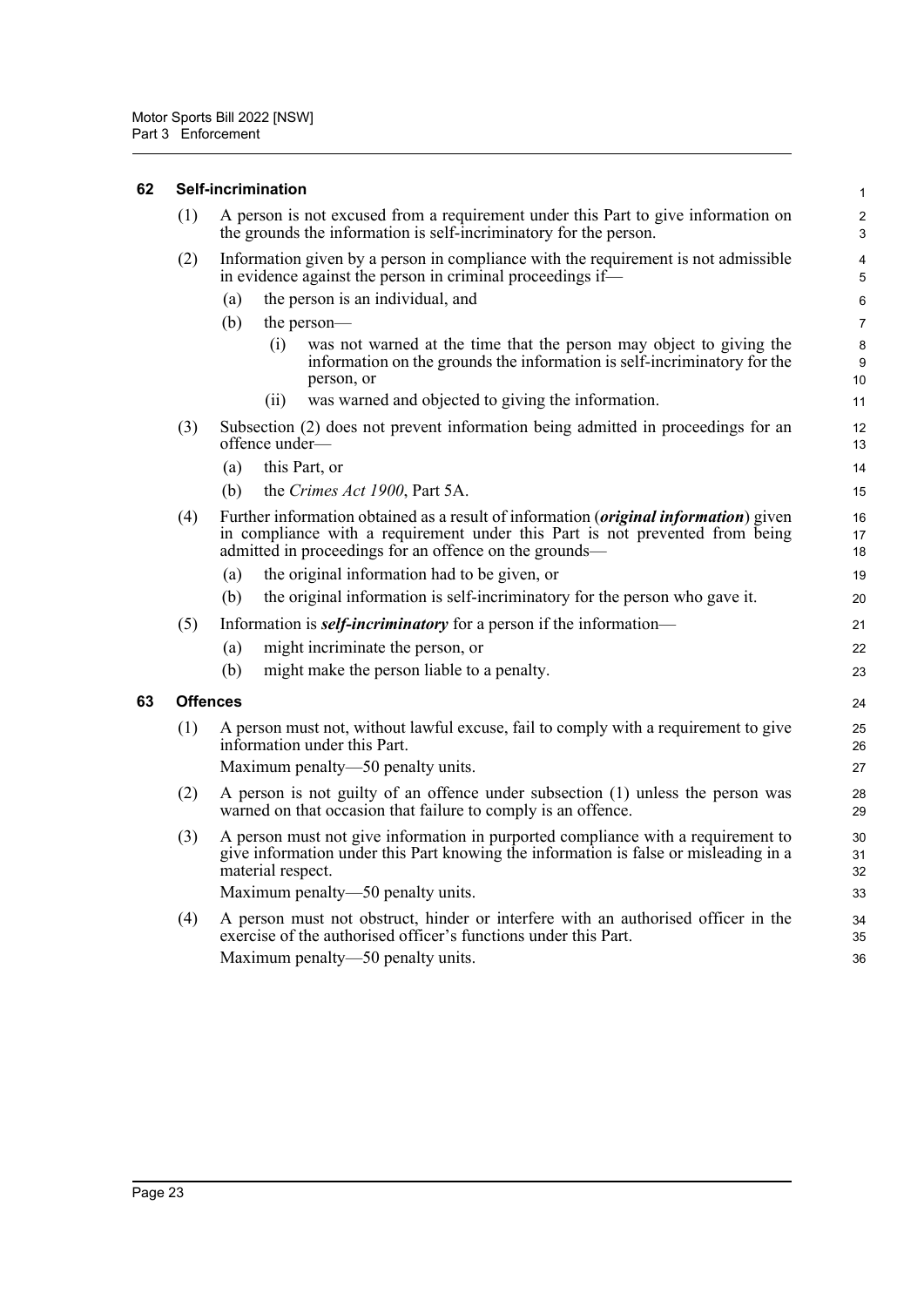<span id="page-34-0"></span>

<span id="page-34-3"></span><span id="page-34-2"></span><span id="page-34-1"></span>

| 64 |     | <b>Control of airspace</b>                                                                                                                                                                          | $\boldsymbol{2}$ |  |
|----|-----|-----------------------------------------------------------------------------------------------------------------------------------------------------------------------------------------------------|------------------|--|
|    | (1) | A person must not, during State air navigation, cause an aircraft to enter, or operate<br>the aircraft within, regulated airspace if the airspace is over an area—                                  |                  |  |
|    |     | that is an event area for a motor race, and<br>(a)                                                                                                                                                  | 5                |  |
|    |     | (b)<br>at which a motor race is being held.                                                                                                                                                         | 6                |  |
|    |     | Maximum penalty—2,000 penalty units.                                                                                                                                                                | 7                |  |
|    | (2) | This section does not apply to the entry or operation of—                                                                                                                                           | 8                |  |
|    |     | a military aircraft, or an aircraft of the NSW Police Force, when being<br>(a)<br>operated for military, security or emergency purposes, or                                                         | $9\,$<br>10      |  |
|    |     | an aircraft when being operated exclusively for emergency purposes relating<br>(b)<br>to human life or safety, or the protection of property, or                                                    | 11<br>12         |  |
|    |     | an aircraft permitted to enter and operate within the airspace under a relevant<br>(c)<br>Commonwealth Act, or                                                                                      | 13<br>14         |  |
|    |     | a commercial aircraft on a commercial route, or<br>(d)                                                                                                                                              | 15               |  |
|    |     | an aircraft authorised by the promoter for the motor race, or<br>(e)                                                                                                                                | 16               |  |
|    |     | (f)<br>an aircraft prescribed by the regulations.                                                                                                                                                   | 17               |  |
|    | (3) | The provisions of this section prevail to the extent of any inconsistency between this<br>section and air navigation regulations applied to State air navigation by the Air<br>Navigation Act 1938. |                  |  |
|    | (4) | In this section-                                                                                                                                                                                    | 21               |  |
|    |     | <i>aircraft</i> includes a drone.                                                                                                                                                                   | 22               |  |
|    |     | <i>regulated airspace</i> means airspace the Civil Aviation Safety Authority has decided<br>under the Airspace Regulations 2007 of the Commonwealth to be—                                          | 23<br>24         |  |
|    |     | a control area, or<br>(a)                                                                                                                                                                           | 25               |  |
|    |     | (b)<br>a control zone, or                                                                                                                                                                           | 26               |  |
|    |     | a restricted area.<br>(c)                                                                                                                                                                           | 27               |  |
|    |     | <b>State air navigation</b> means air navigation within New South Wales.                                                                                                                            | 28               |  |
| 65 |     | Instruments may be amended or repealed                                                                                                                                                              | 29               |  |
|    |     | An instrument under this Act may be amended or repealed.                                                                                                                                            | 30               |  |
| 66 |     | <b>Offences by corporations</b>                                                                                                                                                                     | 31               |  |
|    |     | (1) A person is taken to have contravened a provision of this Act or the regulations if—                                                                                                            | 32               |  |
|    |     | a corporation contravenes the provision, and<br>(a)                                                                                                                                                 | 33               |  |
|    |     | (b)<br>the person is—                                                                                                                                                                               | 34               |  |
|    |     | a director of the corporation, or<br>(i)                                                                                                                                                            | 35               |  |
|    |     | concerned in the management of the corporation, and<br>(ii)                                                                                                                                         | 36               |  |
|    |     | the person knowingly authorised or permitted the contravention by the<br>(c)<br>corporation.                                                                                                        | 37<br>38         |  |
|    | (2) | The person may be proceeded against and convicted whether or not the corporation<br>has been proceeded against or convicted.                                                                        | 39<br>40         |  |
|    | (3) | Nothing in this section affects the liability of the corporation for the commission of<br>the offence.                                                                                              |                  |  |

1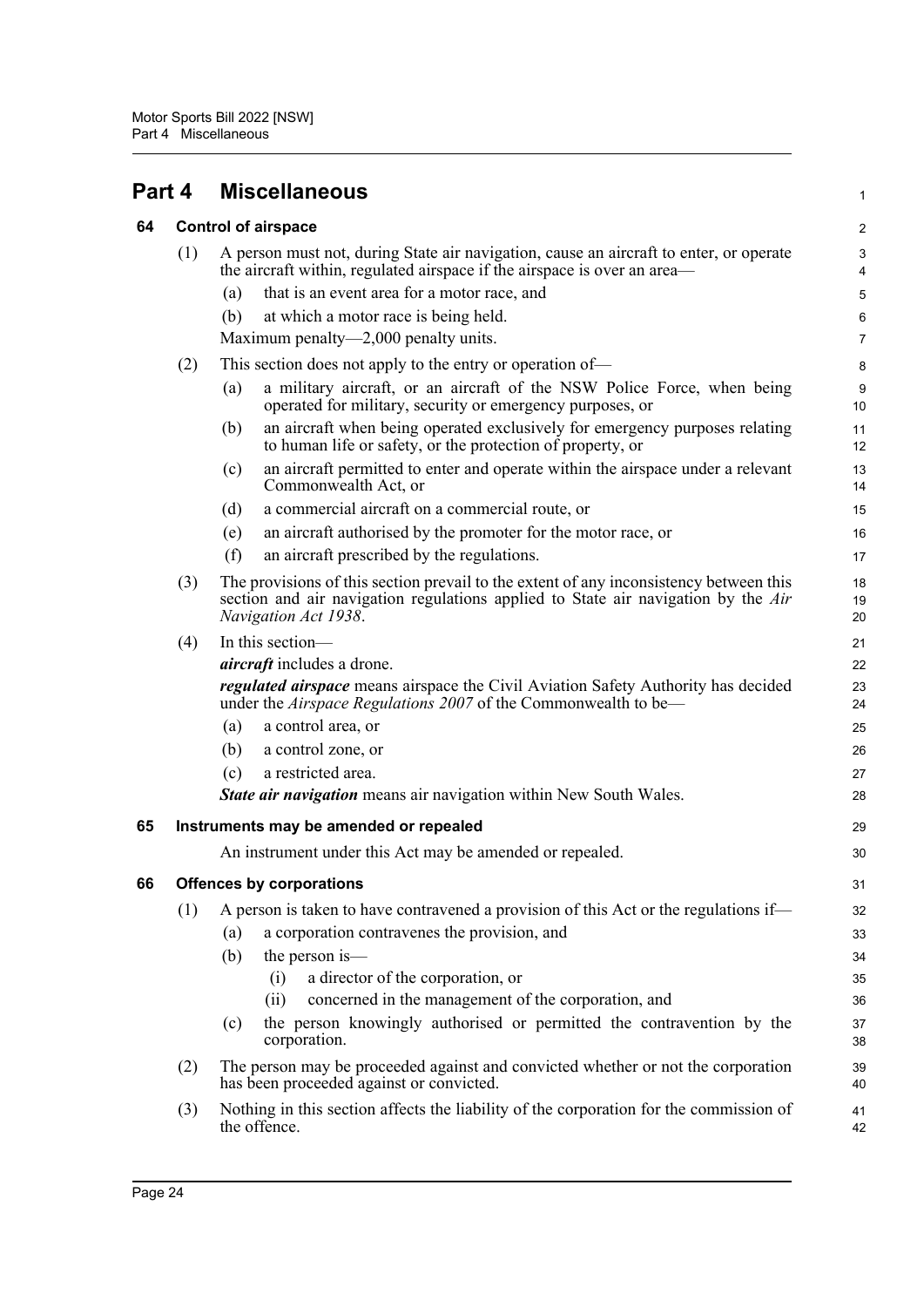<span id="page-35-2"></span><span id="page-35-1"></span><span id="page-35-0"></span>

| 67 |                        |                                                                                                                                                  | Nature of proceedings for offences                                                                                                                                                                                                                                         | 1                            |  |  |  |
|----|------------------------|--------------------------------------------------------------------------------------------------------------------------------------------------|----------------------------------------------------------------------------------------------------------------------------------------------------------------------------------------------------------------------------------------------------------------------------|------------------------------|--|--|--|
|    | (1)                    |                                                                                                                                                  | Proceedings for an offence under this Act or the regulations may be dealt with<br>summarily before—                                                                                                                                                                        | $\overline{\mathbf{c}}$<br>3 |  |  |  |
|    |                        | (a)                                                                                                                                              | the Local Court, or                                                                                                                                                                                                                                                        | 4                            |  |  |  |
|    |                        | (b)                                                                                                                                              | the Supreme Court in its summary jurisdiction.                                                                                                                                                                                                                             | 5                            |  |  |  |
|    | (2)                    | offence.                                                                                                                                         | The maximum monetary penalty the Local Court may impose for the offence is 100<br>penalty units, even if a higher maximum monetary penalty is provided for the                                                                                                             | 6<br>7<br>8                  |  |  |  |
| 68 | <b>Penalty notices</b> |                                                                                                                                                  |                                                                                                                                                                                                                                                                            |                              |  |  |  |
|    | (1)                    |                                                                                                                                                  | An authorised officer may issue a penalty notice to a person if it appears to the officer<br>the person has committed a penalty notice offence.                                                                                                                            | 10<br>11                     |  |  |  |
|    | (2)                    | A penalty notice offence is an offence against this Act or the regulations that is<br>prescribed by the regulations as a penalty notice offence. |                                                                                                                                                                                                                                                                            |                              |  |  |  |
|    | (3)                    |                                                                                                                                                  | The <i>Fines Act 1996</i> applies to a penalty notice issued under this section.                                                                                                                                                                                           | 14                           |  |  |  |
|    |                        |                                                                                                                                                  | Note— The Fines Act 1996 provides that, if a person issued with a penalty notice does not<br>wish to have the matter determined by a court, the person may pay the amount specified in<br>the notice and is not liable to any further proceedings for the alleged offence. | 15<br>16<br>17               |  |  |  |
|    | (4)                    |                                                                                                                                                  | The amount payable under a penalty notice issued under this section is the amount<br>prescribed for the alleged offence by the regulations, not exceeding the maximum<br>amount of penalty that could be imposed for the offence by a court.                               | 18<br>19<br>20               |  |  |  |
|    | (5)                    |                                                                                                                                                  | This section does not limit the operation of any other provision of, or made under,<br>this or any other Act relating to proceedings that may be taken in respect of offences.                                                                                             | 21<br>22                     |  |  |  |
| 69 |                        | <b>Regulations</b>                                                                                                                               |                                                                                                                                                                                                                                                                            | 23                           |  |  |  |
|    | (1)                    |                                                                                                                                                  | The Governor may make regulations about the following matters—                                                                                                                                                                                                             | 24                           |  |  |  |
|    |                        | (a)                                                                                                                                              | matters this Act expressly requires to be prescribed by regulations,                                                                                                                                                                                                       | 25                           |  |  |  |
|    |                        | (b)                                                                                                                                              | matters this Act expressly permits to be prescribed by regulations,                                                                                                                                                                                                        | 26                           |  |  |  |
|    |                        | (c)                                                                                                                                              | other matters, but only to the extent that making regulations about the matters<br>is necessary or convenient to give effect to this Act.                                                                                                                                  | 27<br>28                     |  |  |  |
|    | (2)                    |                                                                                                                                                  | The regulations may also create offences about the matters.                                                                                                                                                                                                                | 29                           |  |  |  |
|    | (3)                    | The maximum penalty that may be imposed for an offence created by the regulations<br>is 100 penalty units.                                       |                                                                                                                                                                                                                                                                            |                              |  |  |  |
|    | (4)                    | The regulations must not be inconsistent with this Act.                                                                                          |                                                                                                                                                                                                                                                                            |                              |  |  |  |
|    | (5)                    |                                                                                                                                                  | Regulations may be made about the following matters—                                                                                                                                                                                                                       | 33                           |  |  |  |
|    |                        | (a)                                                                                                                                              | the fees and charges that may be imposed for the purposes of this Act,                                                                                                                                                                                                     | 34                           |  |  |  |
|    |                        | (b)                                                                                                                                              | the fees that may be charged or collected by the promoter for a motor race for<br>admission to the event area for the motor race,                                                                                                                                          | 35<br>36                     |  |  |  |
|    |                        | (c)                                                                                                                                              | the provision of services by the promoter for a motor race,                                                                                                                                                                                                                | 37                           |  |  |  |
|    |                        | (d)                                                                                                                                              | access to an event area for a motor race,                                                                                                                                                                                                                                  | 38                           |  |  |  |
|    |                        | (e)                                                                                                                                              | the conduct of persons in an event area for a motor race and the exclusion or<br>expulsion of persons from the area,                                                                                                                                                       | 39<br>40                     |  |  |  |
|    |                        | (f)                                                                                                                                              | restricting or prohibiting the bringing of liquor into, or consumption of liquor<br>within, an event area for a motor race during the event period,                                                                                                                        | 41<br>42                     |  |  |  |
|    |                        | (g)                                                                                                                                              | specifying site or event specific requirements for particular motor races,                                                                                                                                                                                                 | 43                           |  |  |  |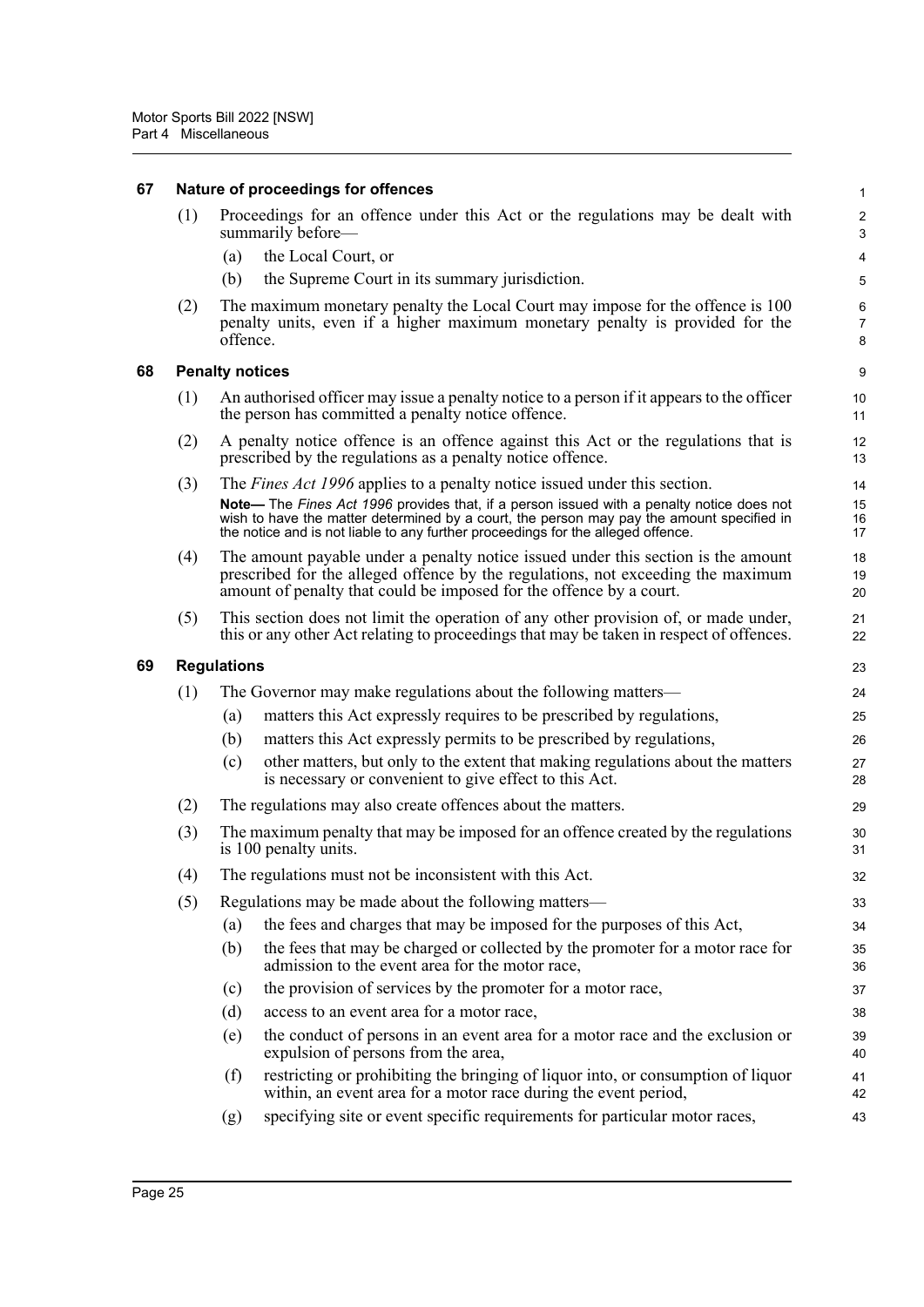<span id="page-36-0"></span>

|    | (h)                                                                          | the driving or parking of motor vehicles within an event area for a motor race,<br>including enabling the government coordinating agency for the motor race,<br>with the concurrence of the roads authority, to remove prescribed restrictions<br>on parking that apply in the area, | $\mathcal{P}$<br>3<br>4 |
|----|------------------------------------------------------------------------------|--------------------------------------------------------------------------------------------------------------------------------------------------------------------------------------------------------------------------------------------------------------------------------------|-------------------------|
|    | $\left( 1\right)$                                                            | conferring on the government coordinating agency for a motor race a function<br>that may be exercised by a local council in relation to a public place.                                                                                                                              | 5<br>6                  |
| 70 | <b>Repeals</b>                                                               |                                                                                                                                                                                                                                                                                      | 7                       |
|    | The following Acts, including instruments made under the Acts, are repealed— |                                                                                                                                                                                                                                                                                      |                         |
|    | (a)                                                                          | Motor Racing (Sydney and Newcastle) Act 2008 No 106,                                                                                                                                                                                                                                 | 9                       |
|    | (b)                                                                          | Motor Sports (World Rally Championship) Act 2009 No 55,                                                                                                                                                                                                                              | 10                      |
|    | (c)                                                                          | Mount Panorama Motor Racing Act 1989 No 108.                                                                                                                                                                                                                                         | 11                      |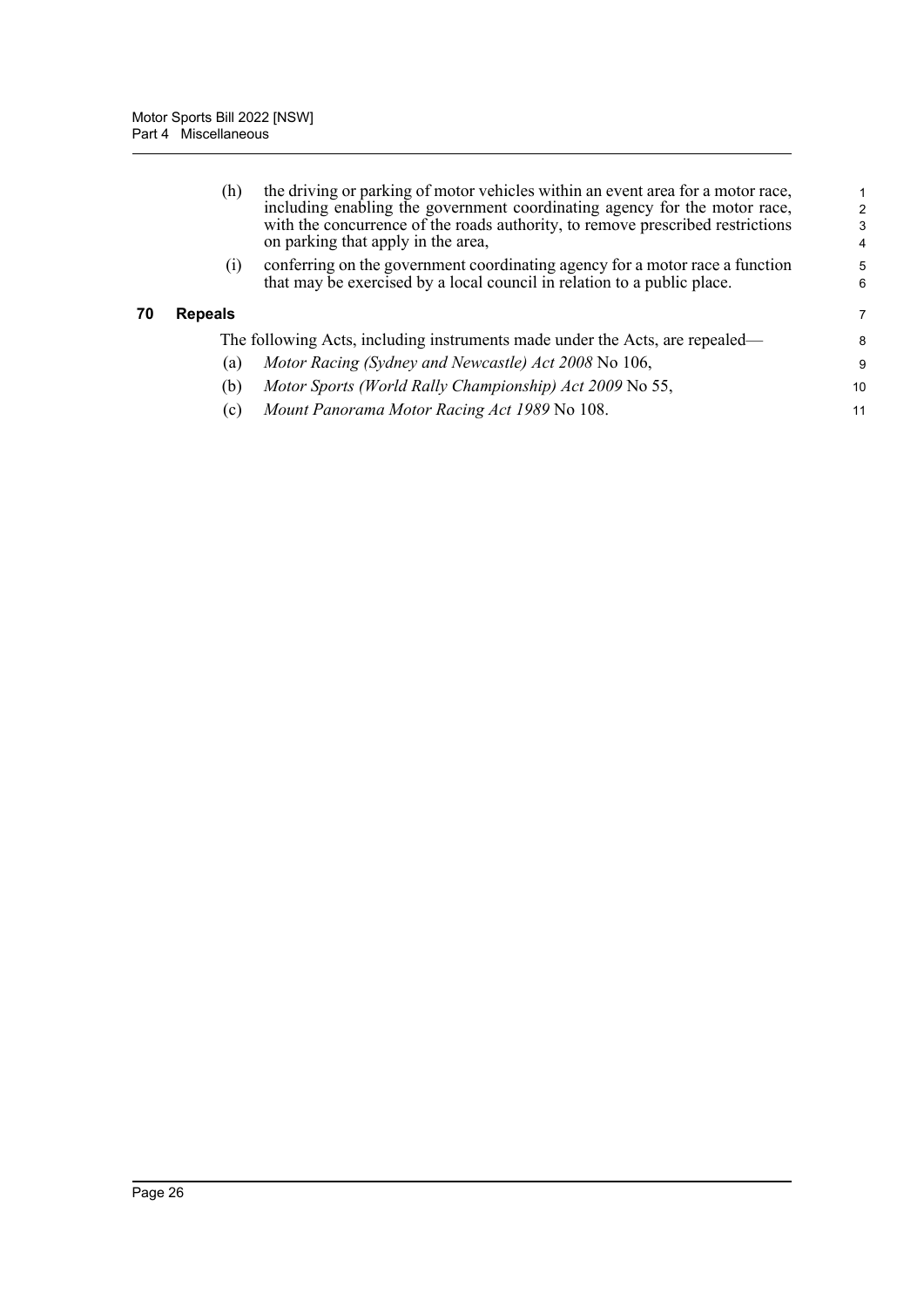# <span id="page-37-0"></span>**Schedule 1 Savings, transitional and other provisions**

1

2

### **Part 1 General**

#### **1 Regulations**

| 1      |     | <b>Regulations</b> |                                                                                                                                                                                                 | 3              |
|--------|-----|--------------------|-------------------------------------------------------------------------------------------------------------------------------------------------------------------------------------------------|----------------|
|        | (1) |                    | The regulations may contain provisions of a savings or transitional nature consequent<br>on the commencement of-                                                                                | 4<br>5         |
|        |     | (a)                | a provision of this Act, or                                                                                                                                                                     | 6              |
|        |     | (b)                | a provision amending this Act.                                                                                                                                                                  | $\overline{7}$ |
|        | (2) |                    | A savings or transitional provision consequent on the commencement of a provision<br>must not be made more than 2 years after the commencement.                                                 | 8<br>9         |
|        | (3) |                    | A savings or transitional provision made consequent on the commencement of a<br>provision is repealed 2 years after the commencement.                                                           | 10<br>11       |
|        | (4) |                    | A savings or transitional provision made consequent on the commencement of a<br>provision may take effect before the commencement but not before—                                               | 12<br>13       |
|        |     | (a)                | for a provision of this Act—the date of assent to this Act, or                                                                                                                                  | 14             |
|        |     | (b)                | for a provision amending this Act—the date of assent to the amending Act.                                                                                                                       | 15             |
|        | (5) |                    | A savings or transitional provision taking effect before its publication on the NSW<br>legislation website does not-                                                                            | 16<br>17       |
|        |     | (a)                | affect the rights of a person existing before the publication in a way prejudicial<br>to the person, or                                                                                         | 18<br>19       |
|        |     | (b)                | impose liabilities on a person for anything done or omitted to be done before<br>the publication.                                                                                               | 20<br>21       |
|        | (6) |                    | In this section-                                                                                                                                                                                | 22             |
|        |     |                    | <b>person</b> does not include the State or an authority of the State.                                                                                                                          | 23             |
| Part 2 |     |                    | Provisions consequent on enactment of this Act                                                                                                                                                  | 24             |
| 2      |     |                    | Newcastle 500 March 2022                                                                                                                                                                        | 25             |
|        |     |                    | For the purposes of the Newcastle 500 to be held in March 2022, including associated<br>events, works and authorisations-                                                                       | 26<br>27       |
|        |     | (a)                | this Act does not apply, and                                                                                                                                                                    | 28             |
|        |     | (b)                | the Motor Racing (Sydney and Newcastle) Act 2008 as in force immediately<br>before its repeal, including the regulations under that Act, applies as if it had<br>not been repealed, and         | 29<br>30<br>31 |
|        |     | (c)                | land may be used for anything authorised, permitted or required to be done<br>under the Motor Racing (Sydney and Newcastle) Act 2008, Part 3 despite the<br>Crown Land Management Act 2016, and | 32<br>33<br>34 |
|        |     | (d)                | a reference in that Act to Destination NSW is taken to be a reference to the<br>Office of Sport, and                                                                                            | 35<br>36       |
|        |     | (e)                | things done by Destination NSW are taken to have been done by the Office of<br>Sport.                                                                                                           | 37<br>38       |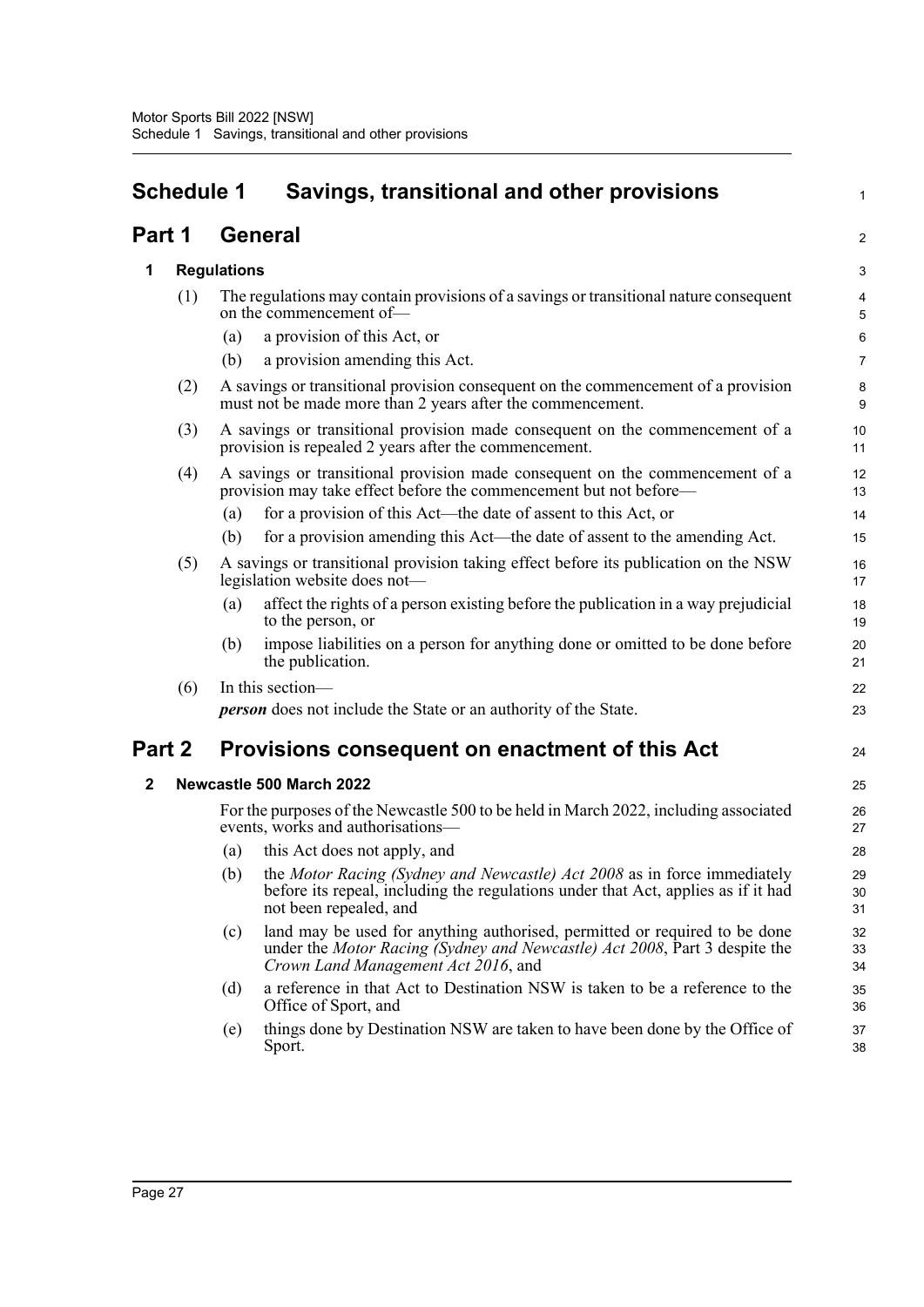<span id="page-38-0"></span>

|     | <b>Schedule 2</b><br><b>Amendment of Acts and an instrument</b>                                    | 1              |  |  |
|-----|----------------------------------------------------------------------------------------------------|----------------|--|--|
| 2.1 | Law Enforcement (Powers and Responsibilities) Act 2002 No 103                                      | $\overline{2}$ |  |  |
|     | <b>Schedule 2 Search warrants under other Acts</b>                                                 | 3              |  |  |
|     | Insert in appropriate order—                                                                       | $\overline{4}$ |  |  |
|     | Motor Sports Act 2022, section 60                                                                  | 5              |  |  |
| 2.2 | Major Events Act 2009 No 73                                                                        | 6              |  |  |
|     | <b>Section 4A</b>                                                                                  | 7              |  |  |
|     | Insert after section 4—                                                                            | 8              |  |  |
|     | Act does not apply to motor race conducted under Motor Sports Act 2022<br>4A                       | 9              |  |  |
|     | This Act does not apply to a motor race within the meaning of the <i>Motor</i><br>Sports Act 2022. | 10<br>11       |  |  |
| 2.3 | Protection of the Environment Operations (Clean Air) Regulation 2021                               | 12             |  |  |
|     | <b>Clause 29 Vapour pressure of petrol</b>                                                         |                |  |  |
|     | Omit "Motor Racing (Sydney and Newcastle) Act 2008" from clause 29(5)(b).                          | 14             |  |  |
|     | Insert instead " <i>Motor Sports Act 2022</i> ".                                                   | 15             |  |  |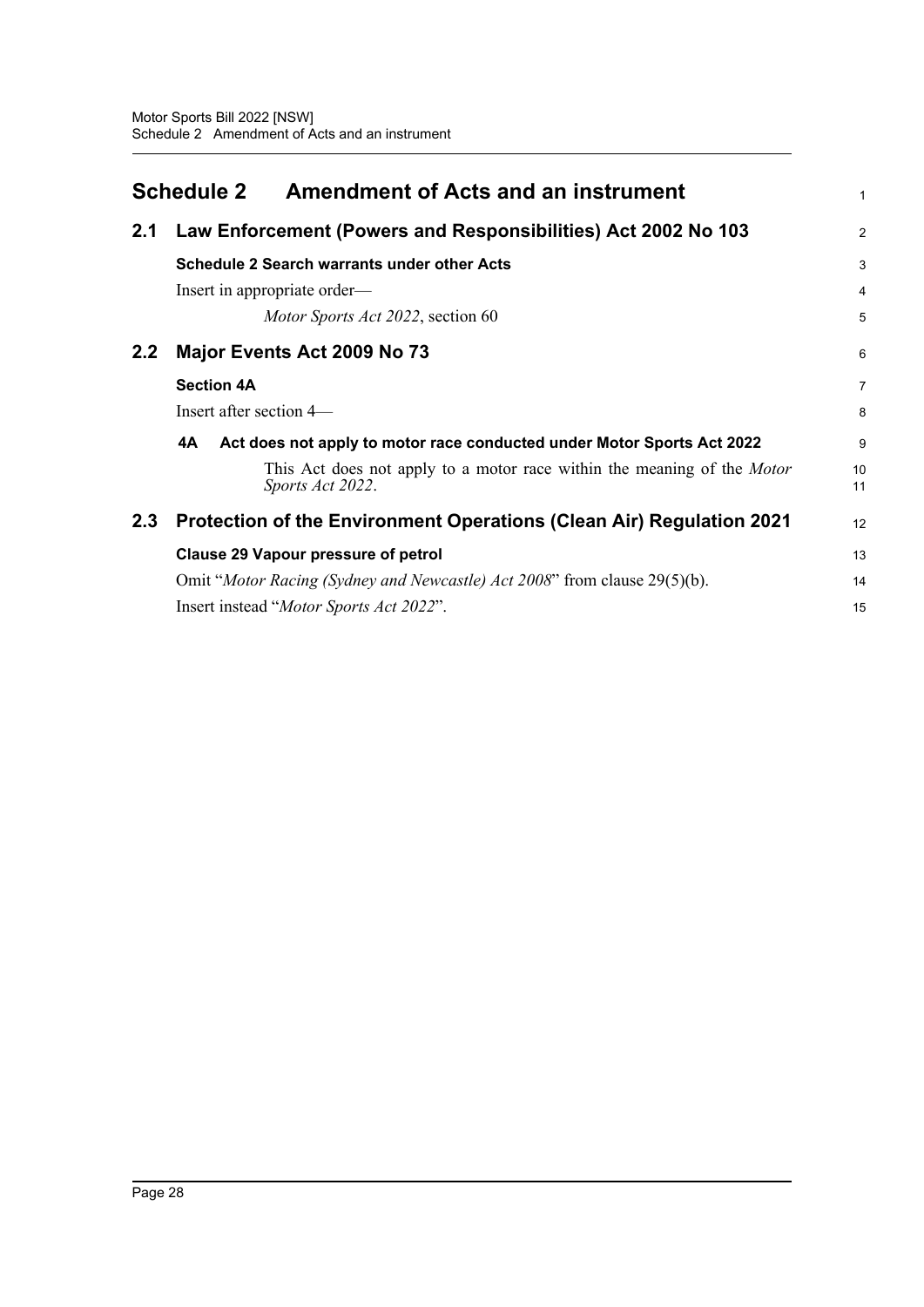<span id="page-39-0"></span>

| <b>Schedule 3</b><br><b>Dictionary</b>                                                                                                                                                                     | 1                           |
|------------------------------------------------------------------------------------------------------------------------------------------------------------------------------------------------------------|-----------------------------|
|                                                                                                                                                                                                            | section 3<br>$\overline{2}$ |
| In this Act—                                                                                                                                                                                               | 3                           |
| <i>affected land—for Part 2, Division 2—see section 13.</i>                                                                                                                                                | 4                           |
| <i>affected person</i> —for Part 2, Division 2—see section 13.                                                                                                                                             | 5                           |
| <i>ancillary activities</i> means activities ancillary to a motor race or an associated event.                                                                                                             | 6                           |
| associated events for a motor race means events associated with the motor race and may include<br>associated motor races.                                                                                  | 7<br>8                      |
| <i>authorised officer</i> means—                                                                                                                                                                           | 9                           |
| a person appointed under Part 3, or<br>(a)                                                                                                                                                                 | 10                          |
| a police officer.<br>(b)                                                                                                                                                                                   | 11                          |
| <i>authorised purposes</i> —for Part 3—see section 58.                                                                                                                                                     | 12                          |
| council means-                                                                                                                                                                                             | 13                          |
| a council within the meaning of the <i>Local Government Act 1993</i> , or<br>(a)                                                                                                                           | 14                          |
| for land on Lord Howe Island—the Lord Howe Island Board, or<br>(b)                                                                                                                                         | 15                          |
| for land in the Western Division within the meaning of the Crown Land Management Act<br>(c)<br>2016—the Minister administering that Act.                                                                   | 16<br>17                    |
| <i>event area</i> —see section $5(1)(a)$ .                                                                                                                                                                 | 18                          |
| <i>event period</i> —see section $5(1)(b)$ .                                                                                                                                                               | 19                          |
| function includes a power, authority or duty, and exercise a function includes perform a duty.                                                                                                             | 20                          |
| government coordinating agency for a motor race means-                                                                                                                                                     | 21                          |
| the Office of Sport, or<br>(a)                                                                                                                                                                             | 22                          |
| if the Minister specifies a different government sector agency as the government<br>(b)<br>coordinating agency for the motor race in the Minister's order under section 5-the<br>government sector agency. | 23<br>24<br>25              |
| government sector agency has the same meaning as in the Government Sector Employment Act<br>2013 and includes a local council.                                                                             | 26<br>27                    |
| <i>lane</i> —for Part 2, Division 3, Subdivision 3—see section 25.                                                                                                                                         | 28                          |
| <i>motor race</i> means a motor race conducted under a motor race authorisation.                                                                                                                           | 29                          |
| <i>motor race authorisation</i> —see section $6(1)$ .                                                                                                                                                      | 30                          |
| <i>motor race event lane</i> —for Part 2, Division 3, Subdivision 3—see section 25.                                                                                                                        | 31                          |
| <i>motor race event lane permit—for Part 2, Division 3, Subdivision 3—see section <math>27(1)</math>.</i>                                                                                                  | 32                          |
| <i>motor sport</i> means a competitive sport that primarily uses motor vehicles.                                                                                                                           | 33                          |
| <i>private road</i> means an area that is not open to or used by the public and is developed for, or has<br>as 1 of its main uses, the driving or riding of motor vehicles.                                | 34<br>35                    |
| <i>promoter</i> —see section $5(1)(c)$ .                                                                                                                                                                   | 36                          |
| <i>proposed works information</i> —for Part 2, Division 2—see section 13.                                                                                                                                  | 37                          |
| <i>public service employee</i> has the same meaning as in the <i>Government Sector Employment Act</i><br>2013.                                                                                             | 38<br>39                    |
| road has the same meaning as in the Road Rules 2014.                                                                                                                                                       | 40                          |
| road transport legislation has the same meaning as in the Road Transport Act 2013.                                                                                                                         | 41                          |
| roads authority as the same meaning as it has in the Roads Act 1993.                                                                                                                                       | 42                          |
| <i>ticket</i> —for Part 2, Division 4—see section 35.                                                                                                                                                      | 43                          |
| <i>traffic management area</i> —see section $24(1)(a)$ .                                                                                                                                                   | 44                          |